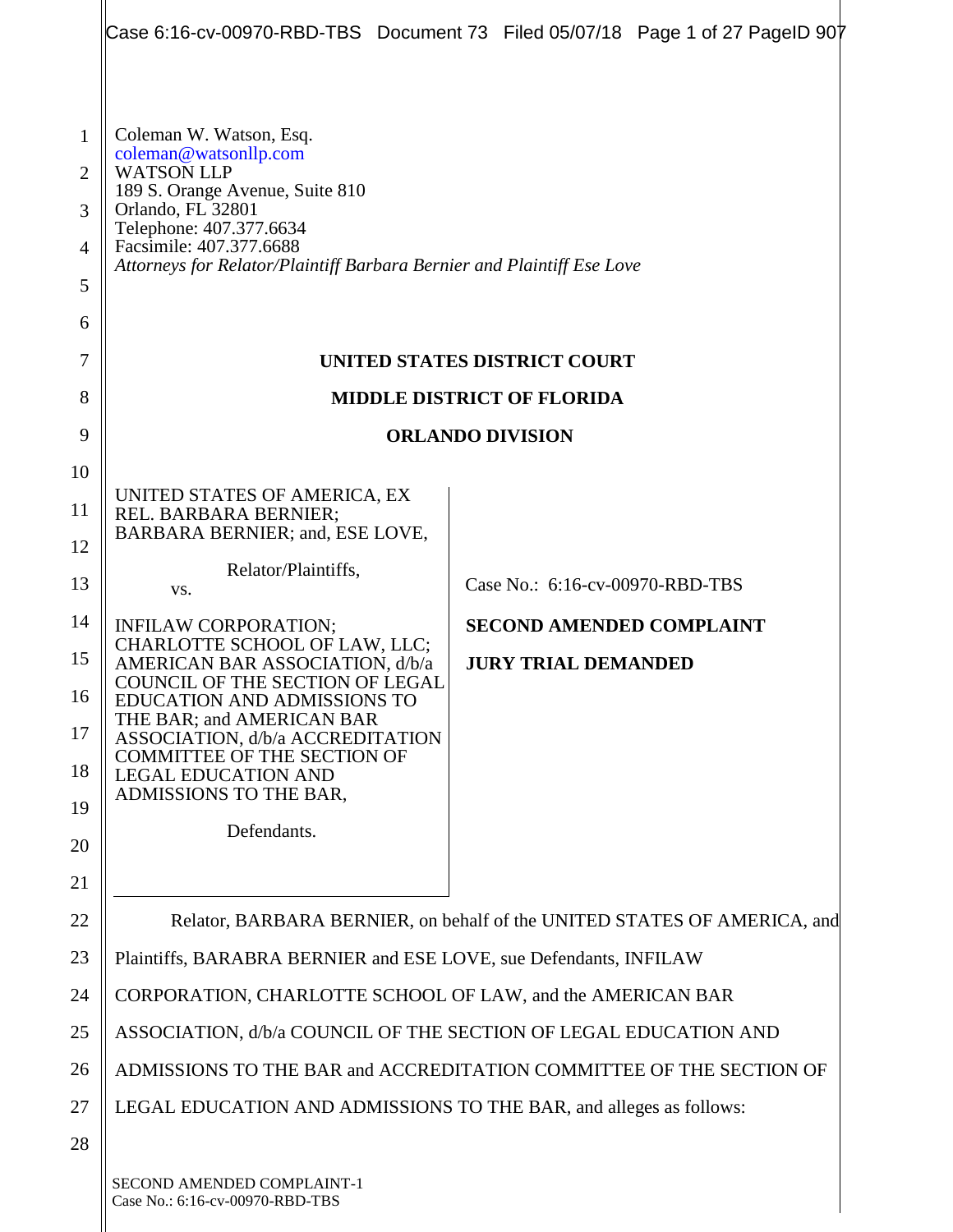3

## **NATURE OF THE ACTION**

1. This is a *qui tam* action, pursuant to the False Claims Act (the "FCA"), 31 U.S.C. § 3729, *et seq.*, to recover damages from false claims Defendants Infilaw and CSOL made to the United States Department of Education (the "DOE"), in violation of Title IV of the Higher Education Act ("HEA"), 20 U.S.C. §§ 1070, *et seq.*, to receive payment directly or indirectly from the United States Department of the Treasury under the auspices of federal student aid programs for law school students.

2. This is also an action for negligence, gross negligence, and fraud in the inducement, based on common law.

#### **PARTIES**

3. Relator and Plaintiff, BARBARA BERNIER ("Bernier"), is *sui juris* and is an adult citizen of the State of Florida. At all times material, Bernier was a Professor of Law at CSOL, and is the original source of the allegations contained herein. CSOL hired Bernier as a Professor of Law, effective January 1, 2013. Bernier originally earned tenure in 1996 at a different law school, and such tenure was formalized at CSOL on May 5, 2014. At CSOL, Bernier instructed law students in the following legal courses: Constitutional Law, First Amendment, Property, International Comparative Law, and Ethics. In addition to working as a law professor, CSOL required Bernier to directly engage in almost all CSOL departments, including, but not limited to, CSOL's Financial Aid and Admissions Departments. In doing so, Bernier was privy to CSOL and Infilaw's policies, procedures, and conduct for CSOL's financial aid and admissions practices that are not typically available to a law professor.

4. Bernier brings the FCA portion of this action on behalf of the UNITED STATES OF AMERICA, pursuant to 31 U.S.C. § 3730(b). In addition, Bernier, in filing this action, engaged in protected conduct, pursuant to [31 U.S.C. § 3730\(h\),](https://1.next.westlaw.com/Link/Document/FullText?findType=L&pubNum=1000546&cite=31USCAS3730&originatingDoc=I168f7110140b11e080558336ea473530&refType=RB&originationContext=document&transitionType=DocumentItem&contextData=(sc.Search)#co_pp_f383000077b35) because the allegations contained herein are sufficient to support a reasonable conclusion that Infilaw and CSOL could fear being reported to the federal government for fraud or sued in a *qui tam* action in federal district court.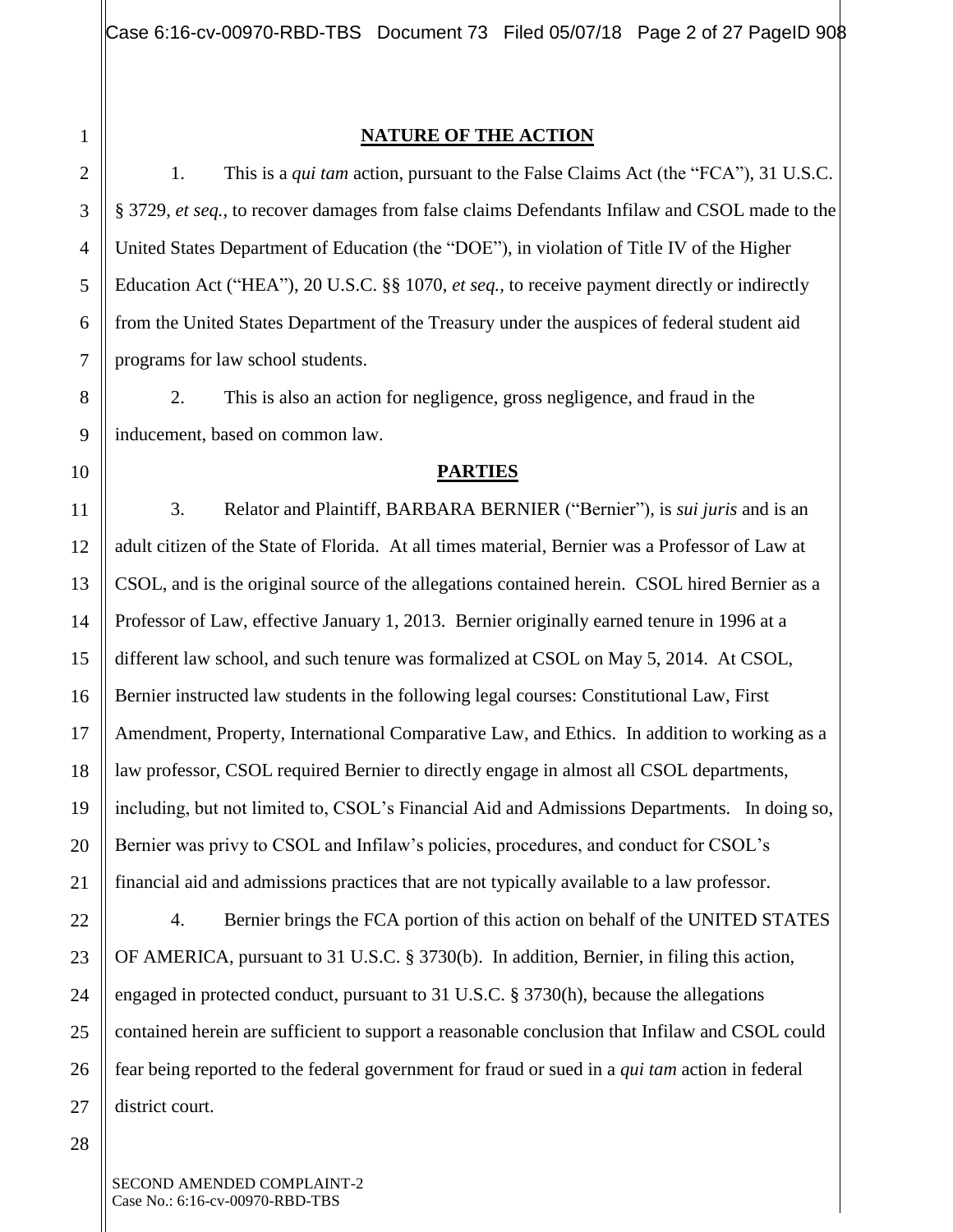5. Plaintiff, ESE LOVE ("Love"), is *sui juris* and is an adult citizen of the State of North Carolina. Love is a former employee of CSOL and also a former law student at CSOL.

6. Defendant, INFILAW CORPORATION ("Infilaw"), is a domestic corporation organized under the laws of the State of Florida, with its principal place of business located in Naples, Florida. At all times material, Infilaw's managerial employees acted within the scopes of their employment and knowingly furthered the conduct described herein, in prohibition of the FCA.

7. Defendant, CHARLOTTE SCHOOL OF LAW ("CSOL"), is a foreign limited liability company organized under the laws of the State of North Carolina. Upon information and belief, CSOL has six members: (a) JAY CONISON, who is *sui juris* and is an adult citizen of North Carolina; (b) SHIRLEY FULTON, who is *sui juris* and is an adult citizen of North Carolina; (c) JAMES J. HANKS, JR., who is *sui juris* and is an adult citizen of the State of Maryland; (d) INFILAW CORPORATION, who is a Florida corporation with its principal place of business located in Florida; (e) CHIDI OGENE, who is *sui juris* and is an adult citizen of North Carolina; and, (f) TOM WIPPMAN, who is *sui juris* and is an adult citizen of the State of Illinois. At all times material, CSOL's managerial employees acted within the scopes of their employment and knowingly furthered the conduct described herein, in prohibition of the FCA.

8. Defendant, AMERICAN BAR ASSOCIATION ("ABA"), d/b/a COUNCIL OF THE SECTION OF LEGAL EDUCATION AND ADMISSIONS TO THE BAR ("Council"), is a foreign corporation organized under the laws of the State of Illinois, with its principal place of business located in Illinois. The Council grants provisional and full accreditation to law schools located in the United States, its territories, and possessions. The Council promulgates the Standards and Rules of Procedure for Approval of Law Schools (the "Standards") with which law schools must comply in order to be ABA-approved. The Standards establish requirements for providing a sound program of legal education. The law school approval process established by the Council is designed to provide a careful and comprehensive evaluation of a law school and its compliance with the Standards.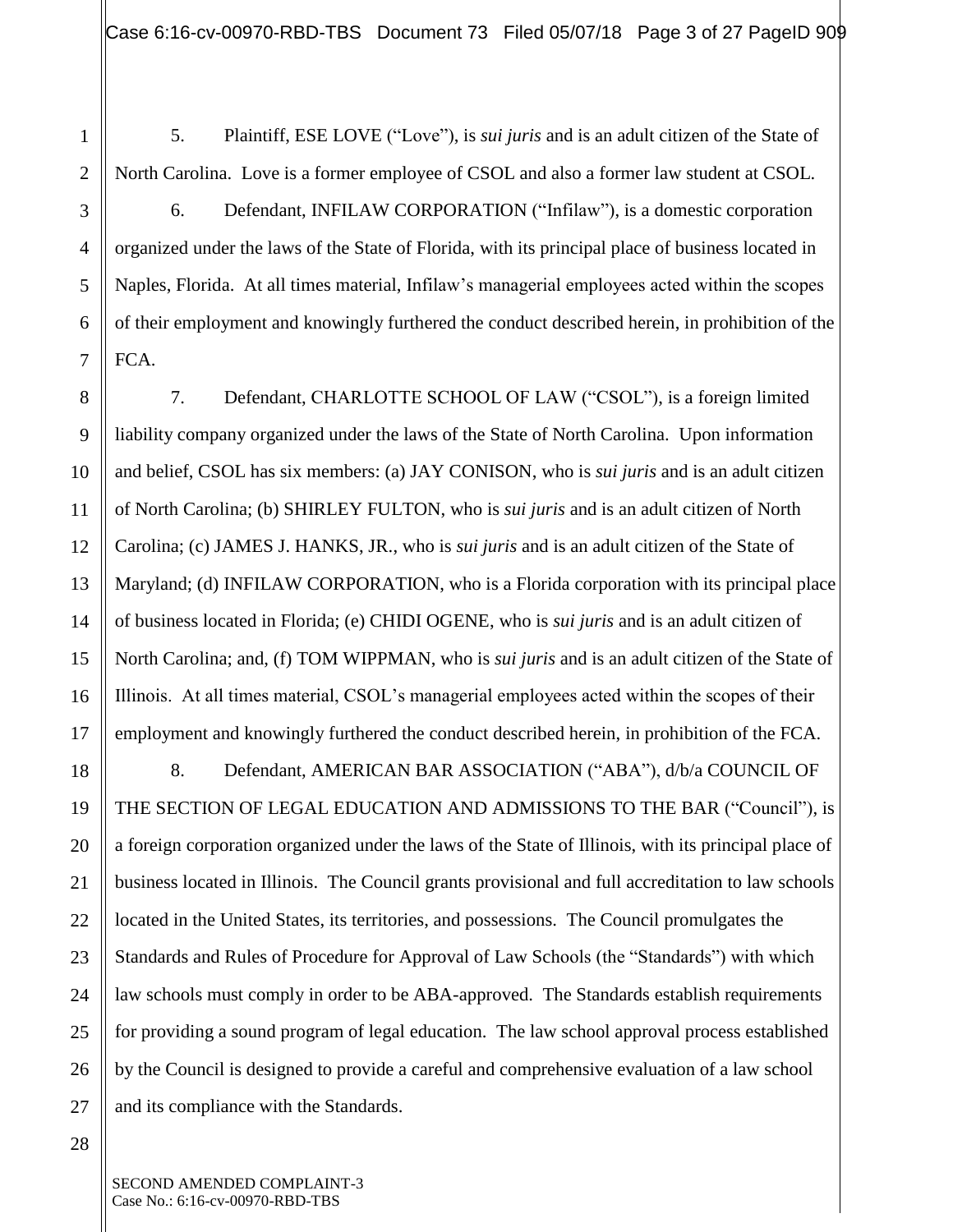9. Defendant, AMERICAN BAR ASSOCIATION, d/b/a ACCREDITATION COMMITTEE OF THE SECTION OF LEGAL EDUCATION AND ADMISSIONS TO THE BAR ("Accreditation Committee"), is a foreign corporation organized under the laws of the State of Illinois, with its principal place of business located in Illinois. The Accreditation Committee assists the Council in evaluating schools seeking provisional or full accreditation and monitoring such schools.

1

## **SUBJECT MATTER JURISDICTION**

10. This court has original jurisdiction over the subject matter in this action, pursuant to 28 U.S.C. § 1331 and 31 U.S.C. § 3730(b), because this action involves claim under the FCA that arises under the laws of the United States, and this action is brought by a private citizen for false claims made to the United States.

11. This court has supplemental jurisdiction over the non-FCA claims in this action, pursuant to 28 U.S.C. § 1367(a), because such claims are so related to the FCA claims that they form part of the same case or controversy under Article III of the United [States](https://www.law.cornell.edu/definitions/uscode.php?width=840&height=800&iframe=true&def_id=28-USC-80204913-1053560320&term_occur=1&term_src=title:28:part:IV:chapter:85:section:1367) Constitution.

## **PERSONAL JURISDICTION**

12. This court has *in personam* jurisdiction over Infilaw and CSOL, pursuant to 31 U.S.C. § 3732, because they are found in the State of Florida, and they transact or transacted business in Florida. Alternatively, both Infilaw and CSOL consented to the jurisdiction of this court by defending this action to date, without challenging *in personam* jurisdiction.

13. This court has general *in personam* jurisdiction over the ABA, the Council, and the Accreditation Committee in the State of Florida because the ABA, the Council, and the Accreditation Committee have continuous and systematic contacts with Florida through business relationships with multiple law schools located in Florida. The ABA derives/derived significant fees from law schools in Florida in exchange for undergoing the law school accreditation process: [https://www.americanbar.org/groups/legal\\_education/accreditation/schedule-of-law](https://www.americanbar.org/groups/legal_education/accreditation/schedule-of-law-school-fees.html)[school-fees.html.](https://www.americanbar.org/groups/legal_education/accreditation/schedule-of-law-school-fees.html)

14. This court also has specific *in personam* jurisdiction over the ABA, the Council, and the Accreditation Committee, pursuant to Section 48.193, Florida Statutes, because the ABA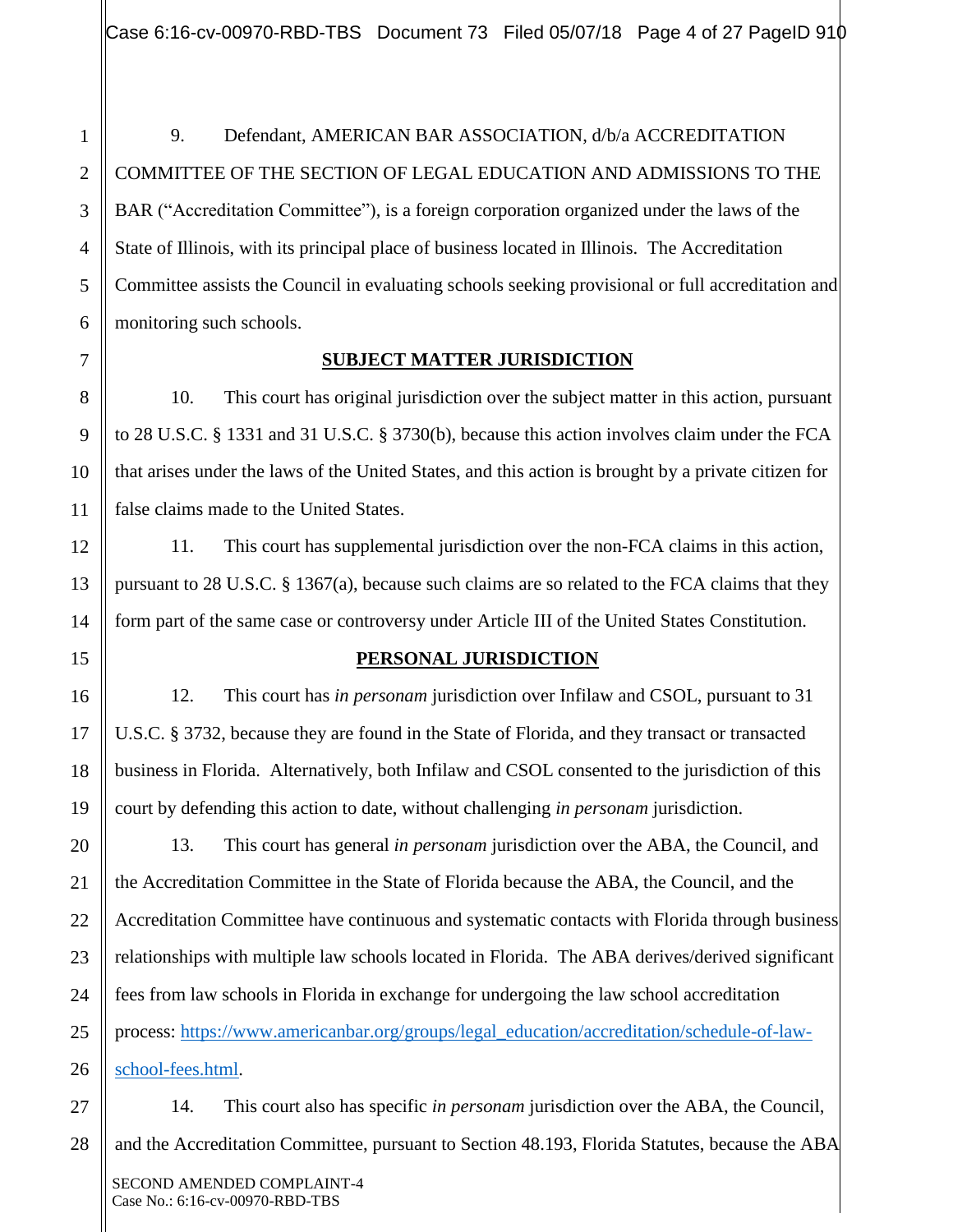committed a tortious act in the State of Florida, or by causing injury to Bernier, a Florida citizen, from an act or omission caused by the ABA outside of Florida, as alleged below.

#### **VENUE**

15. Venue is proper in this court, pursuant to 28 U.S.C. § 1391 and 31 U.S.C. § 3732, because at least one of the Defendants reside in this judicial district, and certain acts proscribed by 31 U.S.C. § 3729 occurred in this judicial district. Infilaw and CSOL have also already consented to venue in this federal district by defending this action to date, without challenging venue.

16. Venue is also proper in this court because the Defendants are subject to this court's *in personam* jurisdiction in this judicial district, pursuant to 28 U.S.C. § 1391(b)(3).

#### **GENERAL FACTUAL ALLEGATIONS**

#### *The Higher Education Act*

17. Under Title IV of the HEA, the federal government operates a number of programs that disburse financial aid to students to help defray the costs of higher education. These programs include the Federal Pell Grant, the Federal Family Educational Loan Program, William D. Ford Federal Direct Loan Program, the Federal Perkins Loan, and the Graduate PLUS Loan. Financial aid disbursed under these programs are only available to students who attend qualifying schools.

18. Qualifying schools must enter into Program Participation Agreements ("PPAs") with the DOE, which such agreements certify that the qualifying school will adhere to certain requirements of applicable federal statutes and regulations. Qualifying schools are required to enter into the PPA initially, and then re-affirm their duties, obligations, and promises under the PPA on an annual basis. Executing the PPA and agreeing to comply with applicable federal statutes and regulations are prerequisites and are the *sine qua non* of federal funding for one basic reason: if a qualifying school does not agree to comply with the federal statutes and regulations thereunder, then the school will not receive federal student aid under Title IV of the HEA.

1

2

3

4

5

6

7

8

9

10

11

12

13

14

15

16

17

18

19

20

21

22

23

24

25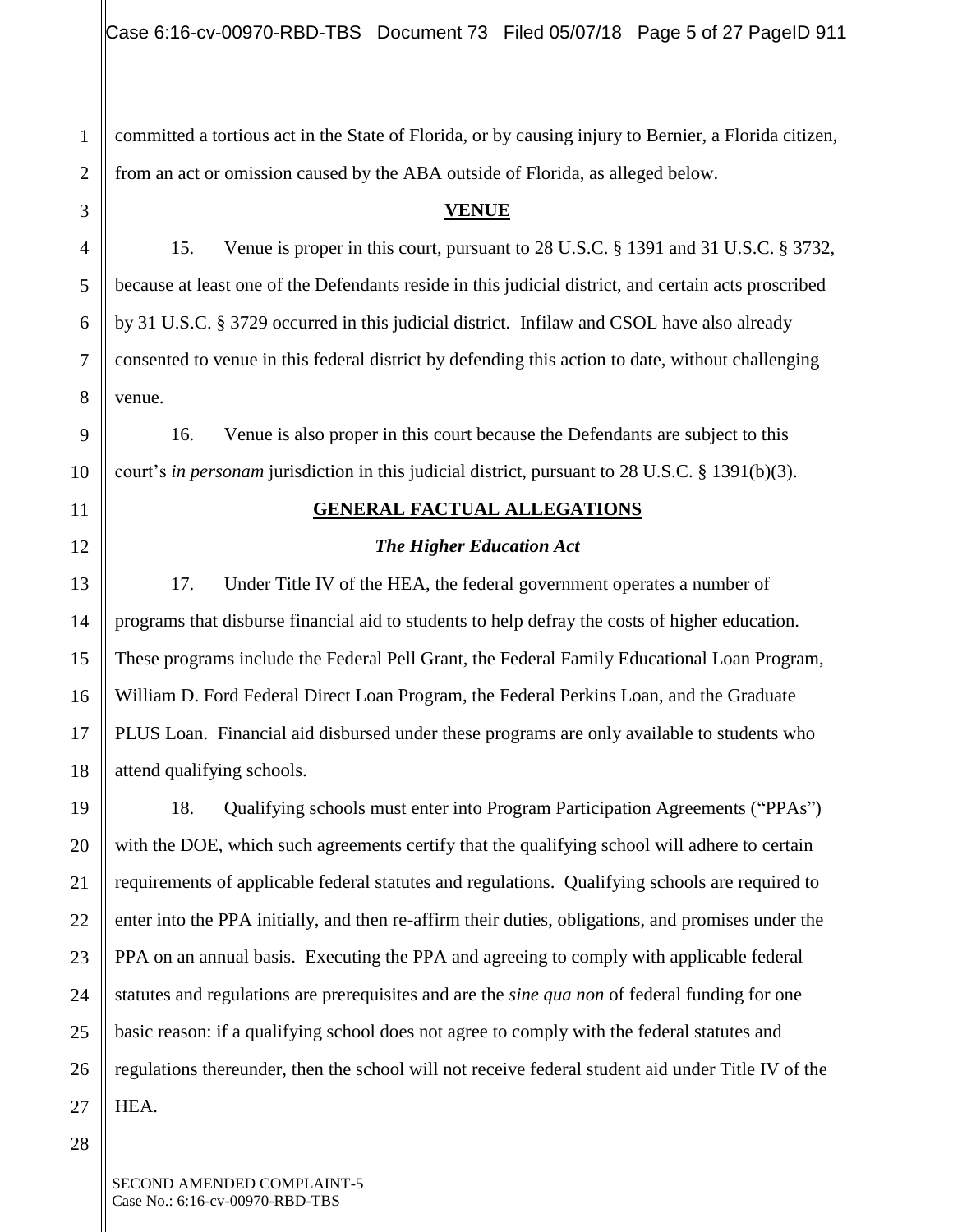Case 6:16-cv-00970-RBD-TBS Document 73 Filed 05/07/18 Page 6 of 27 PageID 912

1 2 3 4 5 6 7 8 9 10 11 12 13 14 15 16 17 18 19 20 21 22 23 24 25 26 27 28 19. Qualifying schools must also obtain accreditation from an approved accrediting agency that is recognized by the Secretary of the DOE. 20. Under the HEA, accreditation means the status of public [recognition](https://www.law.cornell.edu/definitions/index.php?width=840&height=800&iframe=true&def_id=81794cbc7035e5e761a631246faa4b5c&term_occur=1&term_src=Title:34:Subtitle:B:Chapter:VI:Part:602:Subpart:A:602.3) that an [accrediting agency](https://www.law.cornell.edu/definitions/index.php?width=840&height=800&iframe=true&def_id=f3ef5079bc8a3ffb82af51ea14e79bfd&term_occur=1&term_src=Title:34:Subtitle:B:Chapter:VI:Part:602:Subpart:A:602.3) grants to an educational institution or [program](https://www.law.cornell.edu/definitions/index.php?width=840&height=800&iframe=true&def_id=3118ac3412fba252b68ba4f53922c6fb&term_occur=1&term_src=Title:34:Subtitle:B:Chapter:VI:Part:602:Subpart:A:602.3) that meets the agency's standards and requirements. An accrediting agency means a legal entity, or that part of a legal entity, that conducts accrediting activities through voluntary, non-Federal peer review and makes decisions concerning the [accreditation](https://www.law.cornell.edu/definitions/index.php?width=840&height=800&iframe=true&def_id=c33f7fd771b92b904bdcd7a0e06185d3&term_occur=1&term_src=Title:34:Subtitle:B:Chapter:VI:Part:602:Subpart:A:602.3) or [pre-accreditation](https://www.law.cornell.edu/definitions/index.php?width=840&height=800&iframe=true&def_id=aefdaa1031d371074c1695a27a92e39b&term_occur=1&term_src=Title:34:Subtitle:B:Chapter:VI:Part:602:Subpart:A:602.3) status of institutions, programs, or both. 21. Since 1952, the ABA, through the Council, has voluntarily undertaken the duties and obligations of a specialized accrediting agency under Title IV of the HEA for the field of law. The DOE describes the scope of the Council's accreditation powers as follows: [T]he accreditation throughout the United States of programs in legal education that lead to the first professional degree in law, including those offered via distance education, as well as freestanding law schools offering such programs. This recognition also extends to the Accreditation Committee of the Section of Legal Education (Accreditation Committee) for decisions involving continued accreditation (referred to by the agency as "approval") of law schools, including those offered via distance education. Title IV Note: Only freestanding law schools may use accreditation by this agency to establish eligibility to participate in Title IV programs. 22. Becoming a qualifying school is significant, as it then allows law students attending a qualifying school to finance 100% of their higher education from the federal Government. 23. The HEA requires that, in the case of institutions that advertise job placement rates as a means of attracting students to enroll in the institution, the institution will make available to prospective students, at or before the time of application (a) the most recent available data concerning employment statistics, graduation statistics and any other information necessary to substantiate the truthfulness of the advertisements; and (b) relevant State licensing requirements of the State in which such institution is located for any job for which the course of instruction is designed to prepare such prospective students.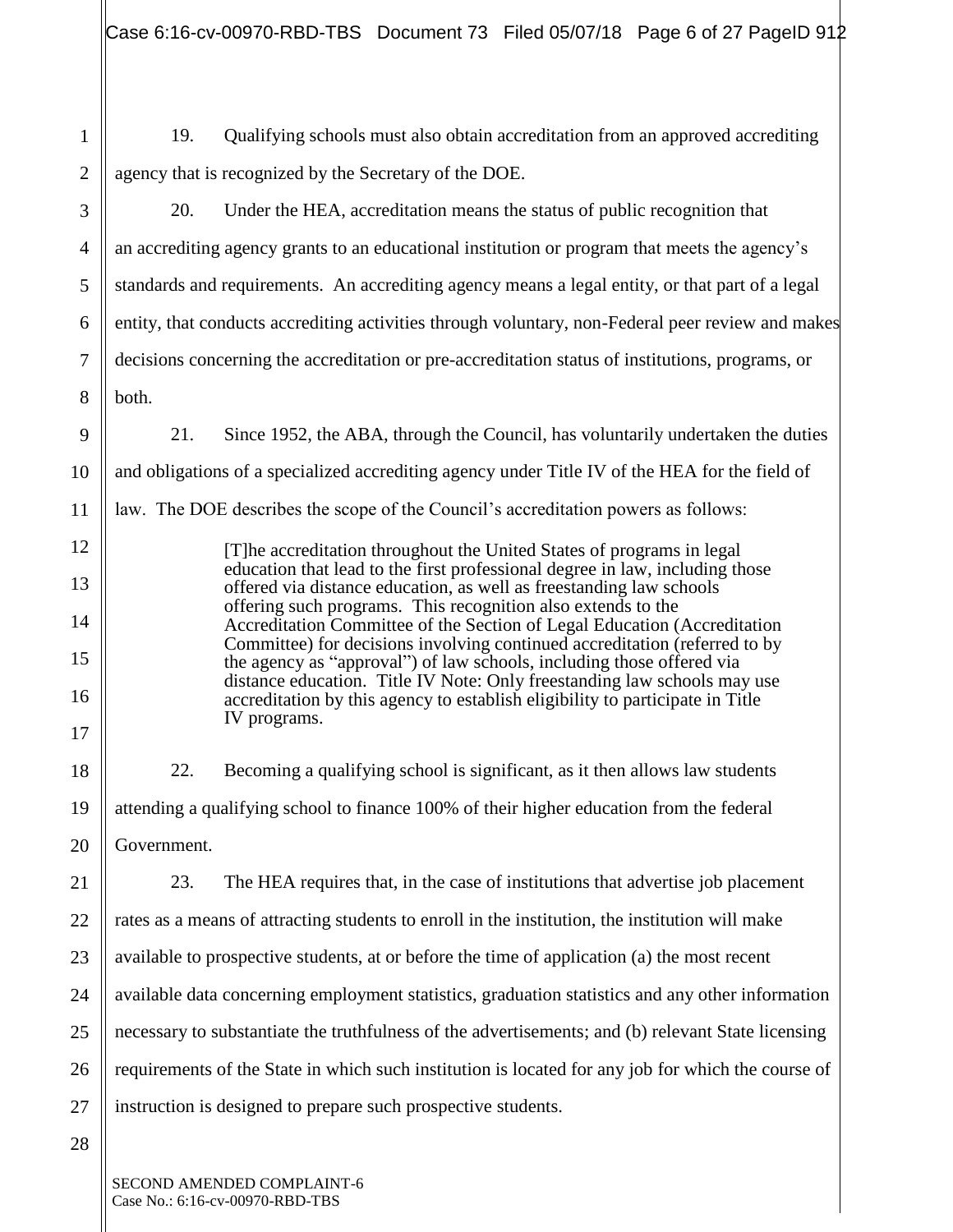24. The DOE requires that any funded program at a qualifying school should enable a graduate to earn a sufficient income to service the debt of the program within specific parameters of disposable income percentages.

25. The HEA requires that any qualifying school that has executed a PPA will serve as a fiduciary of any funds disbursed by the federal Government.

26. In addition, the HEA requires that, in the case of an institution that participates in federal loan programs under Title 20 of the United States Code, the institution will develop a code of conduct, with which the institution's officers, employees, and agents shall comply, that prohibits a conflict of interest with the responsibilities of an officer, employee, or agent of an institution with respect to such loans; publish such code of conduct prominently on the institution's website; and, administer and enforce such code of conduct by, at a minimum, requiring that all of the institution's officers, employees, and agents with responsibilities with respect to such loans be annually informed of the provisions of the code of conduct.

#### *Infilaw*

27. Legal education is like no other institution of higher learning. It is highly profitable for the school itself, parent institution or university—public or private. Law schools have always provided a high return on investment or expense. Most law school graduates know little about the business of the school, how it is governed, accredited, and what regulatory structure might apply.

28. Infilaw was organized under Florida law in 2006. Infilaw was created to acquire the Florida Coastal School of Law.

29. Infilaw is a for-profit corporation; it is not an academic institution. Infilaw's forprofit framework and culture dominate and overshadow academic issues, and profitability is determinative. Investors, not students, are top-of-mind to Infilaw.

30. Early in its history, Infilaw held itself out to prospective faculty that it was an environment that valued ideas, experience and entrepreneurial initiative. Infilaw "bought" legitimacy for its three private law schools through the credentials of faculty that it recruited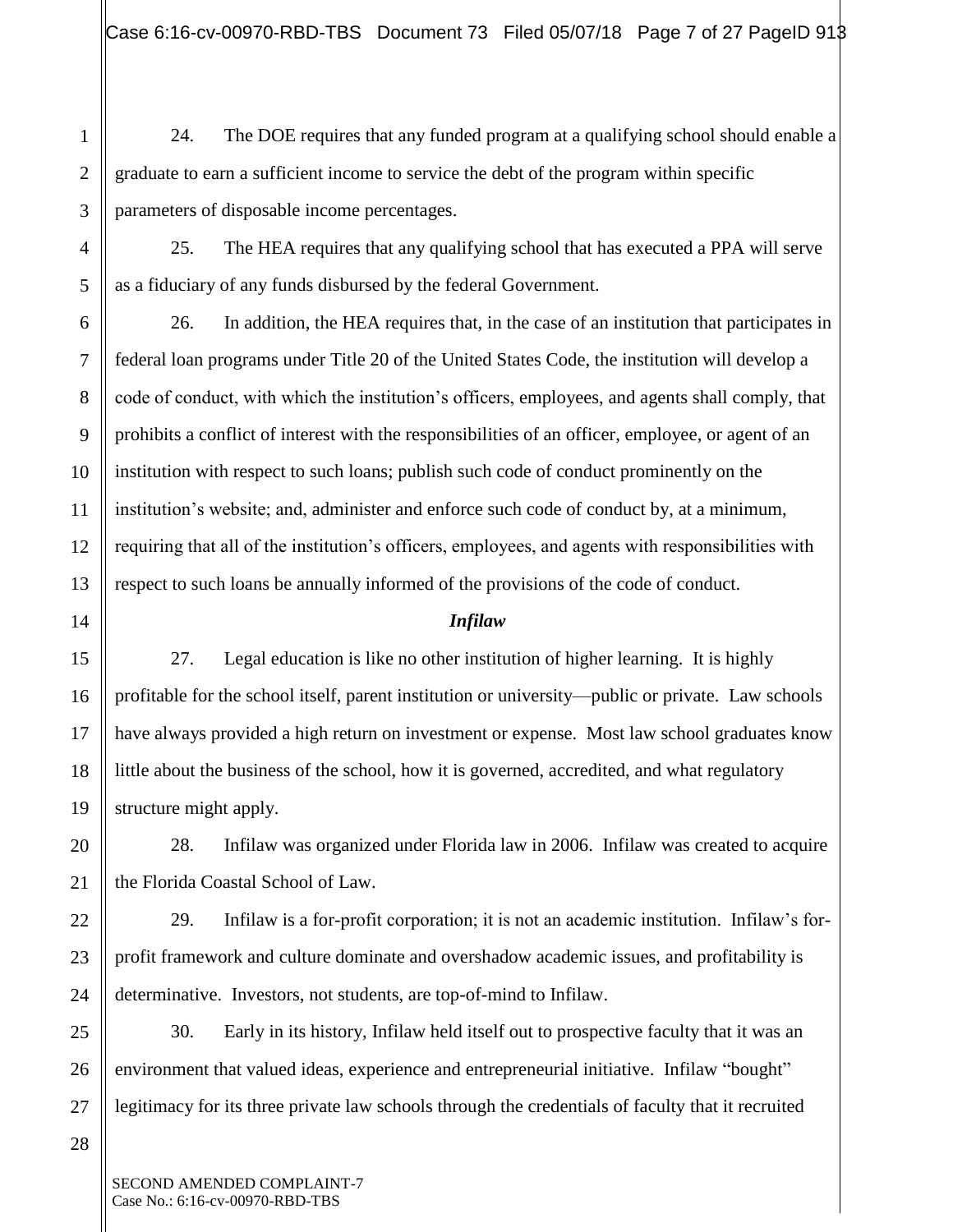from law schools that were higher-ranked that Infilaw's three private law schools. Now, Infilaw has little, if any, respect for academically accomplished faculty.

31. Infilaw recruited several Board members and Officers with significant connections to high-levels of the American Bar Association, including Dennis Archer, the former Chair of the ABA Counsel on Legal Education and former Chair of the ABA Task Force for Student Financial Aid. Within the ABA, Archer had duties concerning accreditation and financial reviews of law schools, including CSOL. Archer, at all times material, also sat on the Board of Infilaw while conducting such duties, and currently sits on the Board of Infilaw.

32. Infilaw also recruited Joseph Harbaugh who sat on the ABA Task Force on the Future of Legal Education, as well as Jay Conison, who sat on the ABA Section on Legal Education and Admission to the Bar and the ABA Special Committee on Accreditation Transparency.

33. Infilaw is self-described as "a consortium that includes an independent network of ABA-approved law schools and companies that provide management solutions, new educational programs, and pioneering, technology-driven course delivery to law schools and higher education institutions nationally and internationally."

34. Infilaw describes its mission as "to establish the benchmark of inclusive excellence in professional education for the 21st Century," which is allegedly supported by three key pillars (a) centering on "serving the underserved," (b) providing an education that is "student-outcome centered," and (c) graduating students who are "practice-ready."

35. As a marketing function and response for creating law programs that do not specifically follow a traditional model, Infilaw asserts that its programs are allegedly "disruptive" to legal education and law professors. Infilaw uses this "disruption" model to describe its operating model as challenging that of long standing more highly-ranked law schools. Under this umbrella of marketing, Infilaw focuses its alleged academic programs as programs that immediately place its graduates into the stream of commerce. This model is offered comparatively to traditional "theory only" programs, that allegedly do not prepare graduates for immediate practice competencies.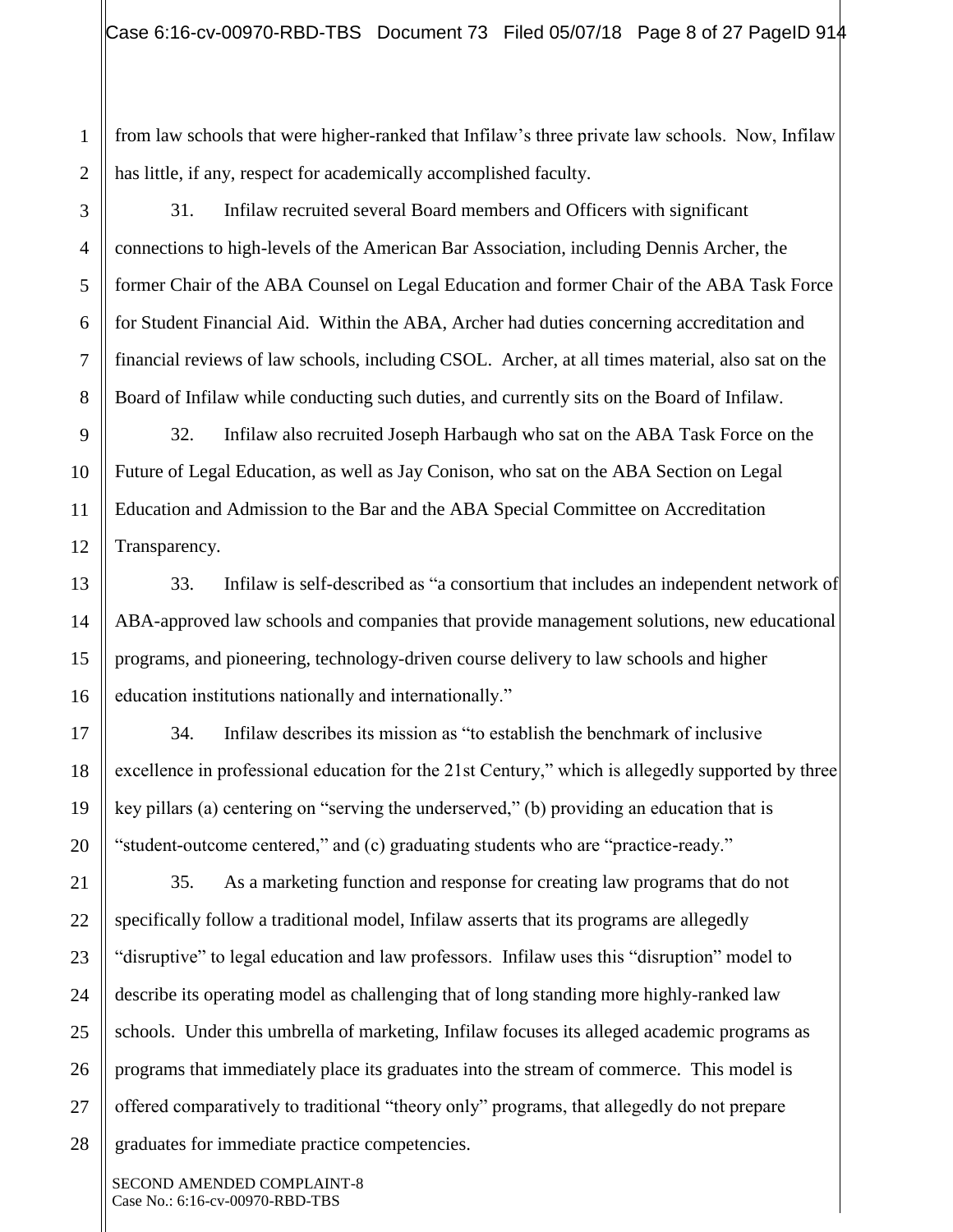36. Infilaw has several private investors, one of whom is the Sterling Partners, a Chicago based venture capital firm with a portfolio valued at more than \$4 billion. Sterling Partners holds several investments in the education and education management sectors.

37. Infilaw is interconnected with Sterling Partners through its Chief Executive Officer, Rick Inatome, who also sits on the Board of Sterling Partners.

38. Sterling Partners' owns an 88% position in Infilaw, and states that it is "well positioned to benefit from future liquidity opportunities as [Infilaw's] business continues to grow." According to Sterling Partners, Infilaw enjoys 90+% job placement and bar passage rates at each of its law schools. This representation, however, is grossly inaccurate for the reasons alleged herein.

39. Infilaw owns three private, for-profit law schools: Florida Coastal School of Law, located in Jacksonville, Florida; Arizona Summit School of Law, located in Phoenix, Arizona; and, CSOL, located in Charlotte, North Carolina. Infilaw collectively refers to these three law schools as the "Consortium of Law Schools."

40. Within Infilaw, employees informally refer to the corporate headquarters as "Central Services," which provides a variety of services to the Consortium of Law Schools and their employees, including marketing, information technology, management services, educational design, human resources and employee benefit services.

41. The Consortium of Law Schools are not autonomous; each law school, including CSOL, strictly adheres to Infilaw's policies and procedures. Infilaw executives are present at every law school, including CSOL, as a "President," who have superior rank over the Dean of each of the Consortium of Law Schools. Thus, Infilaw directly controls all significant financial and managerial decisions at the Consortium of Law Schools. Within the past year, Infilaw replaced all employees of the Financial Aid Department at CSOL with its own Infilaw employees. This creates a conflict of interest between Infilaw employees and CSOL as to, among other things, improper trust accounting for Title IV funds, as alleged below.

42. Infilaw's Consortium of Law Schools accepts applicants who not only represent the lowest LSAT percentiles, but who also have amongst the lowest grade point averages

1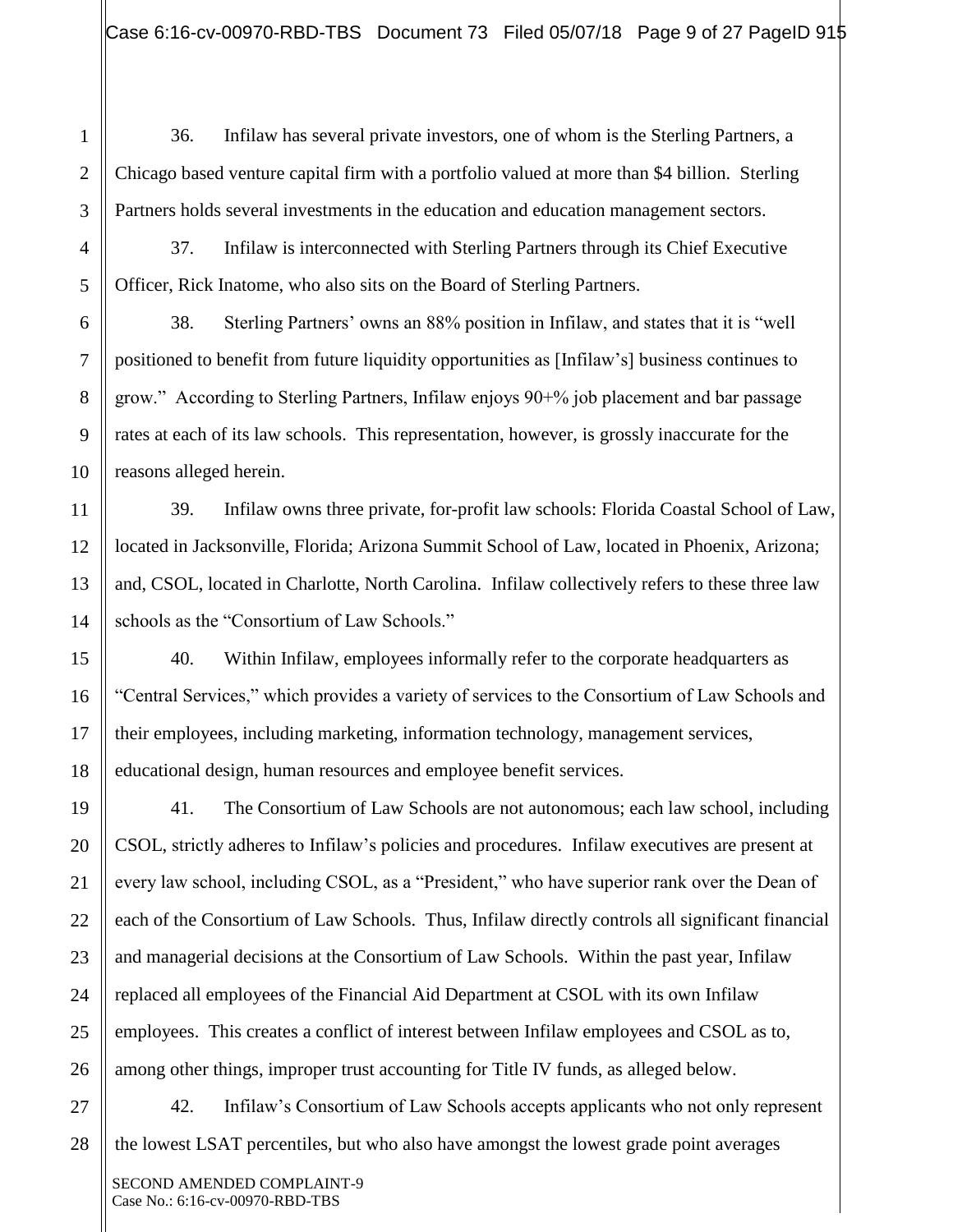nationwide. Although the LSAT proposes to predict only likelihood of success in the first year of law school, according to statistics from the Law School Admission Council ("LSAC"), the lowest LSAT score ranges correlate more closely with bar exam failures.

43. Infilaw operates akin to a consulting firm. Many Infilaw employees, including Adam Cota, the Vice President of Academics for the Consortium of Law Schools, have neither educational nor legal training. Vice President Cota is tasked with designing law school curriculum at the Consortium of Law Schools and is directed by Infilaw to purposefully differ the curriculum from traditional programs at other law schools by restructuring credits earned and by eliminating major topics from core classes. This results in non-transferable course credit, creating an atmosphere where it became virtually impossible for CSOL law students to transfer to other law schools after their first year of studies. On those occasions when CSOL students did make an attempted transfer, Infilaw deployed a law school retention team, whose sole purpose was to stop the transfer by offering significant financial incentives to the law students.

#### *CSOL*

44. CSOL opened in 2006.

45. CSOL was an authorized educational institution by the State of North Carolina, until North Carolina revoked its license to operate in August 2017. North Carolina revoked CSOL's license to operate because it could not demonstrate to North Carolina that it was financially viable. CSOL was not financially viable because in December 2015, it became the first accredited law school in the United States to be expelled from the federal student loan program. CSOL was expelled from the federal student loan program due, in large part, to the allegations herein that Bernier disclosed to the United States.

46. From 2007, CSOL grew to be the largest law school in the State of North Carolina.

47. CSOL was ranked in the fourth-tier of all American law schools. Despite this ranking, CSOL's tuition was on par with many first-tier American law schools. Infilaw, at all times material, set and adjusted what CSOL's tuition amount would be.

SECOND AMENDED COMPLAINT-10 Case No.: 6:16-cv-00970-RBD-TBS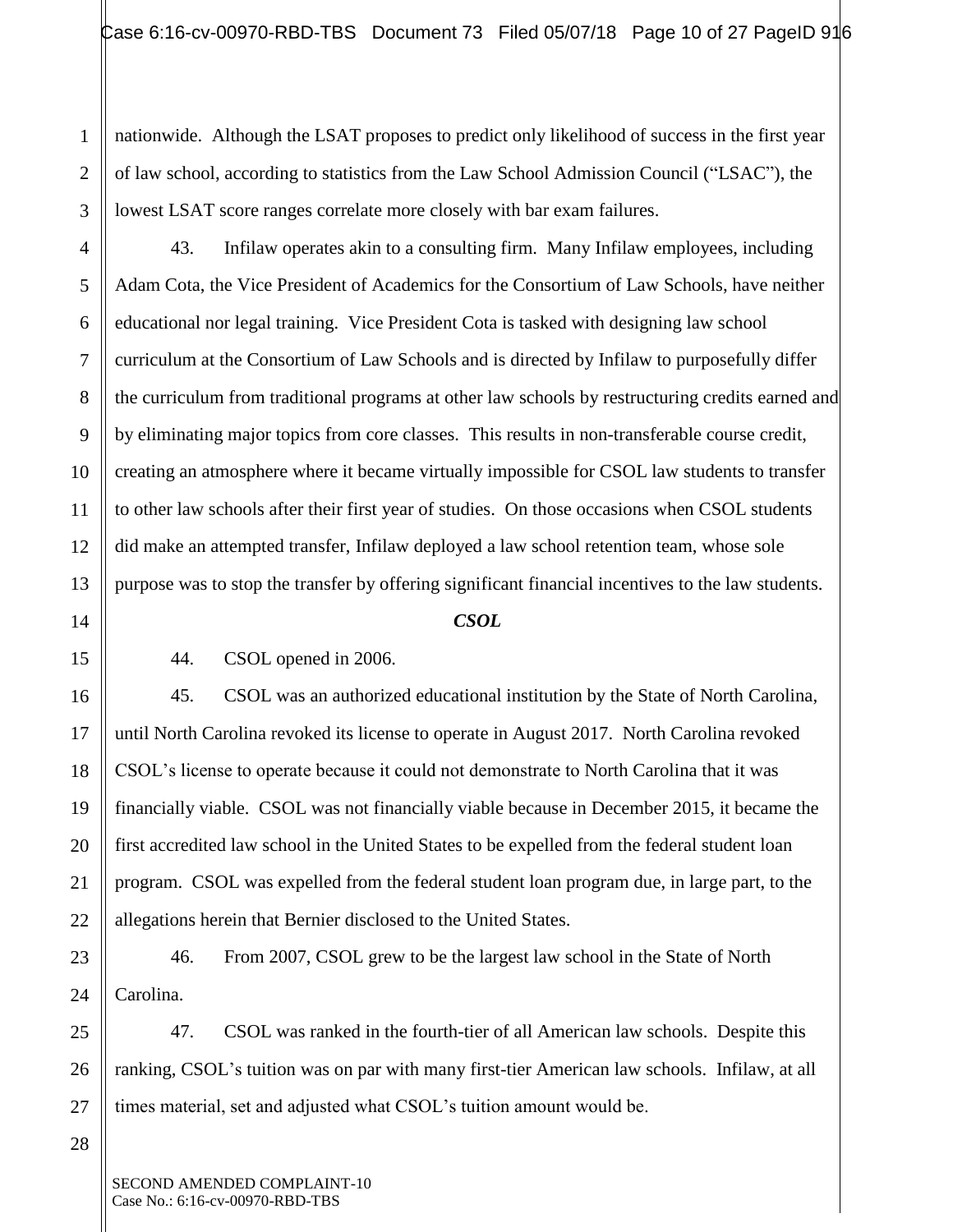Case 6:16-cv-00970-RBD-TBS Document 73 Filed 05/07/18 Page 11 of 27 PageID 917

48. CSOL tuition increased from \$30,000 in 2010 to more than \$41,000 in 2015. The total cost per student at CSOL, considering living expenses, fees, and federal loan origination costs was \$106,050 in 2010 and more than \$134,000 in 2015.

49. Approximately 90% of graduates from CSOL, conservatively, amassed more than \$238,000 in student loan debt, each, based on a calculated full time of study for three years of legal studies, with accrued interest at prevailing rates.

50. CSOL offered campus-based full-time and part-time juris doctor and master of laws programs. CSOL also offered a certificate in paralegal studies program, as well as an online corporate compliance certificate program.

51. CSOL received provisional accreditation from the ABA in 2008 and full accreditation in June 2011.

52. The ABA performed a site inspection of CSOL in 2014.

53. CSOL law students, since 2011 when the school attained full accreditation through the ABA, were eligible to obtain 100% financing from the federal government for their entire legal education.

54. Within three months of becoming fully accredited and site-certified, CSOL Dean Jay Conison instituted buy-outs of faculty and staff, which dramatically altered the nature of the law school as it existed at the time when it achieved full accreditation from the ABA. During the first buy-out, in January 2015, more than thirty employees left the law school. And during the Summer 2015 and Spring 2016, CSOL bought out several more faculty members.

55. CSOL engaged in a pattern and practice of admitting academically unqualified students, for the benefit of Infilaw, who had a financial interest in CSOL admitting as many students as possible and obtaining as much federal financial aid under Title IV of the HEA as possible, for the benefit of Infilaw's investors. After CSOL admitted its first class, Infilaw began to demonstrate an intense drive to increase law student admissions and set aside known, long-standing data from the LSAC, in favor of tripling and quadrupling the first year entering class, even though the national pool of applicants was in sharp decline. Infilaw's acts were financially motivated, rather than academically motivated and in the best interests of CSOL.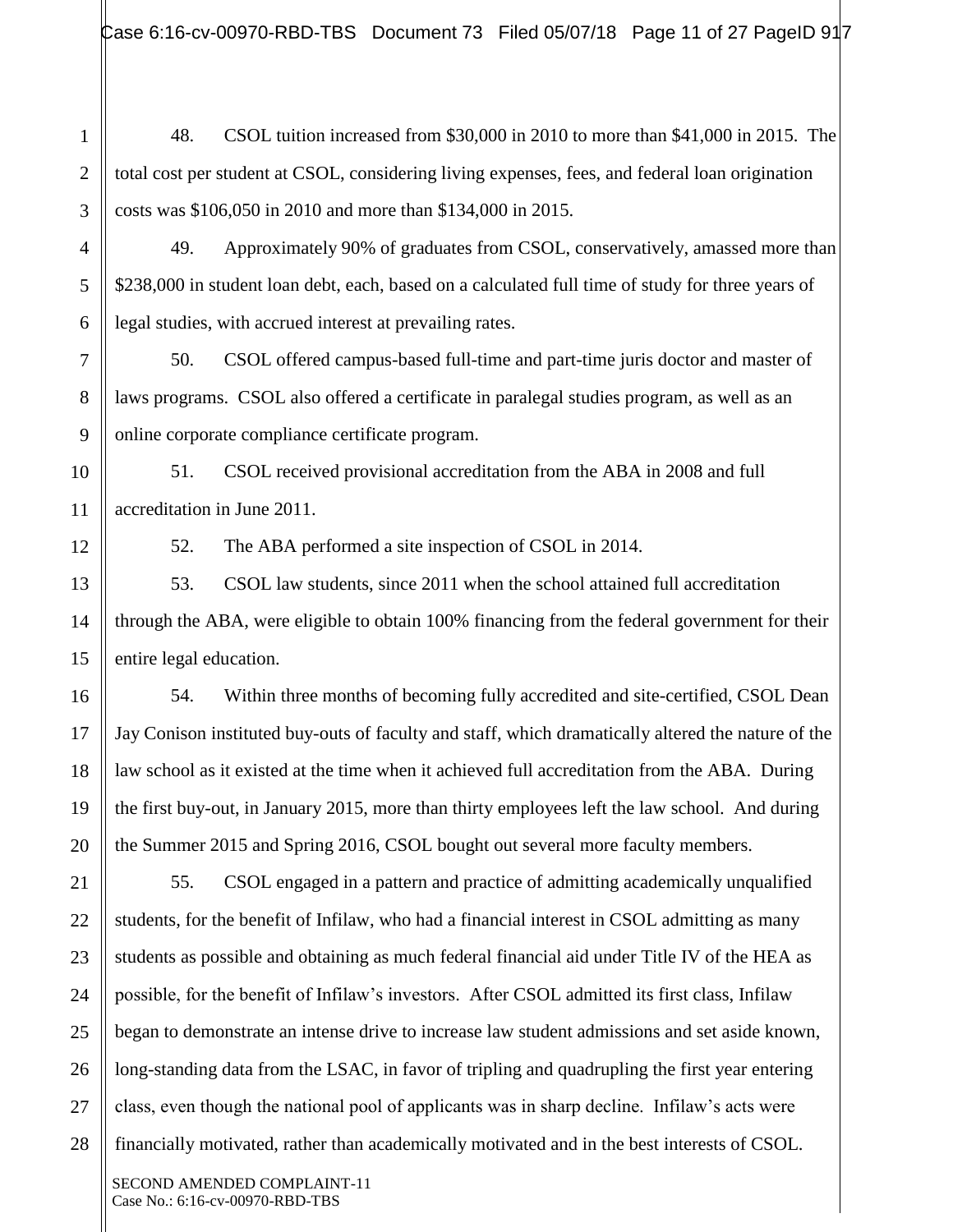56. The average grade point averages and LSAT scores of incoming first year law students at CSOL declined precipitously, while the number of first year students at CSOL increased dramatically—all juxtaposed against a significant decline in the number of law student applicants nationwide.

57. The CSOL Faculty Admissions Committee had very limited involvement in admission decisions and was not involved in admissions decisions for academically underqualified students. A single member of the faculty was assigned to review student applications from a single LSAT score group.

58. Instead of using the LSAT as a predominant metric to measure law school admission, CSOL instead used the "Alternative Admission Model Placement Law Exam" ("AAMPLE"), which CSOL marketed as an LSAT admission "alternative." In 2015, more than 70% of first year law students entering CSOL gained admission through AAMPLE.

59. Many candidates for admission at CSOL were academically unqualified and would be improbable candidates for admission in most other law schools. The median LSAT score for CSOL law students, for example, was 142, as reported by Infilaw and CSOL. This score, however, is both deceptive and misleading, as it failed to acknowledge that since 2015, the majority of CSOL's student body gained admission to the law school via AAMPLE, and thus, never took the LSAT.

60. CSOL engaged in generous incentives to prevent law students from taking the bar exam if they appeared statistically unlikely to pass. In fact, one of CSOL's primary goals was to ensure that graduates were excludes from the group of "first time test takers" so that their Bar exam statistics would never be counted for purposes of CSOL's Bar passage rate.

61. The CSOL Dean's Office even went so far as to telephone graduates the night before the Bar exam to actively discourage them from taking the exam the next day. The CSOL Dean's Office offered compensation for the lost bar exam registration fees in the form of a \$5,000 stipend, and an opportunity to study more intensively until the next administration of the bar exam. If the graduate accepted the offer and opted not take the bar exam the next day, he or she lost their status as a "first-time taker" because the graduate was already registered for the bar

1

SECOND AMENDED COMPLAINT-12 Case No.: 6:16-cv-00970-RBD-TBS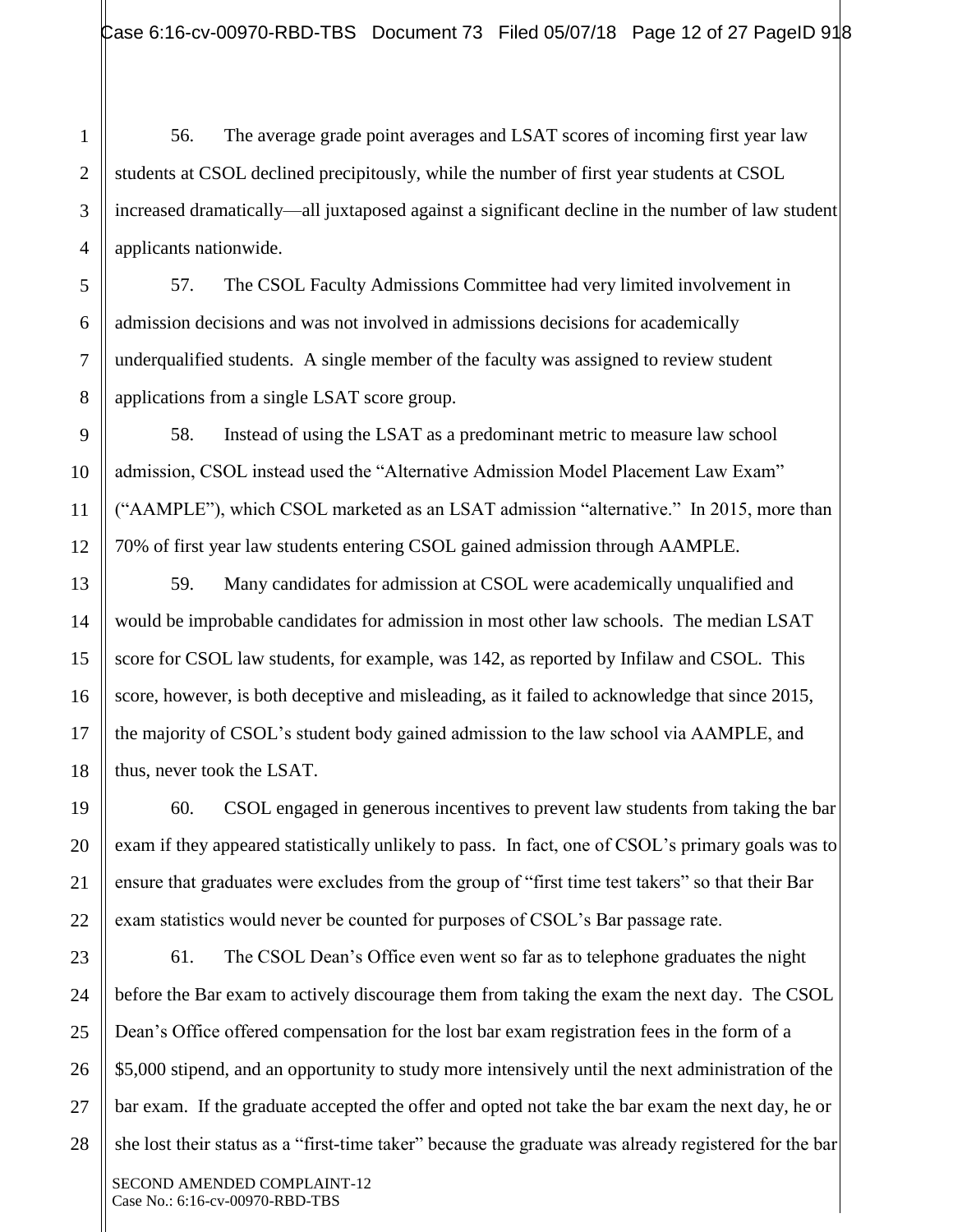exam. Thereafter, upon sitting for the exam the graduate becomes a "second-time taker," and their scores, passing or failing, were not required to be reported in the CSOL's statistics under ABA guidelines. This tactic allowed CSOL to manipulate its statistic for first time takers, and the ultimate statistic reported to the public is misleading.

62. In addition to the foregoing, CSOL offered graduates a "residency" to study for the bar exam. This allowed CSOL to report its recent graduates as employed. The CSOL graduates that accepted the offers were placed in a specified area of the law school library to "study," and were characterized as employees of the library. CSOL librarians, however, were instructed not to request these "employees" to perform any work. This tactic allowed CSOL to manipulate its employment statistic for its recent graduates, and the ultimate statistic reported to the public was misleading.

63. There was a marked decline of bar passage rates at Infilaw's Consortium of Law Schools from more than 75% to below 35% in North Carolina between 2010 and 2016. No other American law school has had a similar decrease in bar passage. The passage rate for the July 2015 North Carolina Bar Exam was 47% for CSOL first time takers, compared to a statewide pass rate of 67.1% for the same group. The CSOL bar passage rate for the February 2016 North Carolina Bar Exam was 34.7%; 45.2% for the July 2017 North Carolina Bar Exam; 21.08% for the February 2017 North Carolina Bar Exam; and 34.04% for the July 2017 North Carolina Bar Exam.

64. The bar passage rate at CSOL was in a declining trend for the last four years of its existence.

65. CSOL, by intentionally manipulating the statistics for first time bar exam takers, demonstrated an effort to avoid compliance with ABA Standard 301(a).

66. Bernier served a confidential written disclosure statement on the Government, pursuant to 31 U.S.C. § 3730(b)(2), containing substantially all material evidence and information that Bernier possesses related to the conduct described herein.

67. All general and statutory conditions precedent has either occurred or been waived by operation of law.

SECOND AMENDED COMPLAINT-13 Case No.: 6:16-cv-00970-RBD-TBS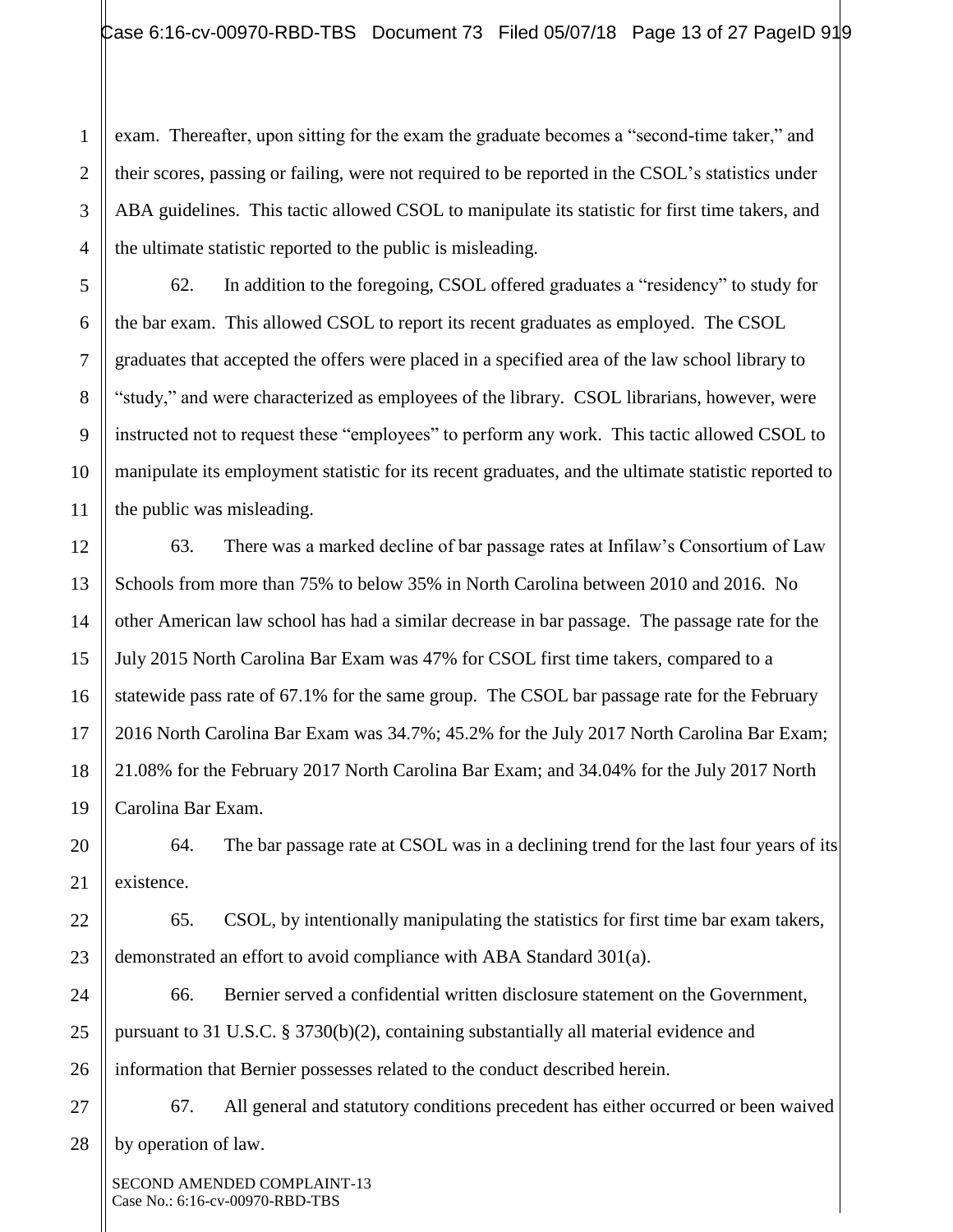#### **COUNT I Presentment of False Claims in Violation of 31 U.S.C. § 3729(a)(1)(A) (Infilaw and CSOL)**

68. Bernier re-alleges and incorporates the allegations contained in paragraphs 3 through 67, as though fully set forth herein.

69. Good faith entry into a PPA is a condition of payment, and re-affirmation of its duties, obligations, and promises under the PPA upon CSOL's submission of certification of compliance on an annual basis was necessary for CSOL to receive federal student aid under Title IV of the HEA.

70. CSOL entered into an initial PPA with the DOE in exchange for distribution of federal financial aid under Title IV of the HEA.

71. Infilaw is a third-party service provider under the PPA, and controls financial aid at CSOL.

72. By entering into the PPA, CSOL, as an eligible institution within the meaning of the HEA, agreed that it would comply with all statutory provisions of or applicable to Title IV, all applicable regulatory provisions of Title IV, including the requirements set forth in 34 C.F.R. § Part 600 and 34 C.F.R. § Part 668, and the terms and provisions of the PPA.

73. Thereafter, CSOL failed to disclose noncompliance of material regulatory requirements under the ABA accreditation standards that the DOE expressly designated as a condition of payment on an annual basis under Title IV of the HEA.

74. CSOL impliedly certified with each annual re-certification of the PPA that it was in compliance with Title IV, and by doing so, presented false claims to the federal Government for payment of federal student aid monies on behalf of CSOL law students.

75. CSOL entered into the initial PPA with the DOE in Fall 2008/Spring 2009 under the guidance and control of Infilaw. Love completed the initial PPA on behalf of CSOL. At that time, Gene Clark was the Dean of CSOL. Love signed the PPA on behalf of CSOL for the Financial Aid staff. Clark executed the PPA on behalf of CSOL as the Dean and and Renee Hill executed same on behalf of CSOL as the Academic Dean.

SECOND AMENDED COMPLAINT-14 Case No.: 6:16-cv-00970-RBD-TBS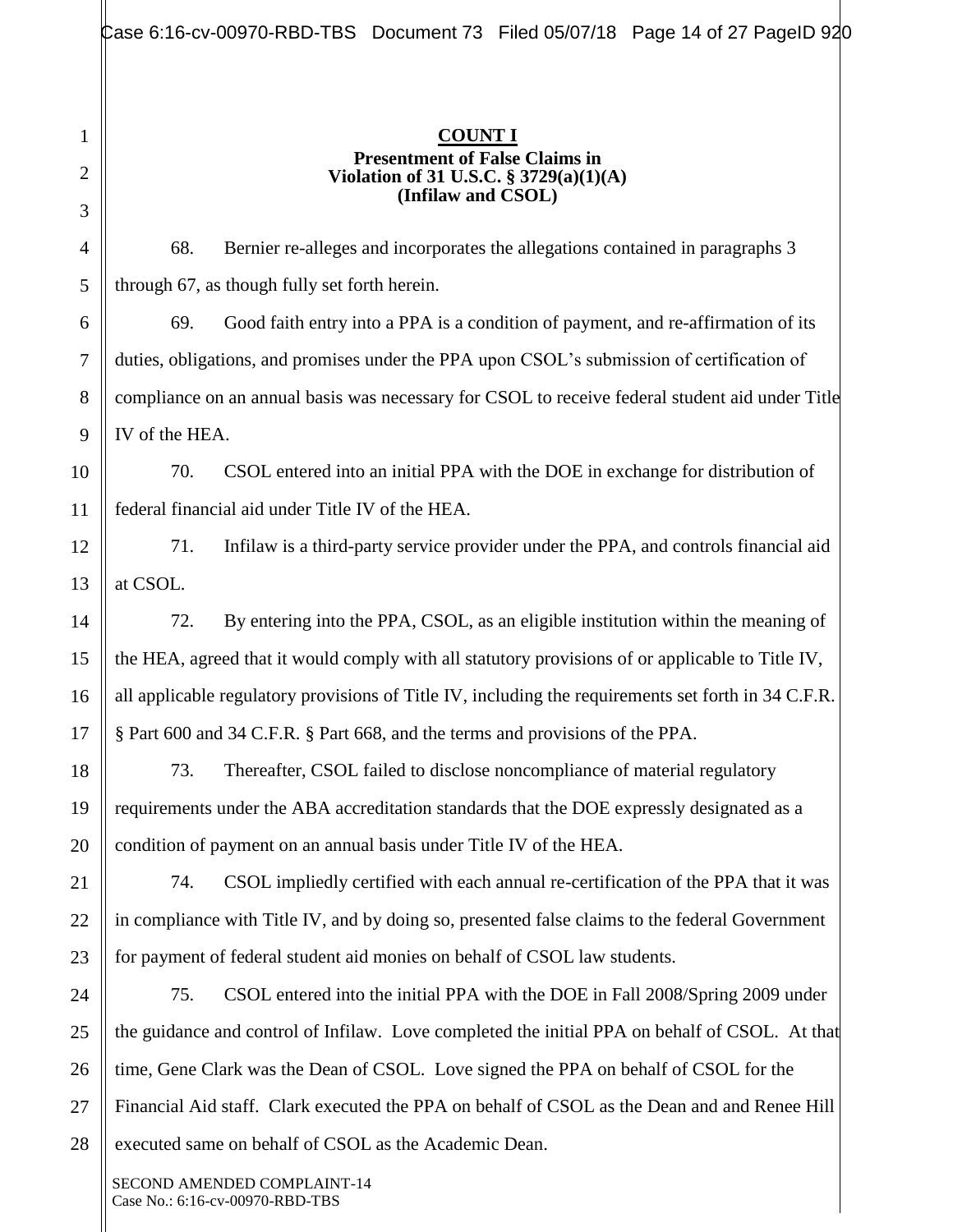17

18

19

20

21

22

23

24

25

26

27

28

76. CSOL's most recent PPA expired in June 2015, a true and authentic copy of which is attached hereto as **Exhibit "A"** and incorporated herein by reference.

77. To establish Title IV eligibility, and at or before the time of entering into the PPA, Infilaw and CSOL had deliberate ignorance or reckless disregard to comply with Title IV and its implementing regulations, more specifically, the provisions of the PPA directed to the obligations to serve as a fiduciary of federal funds, the obligation to have and adhere to a code of conduct, and the obligation to develop and implement written plans to combat the unauthorized distribution of copyrighted material.

#### *Improper Trust Accounting of Federal Funds*

78. Under CSOL's initial PPA and with each re-certification of the PPA, CSOL agreed to be a fiduciary, responsible for administering federal funds to law students.

79. Despite this express obligation in the PPA, CSOL failed to serve as a fiduciary of federal funds.

80. Federal student aid monies for CSOL law students were disbursed electronically by the United States Department of the Treasury into CSOL's bank account every semester – Fall, Spring, and Summer, beginning in Spring 2009. CSOL drew \$65,238,752 in Title IV funds during the 2014-15 award year and \$48,537,250 for the 2015-16 award year.

81. CSOL was paid to administer the loans, and once student enrollment statuses were confirmed, CSOL, as a fiduciary, was then obligated under the PPA to deduct tuition and administrative fees owed and disburse the remaining balance to law students.

82. Despite this fiduciary obligation, Infilaw instructed the Financial Aid Department staff at CSOL—including Frank Toliver, the former Chief Financial Officer at CSOL, Linda Pickett, and LaNaria Barnes—from every semester from Spring 2009 through Fall 2016 to hold student financial aid money and not disburse any such funds to students until the course dropadd period closed. But the monies disbursed by the United States Department of the Treasury did not remain in CSOL's bank account during any of the semesters from Spring 2009 through Fall 2016, and thus, were not immediately available for transfer to the law students. Rather, Infilaw accessed the CSOL bank accounts during these semesters and transferred substantially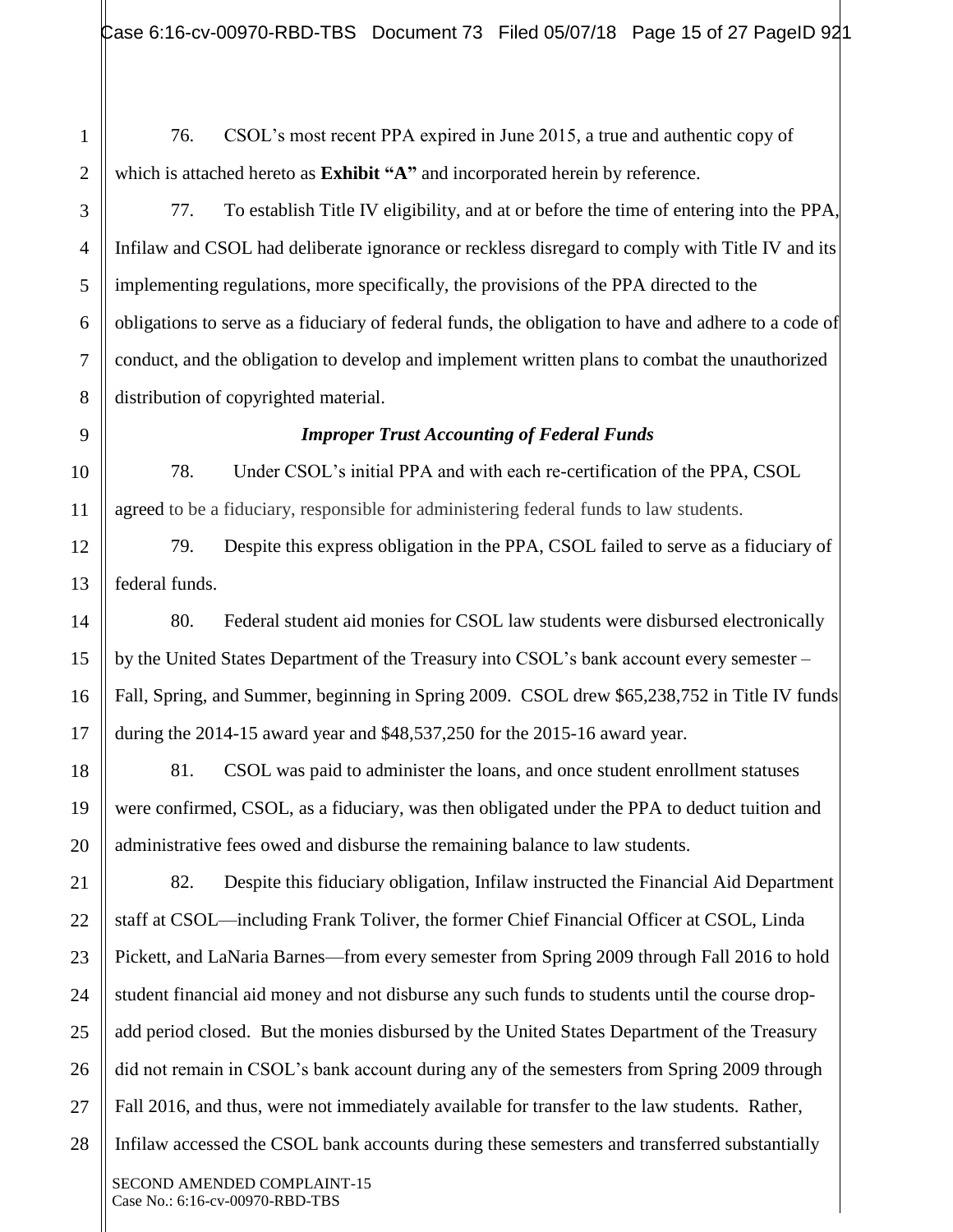all of the funds to its own bank accounts during each of these semesters effectively for use as a slush fund for Infilaw's own purposes in the interim and while collecting interest on such funds disbursed by the federal Government for the benefit of the CSOL law students.

83. Upon information and belief, Infilaw employees Scott Thompson (previous Infilaw Chief Financial Officer), Chris Schmitz (Infilaw Finance employee), and Ted (last name unknown, who was also a previous Infilaw Chief Financial Officer) authorized or caused to authorize the transfer of trust funds from the CSOL bank account to the Infilaw bank account.

84. On one occasion, the Financial Aid Department staff, including Love, was concerned that CSOL's bank account was so depleted that staff called Infilaw headquarters in Florida, and were told that such moving of funds was the usual course of business for Infilaw.

85. There are two disbursements Federal Stafford Loan Program (\$10,141 per semester-covered about 50% of the tuition and fees) and the Federal Direct Plus covered the remainder of tuition and living expenses). When the DOE posted the federal funds to CSOL's bank account, Infilaw immediately withdrew the funds from CSOL at each semester from Spring 2009 through Fall 2016 and transferred dame to the Infilaw account, thus leaving insufficient funds to disbursements to law students. In an effort to try to keep more funds in the CSOL account, LaNaria Barnes who worked in the CSOL Financial Aid Office would repeatedly attempt to low ball the projected amount of incoming funds to Infilaw, thus hoping to preserve enough balance in the CSOL account to disburse some funds to law students.

86. In Fall 2016 Infilaw sought to change the disbursement schedule so that all of the schools in the Consortium of Law Schools would disburse at the same time even though every school started on a different date. Infilaw wanted to disburse ten (10) days before the beginning of the semester because this gave Infilaw the opportunity to have earlier access to federal funds.

87. However, law students would have notice from the posting of that information by the federal Government on their financial aid accounts. This action caused serious problems because Infilaw used the federal funds for its own purposes and the Stafford loan was disbursed ten days later. This delayed students' ability to have access to federal funds and caused panic amongst both CSOL's Financial Aid Office staff, and CSOL's law students. In short, Infilaw,

1

2

3

4

5

6

7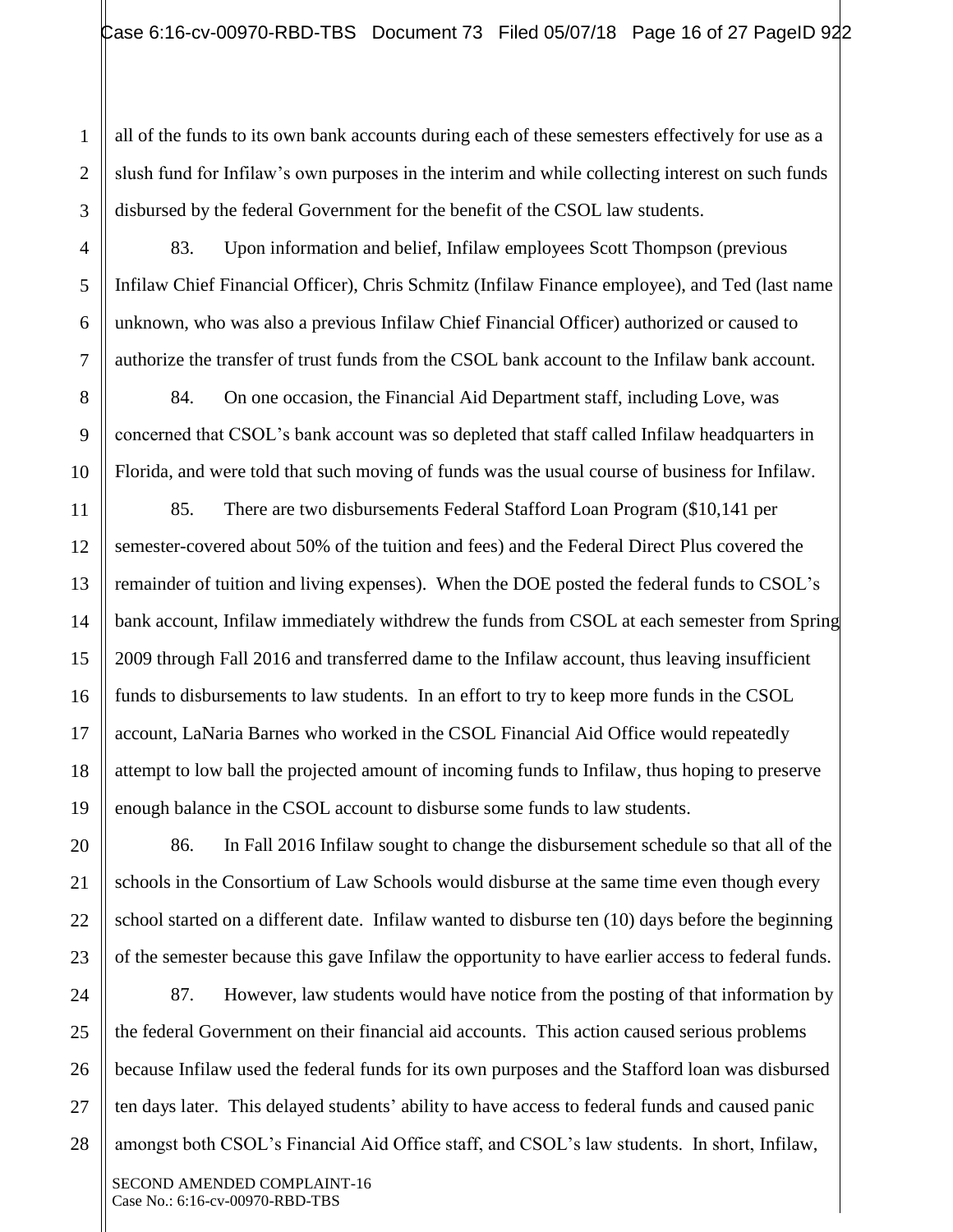not CSOL, had access to federal student aid funds, but students did not. Compounding matters further, many students were so desperate for their federal fund disbursement that they were sleeping in their own cars and without any means to obtain housing until disbursement of federal funds.

## *Code of Conduct*

88. Under CSOL's initial PPA and with each re-certification of the PPA, CSOL agreed to develop, publish, administer, and enforce a code of conduct with respect to loans made, insured or guaranteed under Title IV and to inform its officers, employees, and agents with responsibilities with respect to loans made, insured or guaranteed under Title IV.

89. Despite this obligation, CSOL failed to create or follow any a code of conduct as required by Title IV of the HEA to prohibit conflicts of interest with the responsibilities of its officers, employees, or agents with respect to Title IV financial aid. As a result, under the initial PPA and recertifications of same, CSOL was not in compliance with Title IV of the HEA, but received and continued to receive federal funds from 2012 through 2016.

#### *Copyrighted Material*

90. Under CSOL's initial PPA and with each re-certification of the PPA, CSOL agreed to implement a written plan to combat the unauthorized distribution of copyrighted material by users of the law school's network.

91. Nonetheless, from every semester from Fall 2012 through Fall 2015, Infilaw and CSOL, including Dean Kama Pierce and Dean Camille Davidson, instructed faculty and staff at CSOL to openly violate copyright laws for course textbooks.

92. In 2013, Dean Davidson, at a faculty meeting, announced to Bernier and other faculty members that each faculty member's program assistants should copy coursebooks.

93. As a result of denying CSOL law students their student loan disbursements in a timely manner, students often started the semesters from Fall 2012 through Fall 2015 without the funds required to purchase course materials and textbooks. In fact, many students did not have text books for several weeks into each of these semesters, which placed them at a severe disadvantage academically.

SECOND AMENDED COMPLAINT-17 Case No.: 6:16-cv-00970-RBD-TBS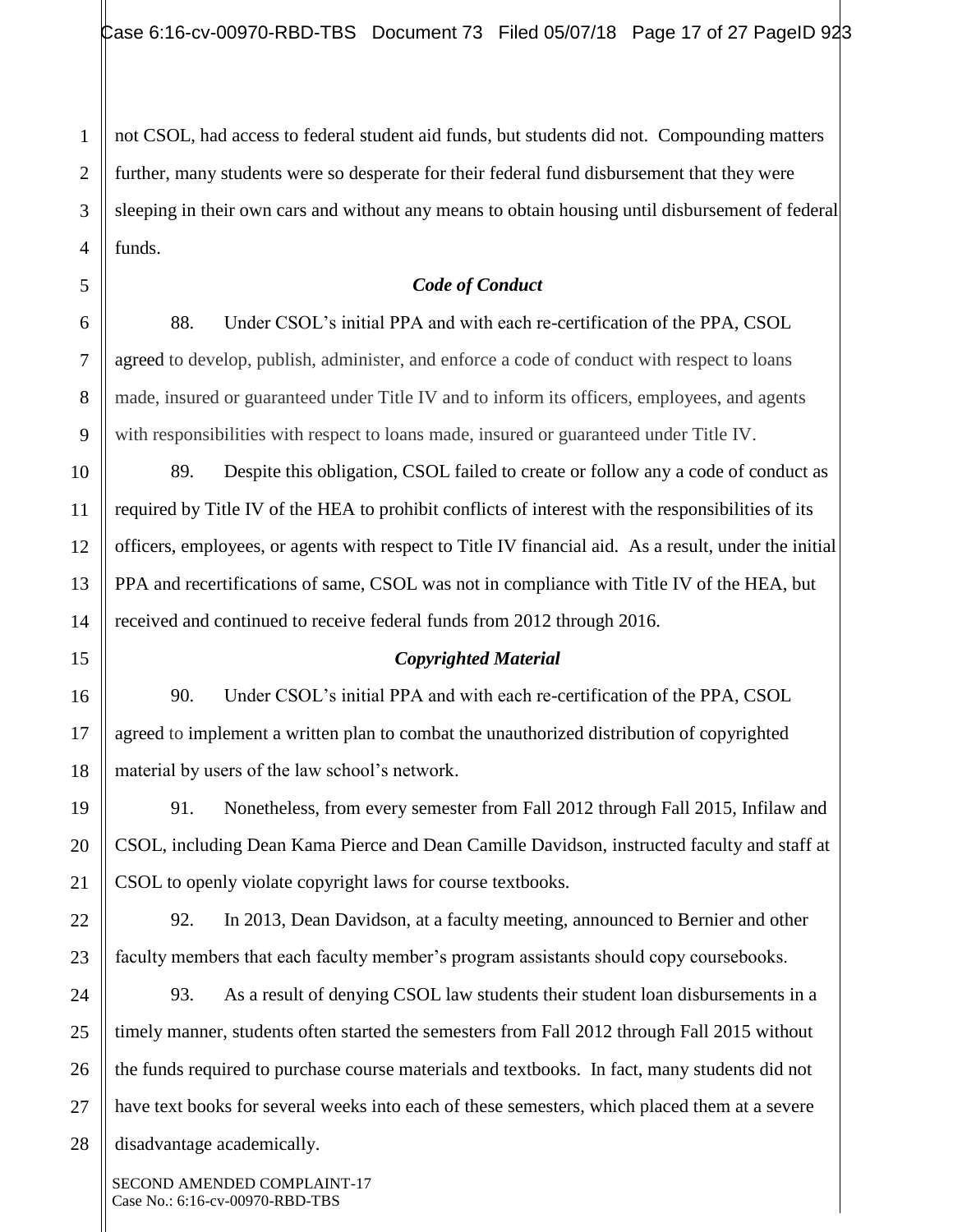- 94. Infilaw and CSOL instructed the faculty and staff to photocopy and post copies of needed chapters online. This was easily hundreds of pages of materials in the first week alone.
- 95. Compounding matters further, CSOL Dean Jay Conison cut the CSOL library budget, disallowing any purchase of course textbooks.

96. Most law school libraries typically retain at least one or two copies of all course books on hand and make them available for students. Any CSOL faculty, including Bernier, or staff who pointed out this problem to CSOL were greeted by a response from Infilaw that they were thinking outside of the "Infilaw culture," which was a real threat to the person's employment future.

97. Infilaw and CSOL failed to disclose material violations of Title IV and its implementing regulations, as well as the PPA and re-certifications, to the DOE. By presenting claims to the federal Government without disclosing these violations, Infilaw and CSOL impliedly certified compliance with Title IV, which made such representations misleading.

98. Infilaw and CSOL knowingly violated requirements under Title IV that they knew were material to the DOE's decision to disburse federal student aid to CSOL.

99. In performing the foregoing acts, Infilaw and CSOL knowingly defrauded the federal Government by causing false claims to be presented to the DOE for payment or approval, in violation of 31 U.S.C. § 3729, *et seq*., when CSOL was not in compliance with the PPA, nor the statutory and regulatory requirements of Title IV of the HEA.

100. As a result, Infilaw and CSOL caused the United States Department of the Treasury to pay money to Infilaw and CSOL based upon CSOL's material representations of compliance under Title IV of the HEA.

101. Infilaw, through CSOL, wrongfully received federal student aid monies under Title IV of the HEA from the DOE.

102. Infilaw and CSOL made fraudulent claims with knowledge that such claims would be tied to an increase in funds to Infilaw and CSOL under Title IV of the HEA.

1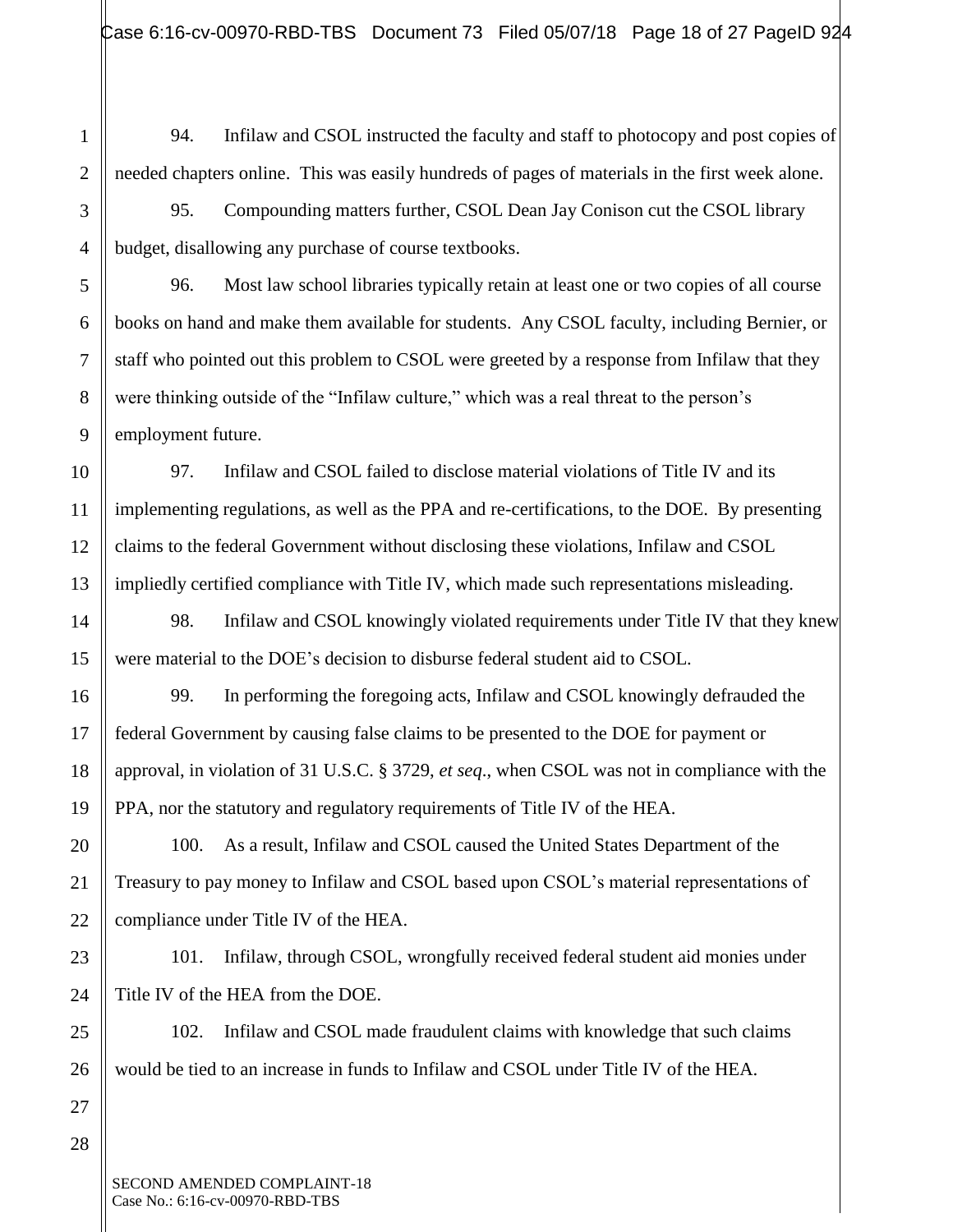103. By entering into the PPA, and impliedly re-affirming its statutory and regulatory duties, obligations, and promises to the DOE on an annual basis, CSOL is required to return any Title IV funds to the DOE, along with interest and any special costs incurred by the DOE.

104. The United States Department of the Treasurey would not have made the decision to distribute federal funding to CSOL based upon Infilaw and CSOL's material noncompliance with the fiduciary, code of conduct, and copyrighted materials obligations of the PPA. In fact, once the federal Government became aware of Infilaw and CSOL's noncompliance with these issues, the DOE ultimately terminated distribution of Title IV funds to CSOL in December 2016.

105. In December 2016, the DOE found that CSOL was out of compliance with ABA standards and that the noncompliance was both "substantial" and "persistent." The DOE went on to find that CSOL made "substantial misrepresentations" regarding the nature of its academic programs.

106. As a direct and proximate cause of Infilaw and CSOL's false claims to the federal Government, the United States Department of the Treasury, with respect to CSOL, directly or indirectly paid federal funds that it was not obligated to pay, for noncompliance with the PPA.

107. All fraudulent claims presented to the federal Government by Infilaw and CSOL are subject to a civil fine under 31 U.S.C. § 3729(a).

108. The federal Government is entitled to the full value of the fraudulent and false claims that Infilaw and CSOL presented for payment.

**WHEREFORE,** Relator, BARBARA BERNIER, on behalf of the UNITED STATES OF AMERICA, demands judgment against Defendants, INFILAW CORPORATION and CHARLOTTE SCHOOL OF LAW, and respectfully requests that the court enter judgment in favor of the United States in an amount equal to three times the amount of damages the federal government has sustained because of Infilaw and CSOL's actions, pursuant to 31 U.S.C. § 3729(a); statutory civil penalties for each violation, pursuant to 31 U.S.C. § 3729(a); that Bernier be awarded reasonable attorneys' fees and costs, pursuant to 31 U.S.C. § 3730(d); that Bernier be awarded with the applicable percentage of award, pursuant to 31 U.S.C. § 3730(d); that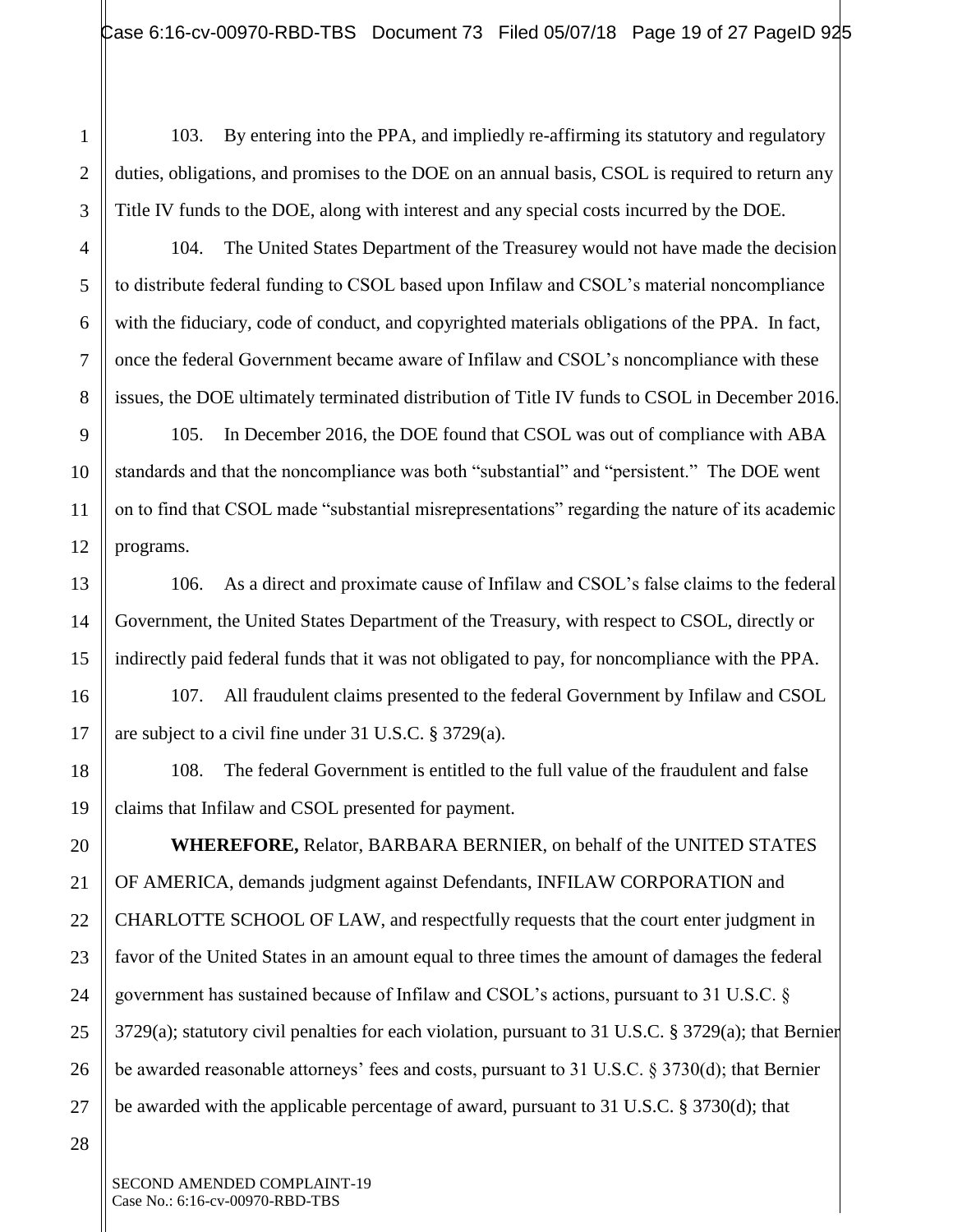1 Bernier and the United States be awarded with pre-judgment and post-judgment interest; and any such further relief as the court deems just and proper.

#### **COUNT II False Record or Statement in Violation of the False Claims Act, 31 U.S.C. § 3729(a)(1)(B) (Infilaw and CSOL)**

109. Bernier re-alleges and incorporates the allegations contained in paragraphs 3 through 67 and paragraphs 75 through 96, as though fully set forth herein.

110. CSOL entered into the initial PPA agreement with the DOE with deliberate ignorance or reckless disregard for its statutory and regulatory duties and obligations under Title IV. CSOL also impliedly certified to the federal Government on an annual basis that it was in compliance with its statutory and regulatory obligations under Title IV.

111. Infilaw and CSOL then, thereafter, intended to use the initial PPA and recertifications of same to submit false claims for payment. All subsequent claims made by Infilaw and CSOL to the United States Department of Education incident to the initial PPA were poisoned by deliberate ignorance and reckless disregard underlying the PPA and annual recertifications.

112. Infilaw and CSOL failed to disclose material violations of Title IV alleged above and its implementing regulations, as well as the PPA and re-certifications, to the DOE. By making claims to the Government without disclosing these violations, Infilaw and CSOL impliedly certified compliance with Title IV, which made such representations misleading.

113. Infilaw and CSOL knowingly violated requirements under Title IV that they knew were material to the DOE's decision to disburse federal student aid to CSOL.

114. The initial PPA is a false record or statement, within the meaning of 31 U.S.C. §  $3729(a)(1)(B)$ , and each re-certification of the PPA, including the most recent certification in 2015, is a false record or statement

115. Infilaw and CSOL caused the initial PPA to be submitted to the DOE, in order to receive financial aid subsidies from the federal Government.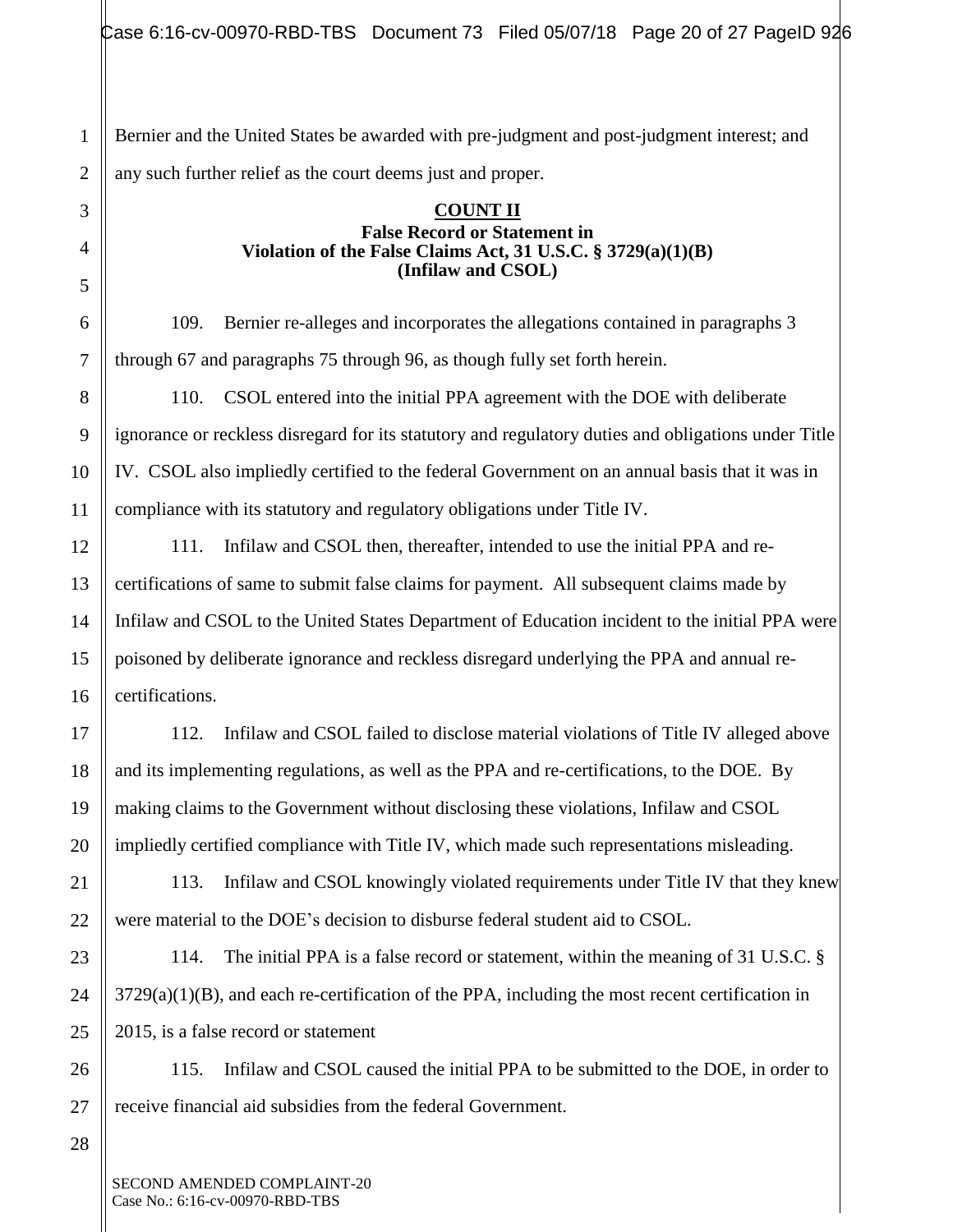1

2

3

4

5

6

7

8

9

10

11

12

13

14

15

16

17

18

19

20

21

22

23

24

25

26

116. As a result of a false record, Infilaw and CSOL caused the United States Department of the Treasury to pay money to Infilaw and CSOL that it was not obligated to pay.

117. Infilaw and CSOL made the false record with knowledge that the initial PPA was made with deliberate ignorance or reckless disregard and that such PPA would be tied to an increase in funds to Infilaw and CSOL under Title IV of the HEA.

118. All fraudulent records submitted to the federal Government by Infilaw and CSOL are subject to a civil fine under 31 U.S.C. § 3729(a).

119. The federal Government is entitled to the full value of the fraudulent and false records submitted Infilaw and CSOL for payment.

**WHEREFORE,** Relator, BARBARA BERNIER, on behalf of the UNITED STATES OF AMERICA, demands judgment against Defendants, INFILAW CORPORATION and CHARLOTTE SCHOOL OF LAW, and respectfully requests that the court enter judgment in favor of the United States in an amount equal to three times the amount of damages the federal government has sustained because of Infilaw and CSOL's actions, pursuant to 31 U.S.C. § 3729(a); statutory civil penalties for each violation, pursuant to 31 U.S.C. § 3729(a); that Bernier be awarded reasonable attorneys' fees and costs, pursuant to 31 U.S.C. § 3730(d); that Bernier be awarded with the applicable percentage of award, pursuant to 31 U.S.C. § 3730(d); that Bernier and the United States be awarded with pre-judgment and post-judgment interest; and any such further relief as the court deems just and proper.

#### **COUNT III Negligence (Council and Accreditation Committee)**

120. Bernier and Love re-allege and incorporate the allegations contained in paragraphs 3 through 67 and paragraphs 75 through 96, as though fully set forth herein. 121. The ABA, through the Council and Accreditation Committee, voluntarily undertook and assumed a legal duty on behalf of prospective law students, including Love, to

27 commensurate with the obligations set forth in Title IV of the HEA. More specifically, the ABA

certify the competency, authority, and credibility of CSOL to provide legal education

28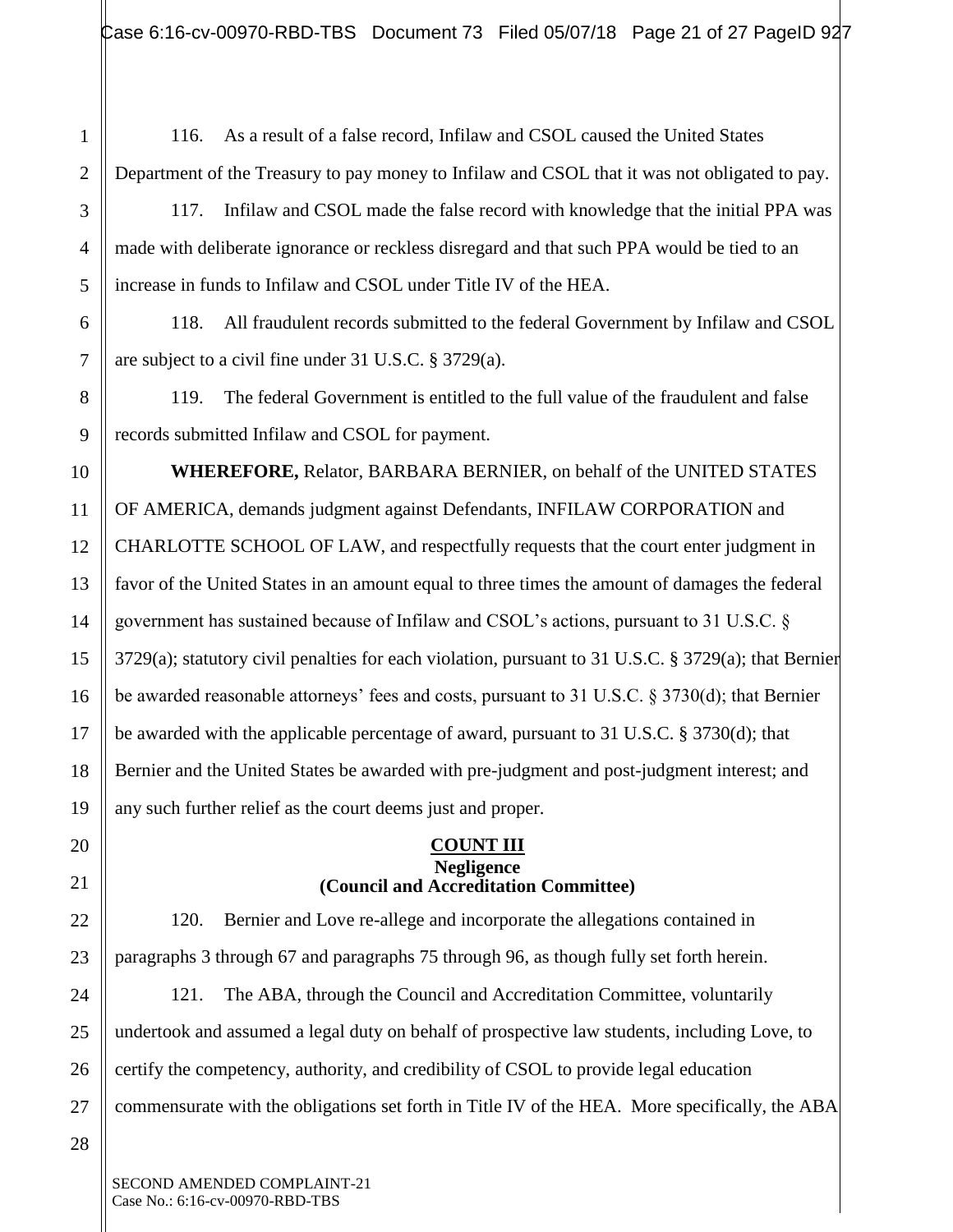was not and is not required to undertake a legal duty for prospective law students to vouch for the credibility and competency of a law school, but it has voluntarily done so since 1952.

122. The ABA, through the Council and Accreditation Committee, voluntarily undertook and assumed a legal duty on behalf of prospective faculty members of accredited law schools, including Bernier, to certify the competency, authority, and credibility of CSOL to provide legal education commensurate with the obligations set forth in Title IV of the HEA and as the competency of CSOL as an institution of higher learning. More specifically, the ABA was not and is not required to undertake a legal duty for prospective faculty members to vouch for the credibility and competency of a law school, but it has voluntarily done so since 1952.

123. The ABA, through the Council and Accreditation Committee, breached the duties owed to Love and Bernier by failing to ensure that CSOL was in full compliance with the Standards to achieve full accreditation.

124. The ABA, in failing to enforce and ensure that CSOL was in compliance with the Standards failed to act as a reasonable accreditor, recognized by the DOE for purposes of ensuring compliance with Title IV of the HEA.

125. The ABA was the direct cause of Love's damages because Love opted to enroll at CSOL based upon the ABA's certification to prospective law students that CSOL had achieved and was in full compliance with the Standards when, in fact, CSOL was not in full compliance or substantial compliance with the Standards when Love enrolled at CSOL.

126. The ABA was the proximate cause of Love's damages because it was foreseeable that Love would be damaged if the ABA failed to ensure that CSOL was in full or substantial compliance with the Standards because Love would not have enrolled in CSOL had she known that CSOL was not in full or substantial compliance with the Standards.

127. The ABA was the direct cause of Bernier's damages because Bernier voluntarily resigned from a tenured professorship at another law school to join CSOL based on the ABA's representation to the public, including Bernier, that CSOL had achieved and was in full compliance with the Standards when, in fact, CSOL was not in full compliance or substantial compliance with the Standards when Bernier joined CSOL as a faculty member.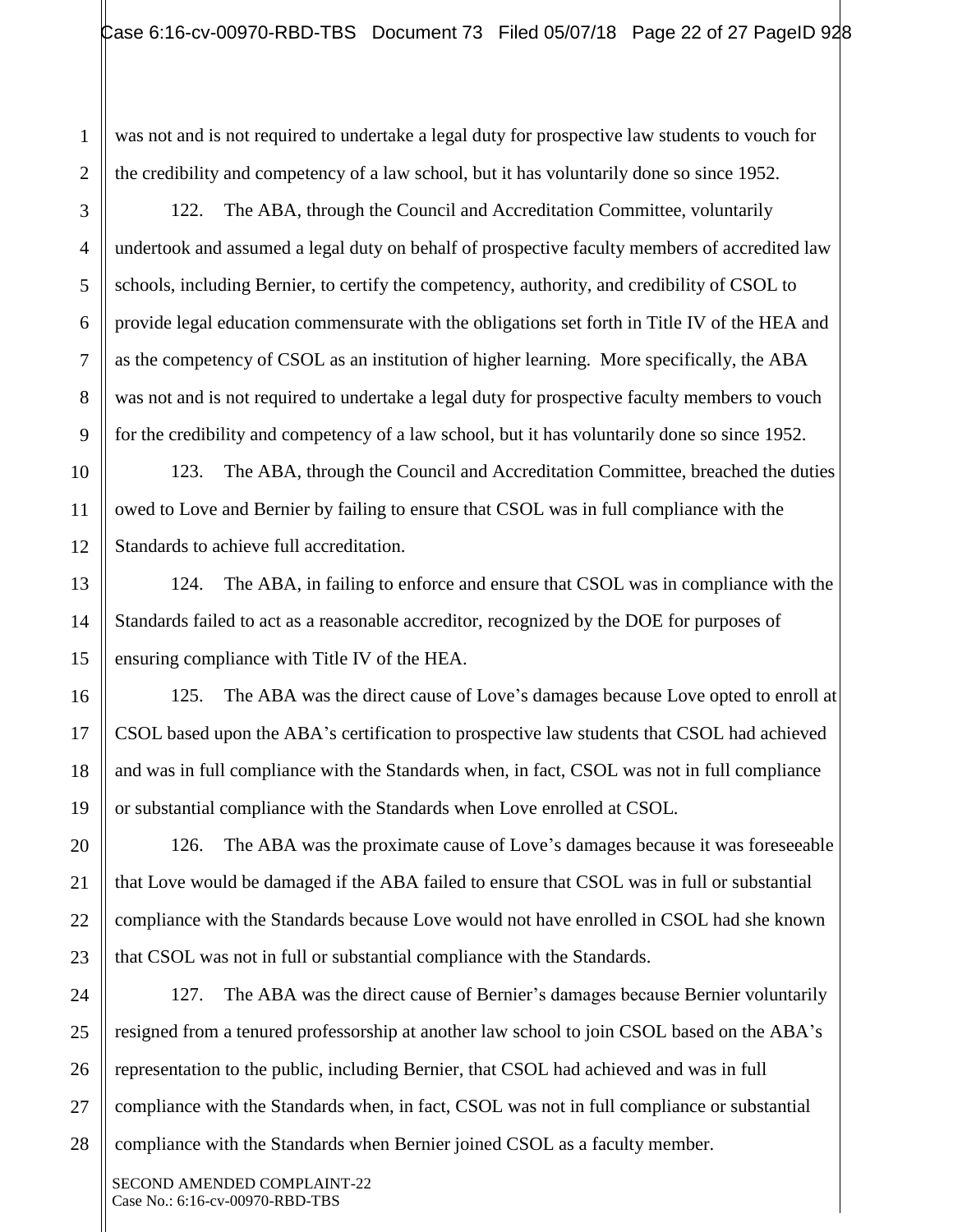128. The ABA was the proximate cause of Bernier's damages because it was foreseeable that Bernier would be damaged if the ABA failed to ensure that CSOL was in full or substantial compliance with the Standards because Bernier would not have resigned from a tenured professorship at another law school to join CSOL had she known that CSOL was not in full or substantial compliance with the Standards. No tenured professor would reasonably give up tenure at any law school in order to join a law that was not actually in full or substantial compliance with the Standards.

129. Love was damaged by virtue of the conduct alleged herein because she has amassed more than \$350,000.00 in non-dischargeable law school debt from CSOL, who the ABA, through the Council and Accreditation Committee, knew or should have known was not fully compliant with the standards to achieve full law school accreditation. Nonetheless, the ABA awarded such accreditation anyway, and repeatedly ignored non-compliance issues with Title IV of the HEA by CSOL.

130. Bernier was damaged by virtue of the conduct alleged herein because she resigned from a tenured professorship from another law school to join CSOL and did so because of the ABA's decision to represent to prospective faculty, like Bernier, that CSOL had achieved and was in compliance with the standards of Title IV of the HEA to achieve full accreditation by the ABA. The ABA repeatedly ignored non-compliance issues with Title IV of the HEA by CSOL and caused faculty members damaged who voluntarily left other professorships to join CSOL, based on the full accreditation awarded by the ABA.

**WHEREFORE,** Relator/Plaintiff, BARBARA BERNIER, and Plaintiff, ESE LOVE, demand judgment against Defendants, AMERICAN BAR ASSOCIATION, d/b/a COUNCIL OF THE SECTION OF LEGAL EDUCATION AND ADMISSIONS TO THE BAR and ACCREDITATION COMMITTEE OF THE SECTION OF LEGAL EDUCATION AND ADMISSIONS TO THE BAR, and respectfully request that the court award general, compensatory, and/or actual damages, and any such further relief as the court deems just and proper.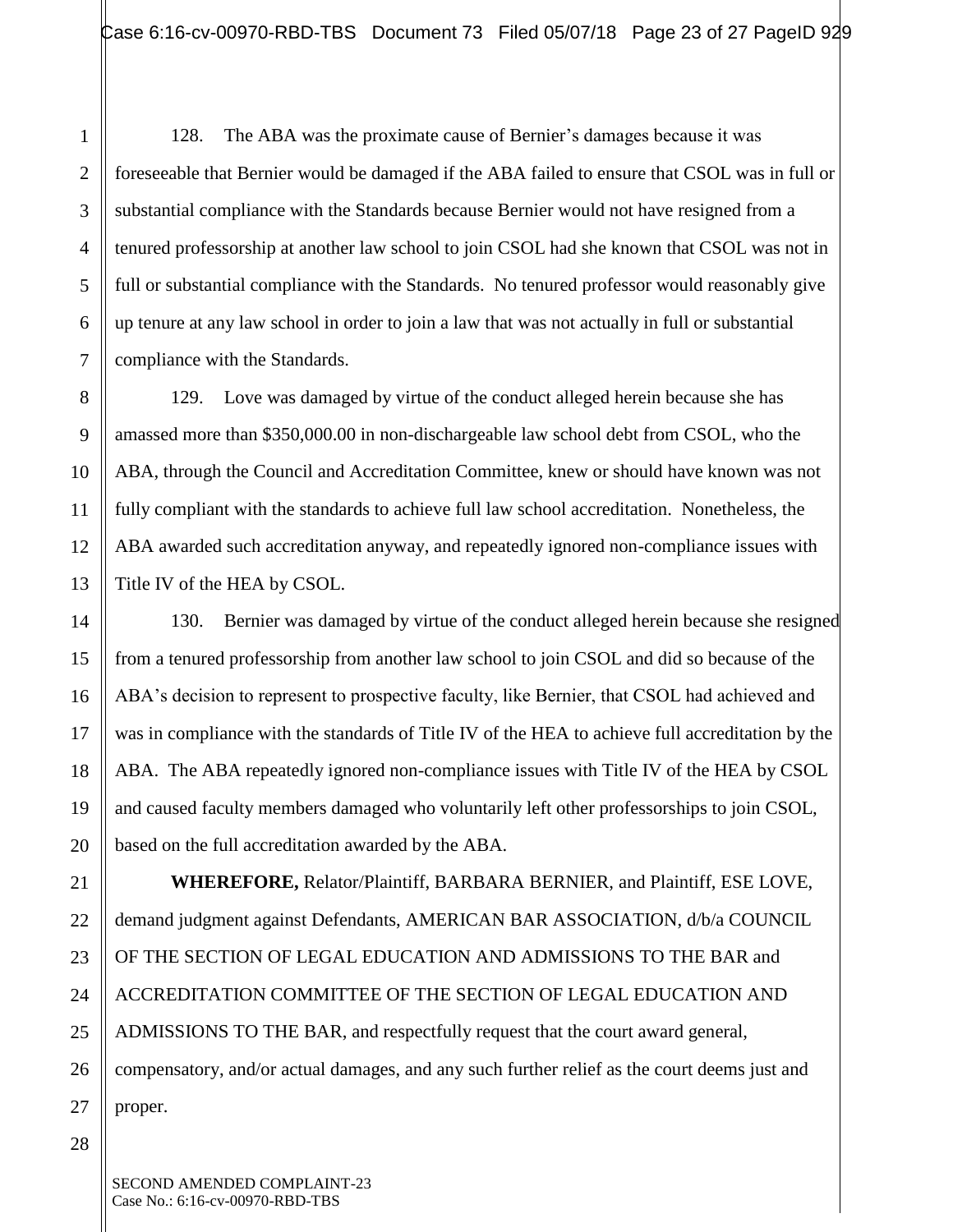#### **COUNT IV Gross Negligence (Infilaw and CSOL)**

131. Bernier re-alleges and incorporates the allegations contained in paragraphs 3 through 67, paragraphs 75 through 96, and paragraphs 122, 123, 124, 127, 128, and 130, as though fully set forth herein.

132. The foregoing allegations consists of circumstances that together constitute an imminent or clear and present danger amounting more than the normal peril. In short, Infilaw and CSOL were motivated by profits, not students, and created an atmosphere where the value and quality of legal education was replaced by a rote quantitative analysis to increase the student population to collect federal funds from the DOE.

133. In addition, Infilaw and CSOL recruited Bernier and other faculty members solely for their credentials, in order to "sell" those credentials to convince prospective students to attend CSOL and apply for and receive federal funds for Infilaw and CSOL.

134. Infilaw and CSOL knew that CSOL was not in compliance with the initial PPA and was not in compliance with any of the certifications of the PPA.

135. Infilaw and CSOl also knew that CSOL was not in full or substantial compliance with the Standards when it actively recruited Bernier and tricked her into relinquishing her prior tenured position as a law professor, in favor of joining CSOL.

136. Infilaw and CSOL had a chargeable knowledge or awareness of the imminent danger because CSOL, as directed by Infilaw, repeatedly reduced the minimum GPA

**WHEREFORE,** Plaintiff, BARBARA BERNIER, demands judgment against Defendants, INFILAW CORPORATION and CHARLOTTE SCHOOL OF LAW, and respectfully requests that the court award general, compensatory, and/or actual damages, as well as punitive damages, and any such further relief as the court deems just and proper.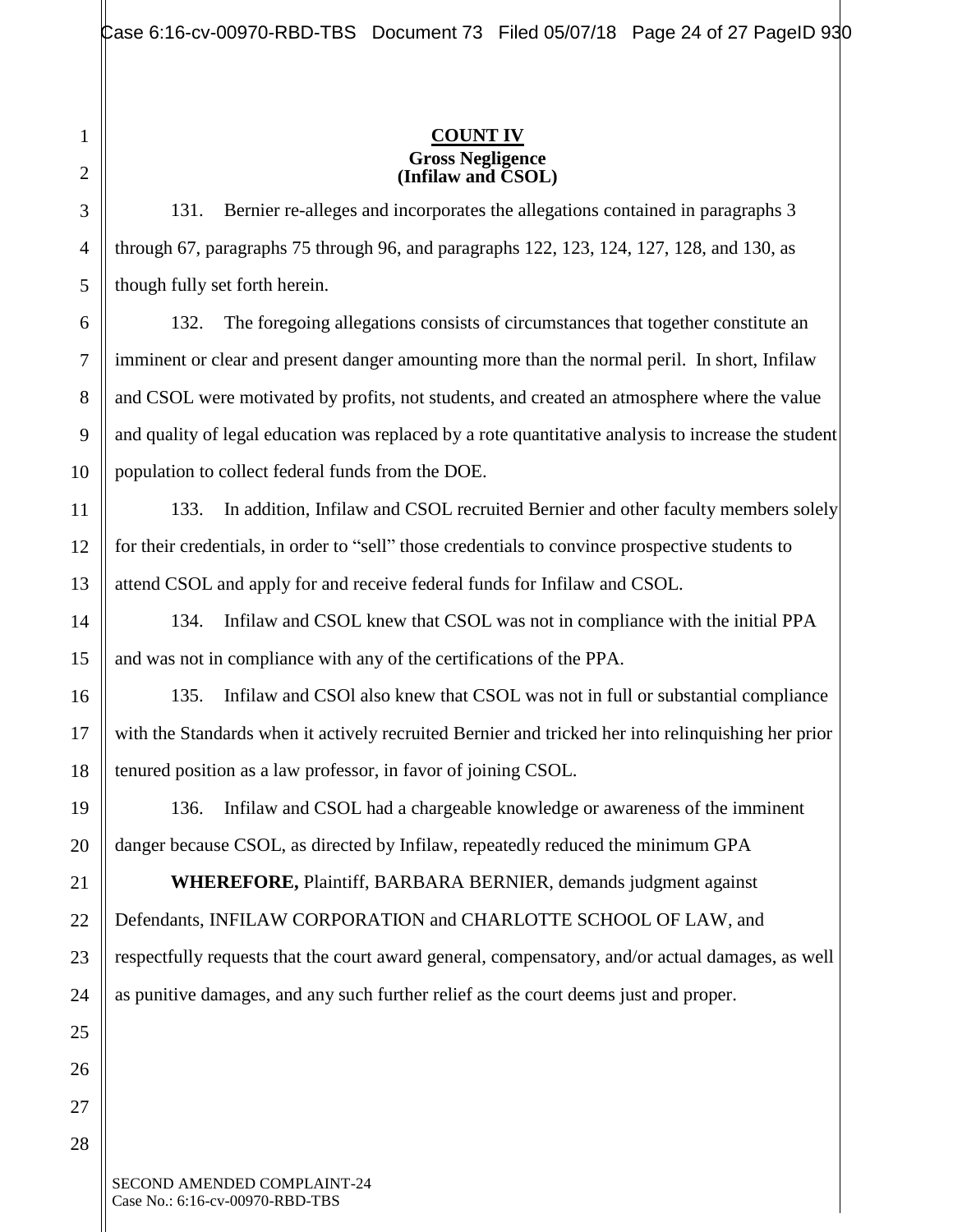#### **COUNT V Fraudulent Inducement (Infilaw and CSOL)**

137. Bernier and Love re-allege and incorporate the allegations contained in paragraphs 3 through 67 and paragraphs 75 through 96, as though fully set forth herein.

138. Infilaw and CSOL actively recruited Bernier for a professorship at CSOL in late 2011/early 2012. Specifically, Dean Camille Davidson, Dean Spriggs, and Dennis Stone actively recruited Bernier because of her significant professorship credentials and several ABA accredited law schools.

139. Through Bernier, Infilaw and CSOL told Bernier that CSOL wanted to "deepen" its bench and that Bernier's credentials would further that purpose.

140. During negotiations to convince Bernier to join CSOL as a faculty member, Infilaw and CSOL misrepresented a material fact to Bernier by representing that CSOL was in full or substantial compliance with the Standards and was, by extension, a fully accredited law school.

141. Infilaw and CSOL knew or should have known of the falsity of the representation of material fact because it knew that it was not actually in compliance with the Standards, more specifically Standard 205(b), Standard 301(a), and Standard 501(b).

142. Infilaw and CSOL intended that the representation of full ABA accreditation induce Bernier to voluntarily resign and relinquish her prior position as a full-time tenured professor at a different law school.

143. Ultimately, CSOL presented Bernier with an employment contract on March 20, 2012, which Bernier accepted and entered into based on the representations made by Infilaw and CSOL with respect to her ability to gain tenure at CSOL in exchange for relinquishing tenure at the previously law school where she was employed.

144. As stated in the employment contract, CSOL represented to Bernier that it viewed her as a "primary contributor" to CSOL and the Infilaw Consortium of Schools' growth, development, and success. Bernier later learned that she was one of very few faculty members recruited by Infilaw and CSOL with any significant teaching experience at a law school.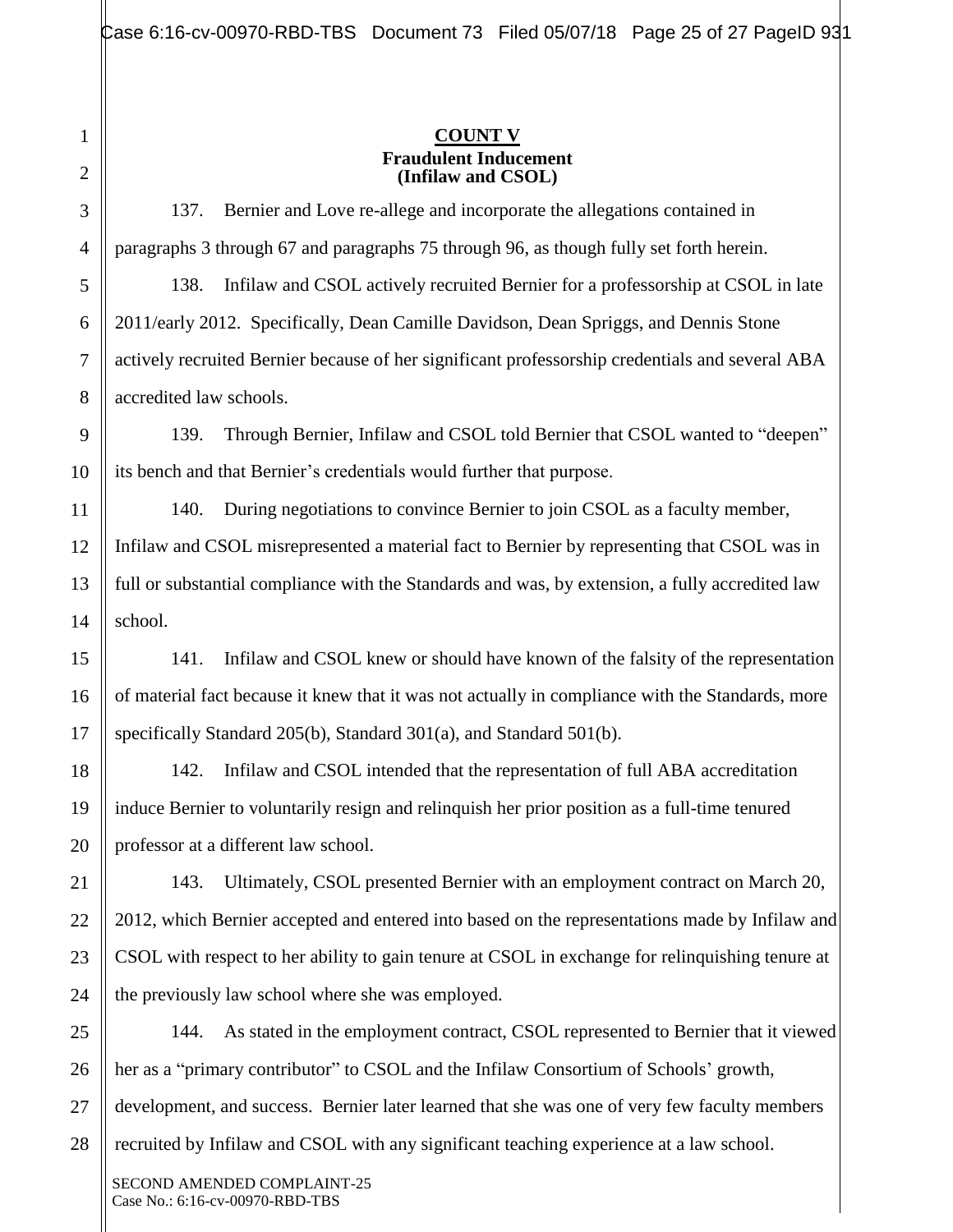145. Bernier justifiably relied on Infilaw and CSOL's representations of full ABA accreditation or that CSOL was in full or substantial compliance with the Standards as of late 2011/early 2012 because as a tenured professor, Bernier was only interested in accepting employment at an accredited ABA law school.

146. And by giving up her tenure to join CSOL, Bernier was damaged in her loss of tenure, which is a property right.

**WHEREFORE,** Plaintiff, BARBARA BERNIER, demands judgment against Defendants, INFILAW CORPORATION and CHARLOTTE SCHOOL OF LAW, and respectfully requests that the court award general, compensatory, and/or actual damages, as well as punitive damages, and any such further relief as the court deems just and proper.

**DATED** on May 7, 2018

1

2

3

4

5

6

7

8

9

10

11

12

| 14 |                                                                | Respectfully submitted,                                       |
|----|----------------------------------------------------------------|---------------------------------------------------------------|
| 15 |                                                                | <b>WATSON LLP</b>                                             |
| 16 |                                                                |                                                               |
| 17 |                                                                | /s/ Coleman Watson                                            |
| 18 |                                                                | Coleman W. Watson, Esq.<br>Florida Bar. No. 0087288           |
| 19 |                                                                | California Bar No. 266015<br>Georgia Bar No. 317133           |
| 20 |                                                                | New York Bar Reg. No. 4850004<br>Email: coleman@watsonllp.com |
| 21 |                                                                | docketing@watsonllp.com<br>Leia V. Leitner, Esq.              |
| 22 |                                                                | Florida Bar No. 0105621<br>Email: leia@watsonllp.com          |
| 23 |                                                                | Ronika J. Carter, Esq.<br>Florida Bar No. 0122358             |
| 24 |                                                                | Email: <u>ronika@watsonllp.com</u>                            |
| 25 |                                                                | <b>WATSON LLP</b><br>189 S. Orange Avenue                     |
| 26 |                                                                | Suite 810                                                     |
| 27 |                                                                | Orlando, FL 32801<br>Telephone: 407.377.6634                  |
|    |                                                                | Facsimile: 407.377.6688                                       |
| 28 |                                                                | Attorneys for                                                 |
|    | SECOND AMENDED COMPLAINT-26<br>Case No.: 6:16-cv-00970-RBD-TBS |                                                               |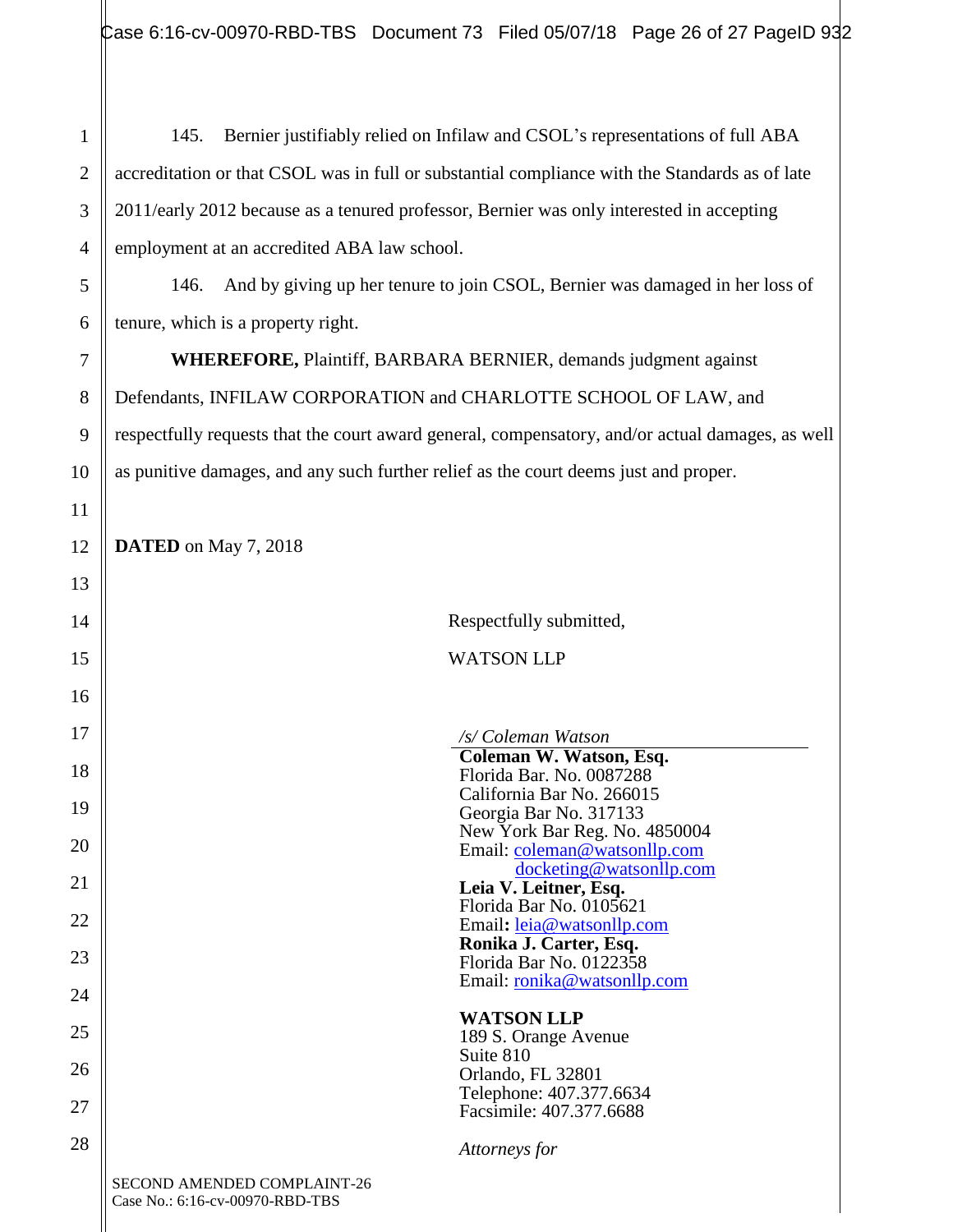|                     | Case 6:16-cv-00970-RBD-TBS Document 73 Filed 05/07/18 Page 27 of 27 PageID 933                                                                                                                                                                                                       |
|---------------------|--------------------------------------------------------------------------------------------------------------------------------------------------------------------------------------------------------------------------------------------------------------------------------------|
| 1<br>$\overline{2}$ | Relator/Plaintiff Barbara Bernier<br>and Plaintiff Ese Love                                                                                                                                                                                                                          |
| 3<br>4              |                                                                                                                                                                                                                                                                                      |
| 5                   |                                                                                                                                                                                                                                                                                      |
| 6                   | <b>CERTIFICATE OF SERVICE</b>                                                                                                                                                                                                                                                        |
| $\overline{7}$      | I HEREBY CERTIFY that on May 7, 2018, pursuant to Fed. R. Civ. P. 5(d)(3), I filed the<br>foregoing document electronically with this court's CM/ECF system, which will serve an<br>electronic copy of the foregoing document on the following counsel of record in this proceeding: |
| 8                   | LAW OFFICES OF MARK L. HORWITZ, P.A.                                                                                                                                                                                                                                                 |
| 9                   | Vincent A. Citro, Esq.<br>17 East Pine Street                                                                                                                                                                                                                                        |
| 10                  | Orlando, FL 32801<br>Email: vince@mlhorwitzlaw.com                                                                                                                                                                                                                                   |
| 11                  |                                                                                                                                                                                                                                                                                      |
| 12                  | <b>COOLEY, LLP</b><br>David Mills, Esq.                                                                                                                                                                                                                                              |
| 13                  | 1299 Pennsylvania Avenue<br>Washington, D.C. 20004                                                                                                                                                                                                                                   |
| 14                  | Email: dmills@cooley.com                                                                                                                                                                                                                                                             |
| 15                  | <b>COOLEY, LLP</b><br>Mazda K. Anita, Esq.                                                                                                                                                                                                                                           |
| 16                  | 4401 Eastgate Mall<br>San Diego, CA 92121                                                                                                                                                                                                                                            |
| 17                  | Email: mantia@cooley.com                                                                                                                                                                                                                                                             |
| 18                  | /s/ Coleman Watson                                                                                                                                                                                                                                                                   |
| 19                  | Coleman W. Watson, Esq.                                                                                                                                                                                                                                                              |
| 20                  |                                                                                                                                                                                                                                                                                      |
| 21<br>22            |                                                                                                                                                                                                                                                                                      |
| 23                  |                                                                                                                                                                                                                                                                                      |
| 24                  |                                                                                                                                                                                                                                                                                      |
| 25                  |                                                                                                                                                                                                                                                                                      |
| 26                  |                                                                                                                                                                                                                                                                                      |
| 27                  |                                                                                                                                                                                                                                                                                      |
| 28                  |                                                                                                                                                                                                                                                                                      |
|                     | SECOND AMENDED COMPLAINT-27<br>Case No.: 6:16-cv-00970-RBD-TBS                                                                                                                                                                                                                       |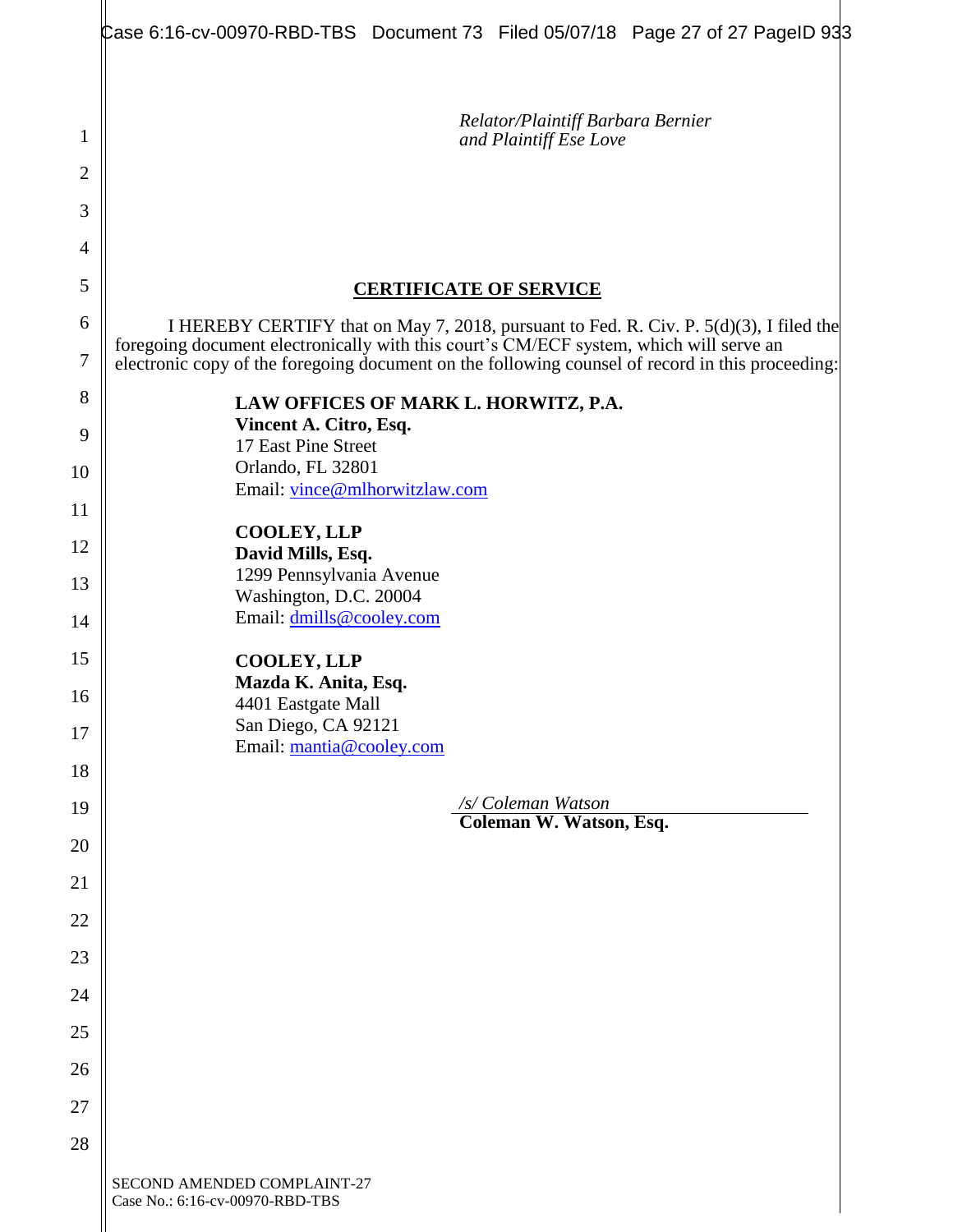

FEDERAL STUDENT AID **ESTART HERE. GO FURTHER."** 

## **UNITED STATES DEPARTMENT OF EDUCATION**

## **FEDERAL STUDENT AID SCHOOL ELIGIBILITY CHANNEL**

# **PROGRAM PARTICIPATION AGREEMENT**

Effective Date of Approval: The date on which this Agreement is signed on behalf of the Secretary of Education Approval Expiration Approval Expiration **June 30, 2015** Reapplication Date: **March 31, 2015** Name of Institution: **Charlotte School of Law** Address of Institution: **2145 Suttle Avenue Charlotte, NC 28208-2816**

> OPE ID Number: **04143500** DUNS Number: **175620124** Taxpayer Identification Number (TIN): **510601574**

**The execution of this Agreement by the Institution and the Secretary is a prerequisite to the Institution's initial or continued participation in any Title IV, HEA Program.**

The postsecondary educational institution listed above, referred to hereafter as the "Institution," and the United States Secretary of Education, referred to hereafter as the "Secretary," agree that the Institution may participate in those student financial assistance programs authorized by Title IV of the Higher Education Act of 1965, as amended (Title IV, HEA Programs) indicated under this Agreement and further agrees that such participation is subject to the terms and conditions set forth in this Agreement. As used in this Agreement, the term "Department" refers to the U.S. Department of Education.

## **SCOPE OF COVERAGE**

This Agreement applies to all locations of the Institution as stated on the most current ELIGIBILITY AND CERTIFICATION APPROVAL REPORT issued by the Department. This Agreement covers the Institution's eligibility to participate in each of the following listed Title IV, HEA programs, and incorporates by reference the regulations cited.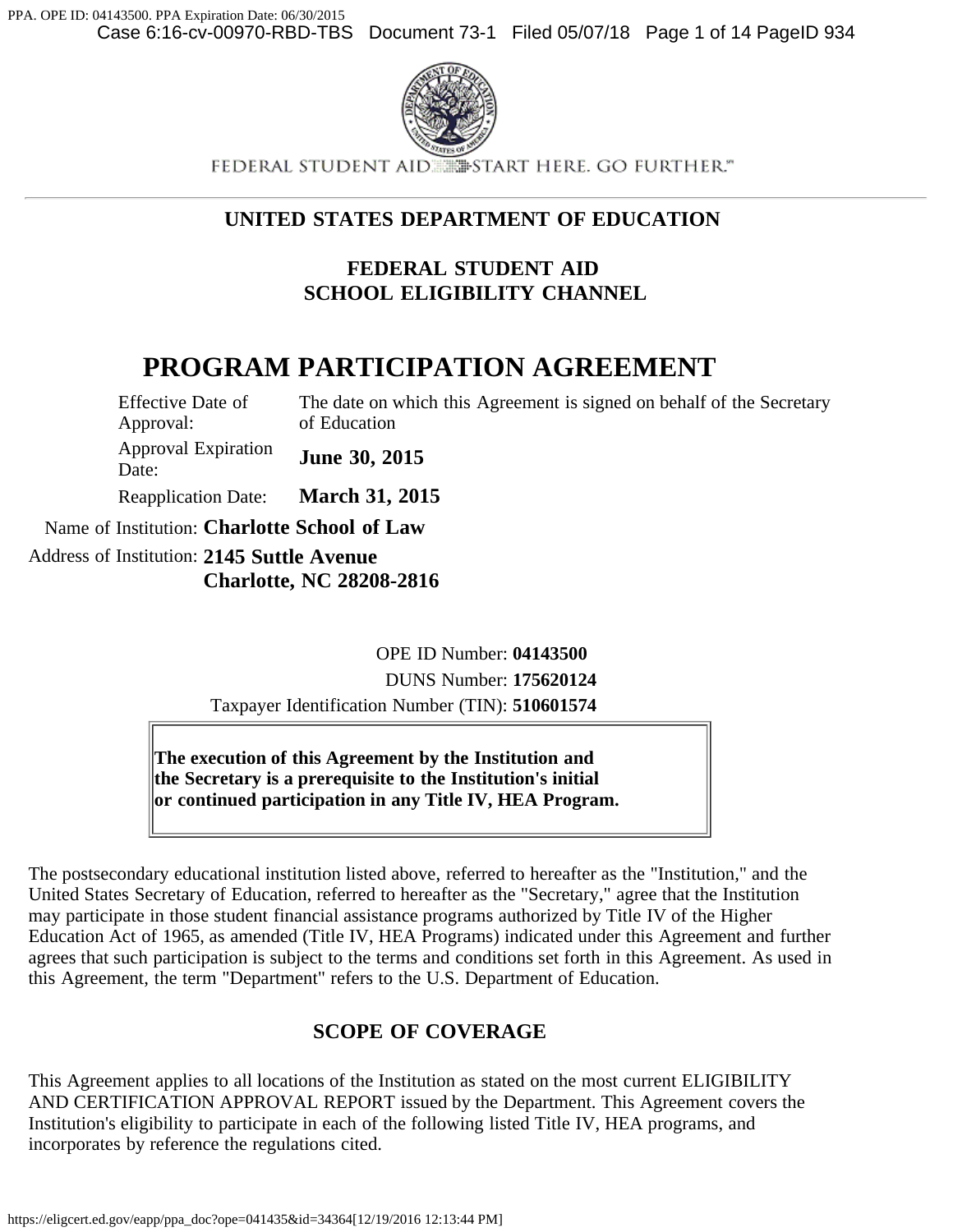- **FEDERAL FAMILY EDUCATION LOAN PROGRAM,** 20 U.S.C. §§ 1071 *et seq.*; 34 C.F.R. Part 682.
- **FEDERAL DIRECT STUDENT LOAN PROGRAM,** 20 U.S.C. §§ 1087a *et seq.*; 34 C.F.R. Part 685.
- **FEDERAL PERKINS LOAN PROGRAM,** 20 U.S.C. §§ 1087aa *et seq.*; 34 C.F.R. Part 674.
- **FEDERAL WORK-STUDY PROGRAM,** 42 U.S.C. §§ 2751 *et seq.*; 34 C.F.R. Part 675.

# **GENERAL TERMS AND CONDITIONS**

1. The Institution understands and agrees that it is subject to and will comply with the program statutes and implementing regulations for institutional eligibility as set forth in 34 C.F.R. Part 600 and for each Title IV, HEA program in which it participates, as well as the general provisions set forth in Part F and Part G of Title IV of the HEA, and the Student Assistance General Provisions regulations set forth in 34 C.F.R. Part 668.

#### *The recitation of any portion of the statute or regulations in this Agreement does not limit the Institution's obligation to comply with other applicable statutes and regulations.*

- 2. a. The Institution certifies that on the date it signs this Agreement, it has a drug abuse prevention program in operation that it has determined is accessible to any officer, employee, or student at the Institution.
	- b. The Institution certifies that on the date it signs this Agreement, it is in compliance with the disclosure requirements of Section 485(f) of the HEA (Campus Security Policy and Campus Crime Statistics).
- 3. The Institution agrees to comply with
	- a. Title VI of the Civil Rights Act of 1964, as amended, and the implementing regulations, 34 C.F.R. Parts 100 and 101 (barring discrimination on the basis of race, color or national origin);
	- b. Title IX of the Education Amendments of 1972 and the implementing regulations, 34 C.F.R. Part 106 (barring discrimination on the basis of sex);
	- c. The Family Educational Rights and Privacy Act of 1974 and the implementing regulations, 34 C.F.R. Part 99;
	- d. Section 504 of the Rehabilitation Act of 1973 and the implementing regulations, 34 C.F.R. Part 104 (barring discrimination on the basis of physical handicap); and
	- e. The Age Discrimination Act of 1975 and the implementing regulations, 34 C.F.R. Part 110.
	- f. The Standards for Safeguarding Customer Information, 16 C.F.R. Part 314, issued by the Federal Trade Commission (FTC), as required by the Gramm-Leach-Bliley (GLB) Act, P.L. 106-102. These Standards are intended to ensure the security and confidentiality of customer records and information. The Secretary considers any breach to the security of student records and information as a demonstration of a potential lack of administrative capability as stated in 34 C.F.R. 668.16(c). Institutions are strongly encouraged to inform its students and the Department of any such breaches.
- 4. The Institution acknowledges that 34 C.F.R. Parts 602 and 667 require accrediting agencies, State regulatory bodies, and the Secretary to share information about institutions. The Institution agrees that the Secretary, any accrediting agency recognized by the Secretary, and any State regulatory body may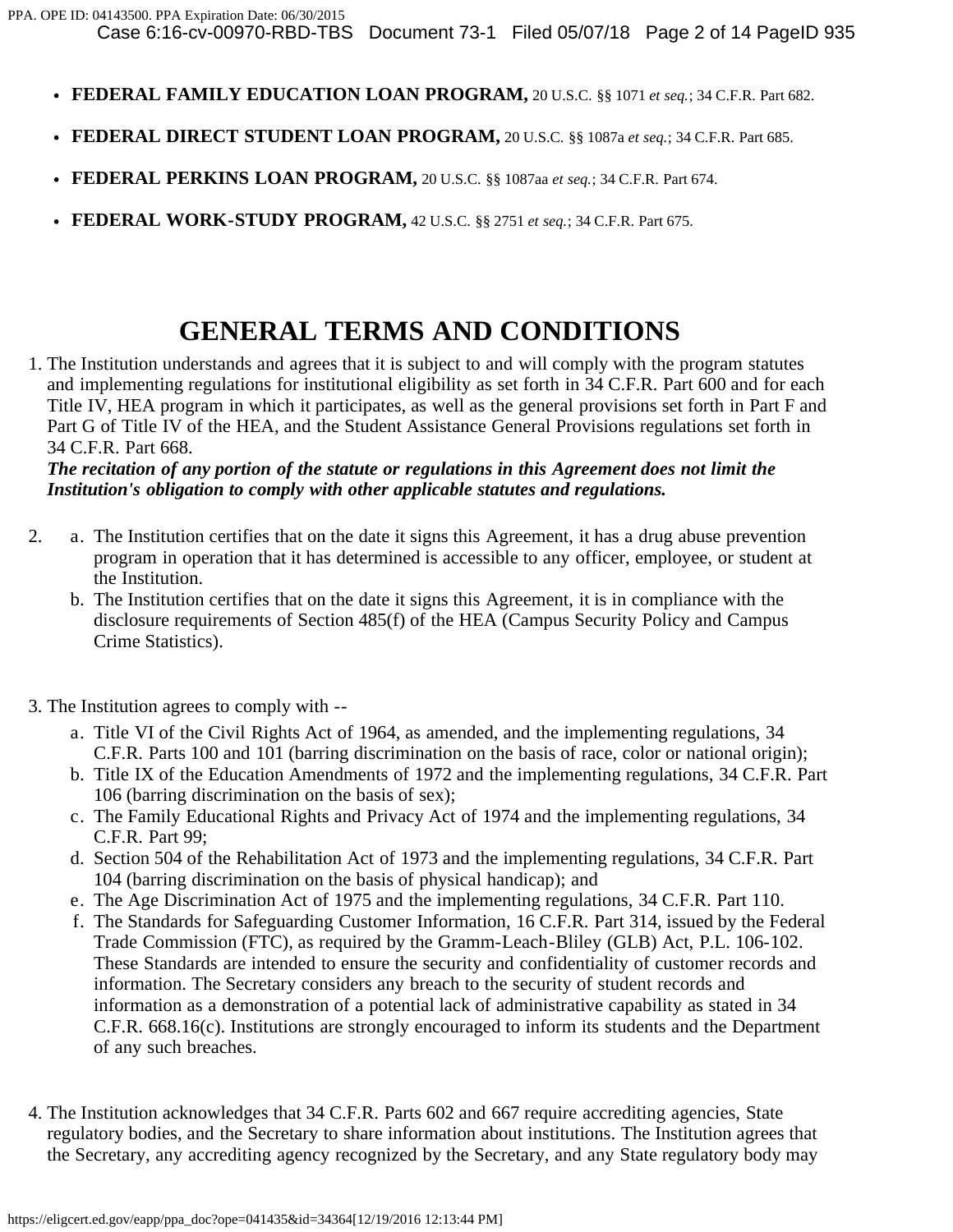share or report information to one another about the Institution without limitation. Case 6:16-cv-00970-RBD-TBS Document 73-1 Filed 05/07/18 Page 3 of 14 PageID 936

5. The Institution acknowledges that the HEA prohibits the Secretary from recognizing the accreditation of any institution of higher education unless that institution agrees to submit any dispute involving the final denial, withdrawal, or termination of accreditation to initial arbitration prior to any other legal action.

## **SELECTED PROVISIONS FROM GENERAL PROVISIONS REGULATIONS, 34 C.F.R. PART 668.14**

An institution's program participation agreement applies to each branch campus and other location of the institution that meets the applicable requirements of this part unless otherwise specified by the Secretary.

(b) By entering into a program participation agreement, an institution agrees that--

(1) It will comply with all statutory provisions of or applicable to Title IV of the HEA, all applicable regulatory provisions prescribed under that statutory authority, and all applicable special arrangements, agreements, and limitations entered into under the authority of statutes applicable to Title IV of the HEA, including the requirement that the institution will use funds it receives under any Title IV, HEA program and any interest or other earnings thereon, solely for the purposes specified in and in accordance with that program;

(2) As a fiduciary responsible for administering Federal funds, if the institution is permitted to request funds under a Title IV, HEA program advance payment method, the institution will time its requests for funds under the program to meet the institution's immediate Title IV, HEA program needs;

(3) It will not request from or charge any student a fee for processing or handling any application, form, or data required to determine a student's eligibility for, and amount of, Title IV, HEA program assistance;

(4) It will establish and maintain such administrative and fiscal procedures and records as may be necessary to ensure proper and efficient administration of funds received from the Secretary or from students under the Title IV, HEA programs, together with assurances that the institution will provide, upon request and in a timely manner, information relating to the administrative capability and financial responsibility of the institution to--

(i) The Secretary;

(ii) A guaranty agency, as defined in 34 CFR part 682, that guarantees loans made under the Federal Stafford Loan and Federal PLUS programs for attendance at the institution or any of the institution's branch campuses or other locations;

(iii) The nationally recognized accrediting agency that accredits or preaccredits the institution or any of the institution's branch campuses, other locations, or educational programs;

(iv) The State agency that legally authorizes the institution and any branch campus or other location of the institution to provide postsecondary education; and

(v) In the case of a public postsecondary vocational educational institution that is approved by a State agency recognized for the approval of public postsecondary vocational education, that State agency;

(5) It will comply with the provisions of § 668.15 relating to factors of financial responsibility;

(6) It will comply with the provisions of § 668.16 relating to standards of administrative capability;

(7) It will submit reports to the Secretary and, in the case of an institution participating in the Federal Stafford Loan, Federal PLUS, or the Federal Perkins Loan Program, to holders of loans made to the institution's students under that program at such times and containing such information as the Secretary may reasonably require to carry out the purpose of the Title IV, HEA programs;

(8) It will not provide any statement to any student or certification to any lender in the case of an FFEL Program loan, or origination record to the Secretary in the case of a Direct Loan Program loan that qualifies the student or parent for a loan or loans in excess of the amount that the student or parent is eligible to borrow in accordance with sections  $425(a)$ ,  $428(a)(2)$ ,  $428(b)(1)(A)$  and (B),  $428B$ ,  $428H$  and  $455(a)$  of the HEA;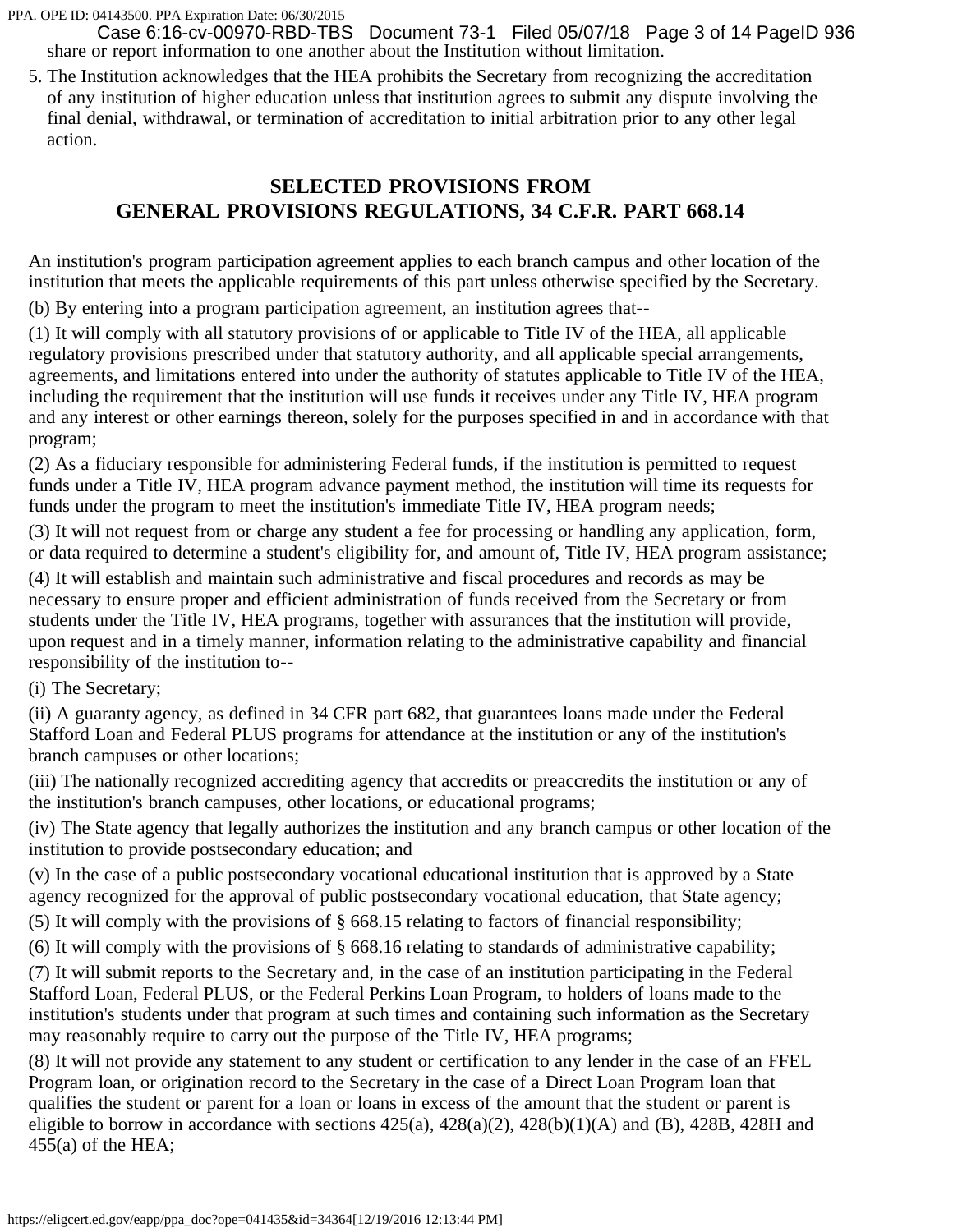(9) It will comply with the requirements of Subpart D of this part concerning institutional and financial assistance information for students and prospective students; Case 6:16-cv-00970-RBD-TBS Document 73-1 Filed 05/07/18 Page 4 of 14 PageID 937

(10) In the case of an institution that advertises job placement rates as a means of attracting students to enroll in the institution, it will make available to prospective students, at or before the time that those students apply for enrollment--

(i) The most recent available data concerning employment statistics, graduation statistics, and any other information necessary to substantiate the truthfulness of the advertisements; and

(ii) Relevant State licensing requirements of the State in which the institution is located for any job for which an educational program offered by the institution is designed to prepare those prospective students;

(11) In the case of an institution participating in the FFEL Program, the institution will inform all eligible borrowers, as defined in 34 CFR part 682, enrolled in the institution about the availability and eligibility of those borrowers for State grant assistance from the State in which the institution is located, and will inform borrowers from another State of the source for further information concerning State grant assistance from that State;

(12) It will provide the certifications described in paragraph (c) of this section;

(13) In the case of an institution whose students receive financial assistance pursuant to section 484(d) of the HEA, the institution will make available to those students a program proven successful in assisting students in obtaining the recognized equivalent of a high school diploma;

(14) It will not deny any form of Federal financial aid to any eligible student solely on the grounds that the student is participating in a program of study abroad approved for credit by the institution;

(15) (i) Except as provided under paragraph  $(b)(15)(ii)$  of this section, the institution will use a default management plan approved by the Secretary with regard to its administration of the FFEL or Direct Loan programs, or both for at least the first two years of its participation in those programs, if the institution --

(A) Is participating in the FFEL or Direct Loan programs for the first time; or

(B) Is an institution that has undergone a change of ownership that results in a change in control and is participating in the FFEL or Direct Loan programs.

(ii) The institution does not have to use an approved default management plan if --

(A) The institution, including its main campus and any branch campus, does not have a cohort default rate in excess of 10 percent; and

(B) The owner of the institution does not own and has not owned any other institution that had a cohort default rate in excess of 10 percent while that owner owned the institution.

(16) For a proprietary institution, the institution will derive at least 10 percent of its revenues for each fiscal year from sources other than Title IV, HEA program funds, as provided in § 668.28(a) and (b), or be subject to sanctions described in § 668.28(c);

(17) The Secretary, guaranty agencies and lenders as defined in 34 CFR part 682, nationally recognized accrediting agencies, the Secretary of Veterans Affairs, State agencies recognized under 34 CFR part 603 for the approval of public postsecondary vocational education, and State agencies that legally authorize institutions and branch campuses or other locations of institutions to provide postsecondary education, have the authority to share with each other any information pertaining to the institution's eligibility for or participation in the Title IV, HEA programs or any information on fraud and abuse;

(18) It will not knowingly --

(i) Employ in a capacity that involves the administration of the Title IV, HEA programs or the receipt of funds under those programs, an individual who has been convicted of, or has pled *nolo contendere* or guilty to, a crime involving the acquisition, use, or expenditure of Federal, State, or local government funds, or has been administratively or judicially determined to have committed fraud or any other material violation of law involving Federal, State, or local government funds;

(ii) Contract with an institution or third-party servicer that has been terminated under section 432 of the HEA for a reason involving the acquisition, use, or expenditure of Federal, State, or local government funds, or that has been administratively or judicially determined to have committed fraud or any other material violation of law involving Federal, State, or local government funds; or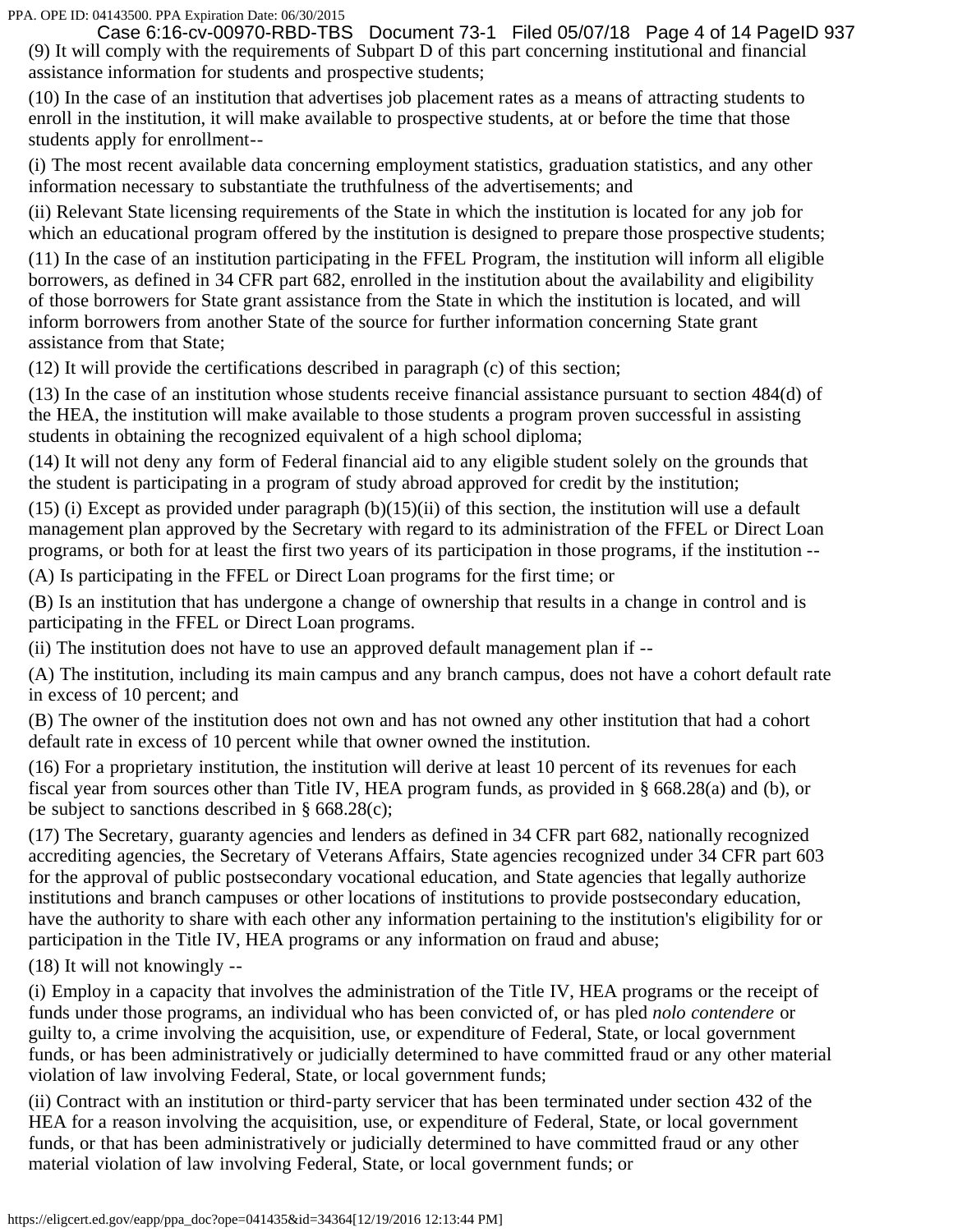(iii) Contract with or employ any individual, agency, or organization that has been, or whose officers or employees have been-- Case 6:16-cv-00970-RBD-TBS Document 73-1 Filed 05/07/18 Page 5 of 14 PageID 938

(A) Convicted of, or pled *nolo contendere* or guilty to, a crime involving the acquisition, use, or expenditure of Federal, State, or local government funds; or

(B) Administratively or judicially determined to have committed fraud or any other material violation of law involving Federal, State, or local government funds;

(19) It will complete, in a timely manner and to the satisfaction of the Secretary, surveys conducted as a part of the Integrated Postsecondary Education Data System (IPEDS) or any other Federal collection effort, as designated by the Secretary, regarding data on postsecondary institutions;

(20) In the case of an institution that is co-educational and has an intercollegiate athletic program, it will comply with the provisions of § 668.48;

(21) It will not impose any penalty, including, but not limited to, the assessment of late fees, the denial of access to classes, libraries, or other institutional facilities, or the requirement that the student borrow additional funds for which interest or other charges are assessed, on any student because of the student's inability to meet his or her financial obligations to the institution as a result of the delayed disbursement of the proceeds of a Title IV, HEA program loan due to compliance with statutory and regulatory requirements of or applicable to the Title IV, HEA programs, or delays attributable to the institution;

(22)(i) It will not provide any commission, bonus, or other incentive payment based directly or indirectly upon success in securing enrollments or financial aid to any person or entity engaged in any student recruiting or admission activities or in making decisions regarding the awarding of Title IV, HEA program funds, except that this limitation does not apply to the recruitment of foreign students residing in foreign countries who are not eligible to receive Title IV, HEA program funds.

(ii) Activities and arrangements that an institution may carry out without violating the provisions of  $(b)(22)(i)$  of this section include, but are not limited to:

(A) The payment of fixed compensation, such as a fixed annual salary or a fixed hourly wage, as long as that compensation is not adjusted up or down more than twice during any twelve month period, and any adjustment is not based solely on the number of students recruited, admitted, enrolled, or awarded financial aid. For this purpose, an increase in fixed compensation resulting from a cost of living increase that is paid to all or substantially all full-time employees is not considered an adjustment.

(B) Compensation to recruiters based upon their recruitment of students who enroll only in programs that are not eligible for Title IV, HEA program funds.

(C) Compensation to recruiters who arrange contracts between the institution and an employer under which the employer's employees enroll in the institution, and the employer pays, directly or by reimbursement, 50 percent or more of the tuition and fees charged to its employees; provided that the compensation is not based upon the number of employees who enroll in the institution, or the revenue they generate, and the recruiters have no contact with the employees.

(D) Compensation paid as part of a profit-sharing or bonus plan, as long as those payments are substantially the same amount or the same percentage of salary or wages, and made to all or substantially all of the institution's full-time professional and administrative staff. Such payments can be limited to all, or substantially all of the full-time employees at one or more organizational level at the institution, except that an organizational level may not consist predominantly of recruiters, admissions staff, or financial aid staff.

(E) Compensation that is based upon students successfully completing their educational programs, or one academic year of their educational programs, whichever is shorter. For this purpose, successful completion of an academic year means that the student has earned at least 24 semester or trimester credit hours or 36 quarter credit hours, or has successfully completed at least 900 clock hours of instruction at the institution.

(F) Compensation paid to employees who perform clerical "pre-enrollment" activities, such as answering telephone calls, referring inquiries, or distributing institutional materials.

(G) Compensation to managerial or supervisory employees who do not directly manage or supervise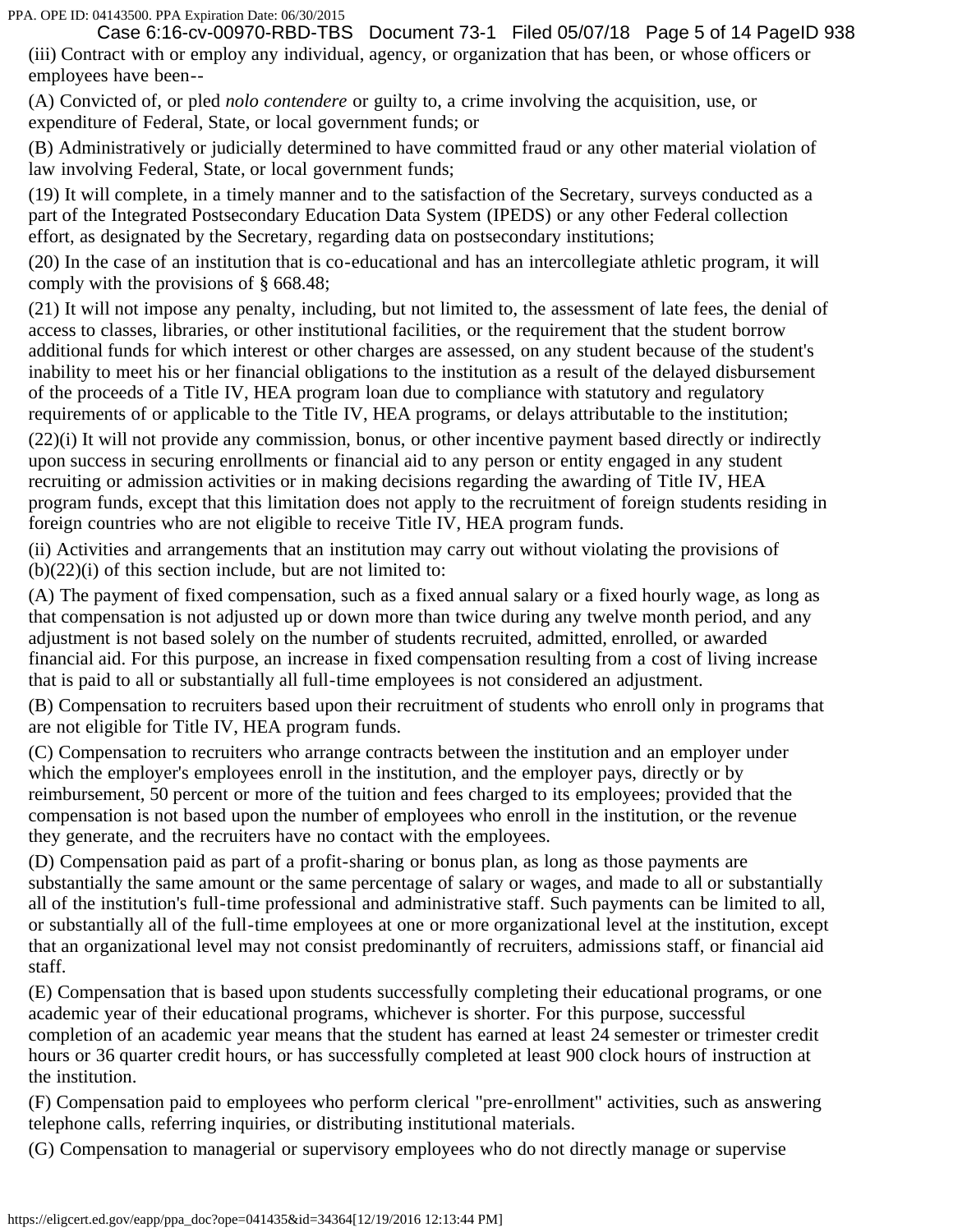employees who are directly involved in recruiting or admissions activities, or the awarding of Title IV, HEA program funds. Case 6:16-cv-00970-RBD-TBS Document 73-1 Filed 05/07/18 Page 6 of 14 PageID 939

(H) The awarding of token gifts to the institution's students or alumni, provided that the gifts are not in the form of money, no more than one gift is provided annually to an individual, and the cost of the gift is not more than \$100.

(I) Profit distributions proportionately based upon an individual's ownership interest in the institution.

(J) Compensation paid for Internet-based recruitment and admission activities that provide information about the institution to prospective students, refer prospective students to the institution, or permit prospective students to apply for admission on-line.

(K) Payments to third parties, including tuition sharing arrangements, that deliver various services to the institution, provided that none of the services involve recruiting or admission activities, or the awarding of Title IV, HEA program funds.

(L) Payments to third parties, including tuition sharing arrangements, that deliver various services to the institution, even if one of the services involves recruiting or admission activities or the awarding of Title IV, HEA program funds, provided that the individuals performing the recruitment or admission activities, or the awarding of Title IV, HEA program funds, are not compensated in a manner that would be impermissible under paragraph (b)(22) of this section.

(23) It will meet the requirements established pursuant to Part H of Title IV of the HEA by the Secretary and nationally recognized accrediting agencies;

(24) It will comply with the requirements of § 668.22;

(25) It is liable for all--

(i) Improperly spent or unspent funds received under the Title IV, HEA programs, including any funds administered by a third-party servicer; and

(ii) Returns any title IV, HEA program funds that the institution or its servicer may be required to make;

(26) If the stated objectives of an educational program of the institution are to prepare a student for gainful employment in a recognized occupation, the institution will--

(i) Demonstrate a reasonable relationship between the length of the program and entry level requirements for the recognized occupation for which the program prepares the student. The Secretary considers the relationship to be reasonable if the number of clock hours provided in the program does not exceed by more than 50 percent the minimum number of clock hours required for training in the recognized occupation for which the program prepares the student, as established by the State in which the program is offered, if the State has established such a requirement, or as established by any Federal agency; and

(ii) Establish the need for the training for the student to obtain employment in the recognized occupation for which the program prepares the student.

(27) In the case of an institution participating in a Title IV, HEA loan program, the institution --

(i) Will develop, publish, administer, and enforce a code of conduct with respect to loans made, insured or guaranteed under the Title IV, HEA loan programs in accordance with 34 CFR 601.21; and

(ii) Must inform its officers, employees, and agents with responsibilities with respect to loans made, insured or guaranteed under the Title IV, HEA loan programs annually of the provisions of the code required under paragraph (b)(27) of this section;

(28) For any year in which the institution has a preferred lender arrangement (as defined in 34 CFR 601.2(b)), it will at least annually compile, maintain, and make available for students attending the institution, and the families of such students, a list in print or other medium, of the specific lenders for loans made, insured, or guaranteed under Title IV, of the HEA or private education loans that the institution recommends, promotes, or endorses in accordance with such preferred lender arrangement. In making such a list, the institution must comply with the requirements in 34 CFR 682.212(h) and 34 CFR 601.10;

(29) (i) It will, upon the request of an enrolled or admitted student who is an applicant for a private education loan (as defined in 34 CFR part 601.2(b)), provide to the applicant the self-certification form required under 34 CFR 601.11(d) and the information required to complete the form, to the extent the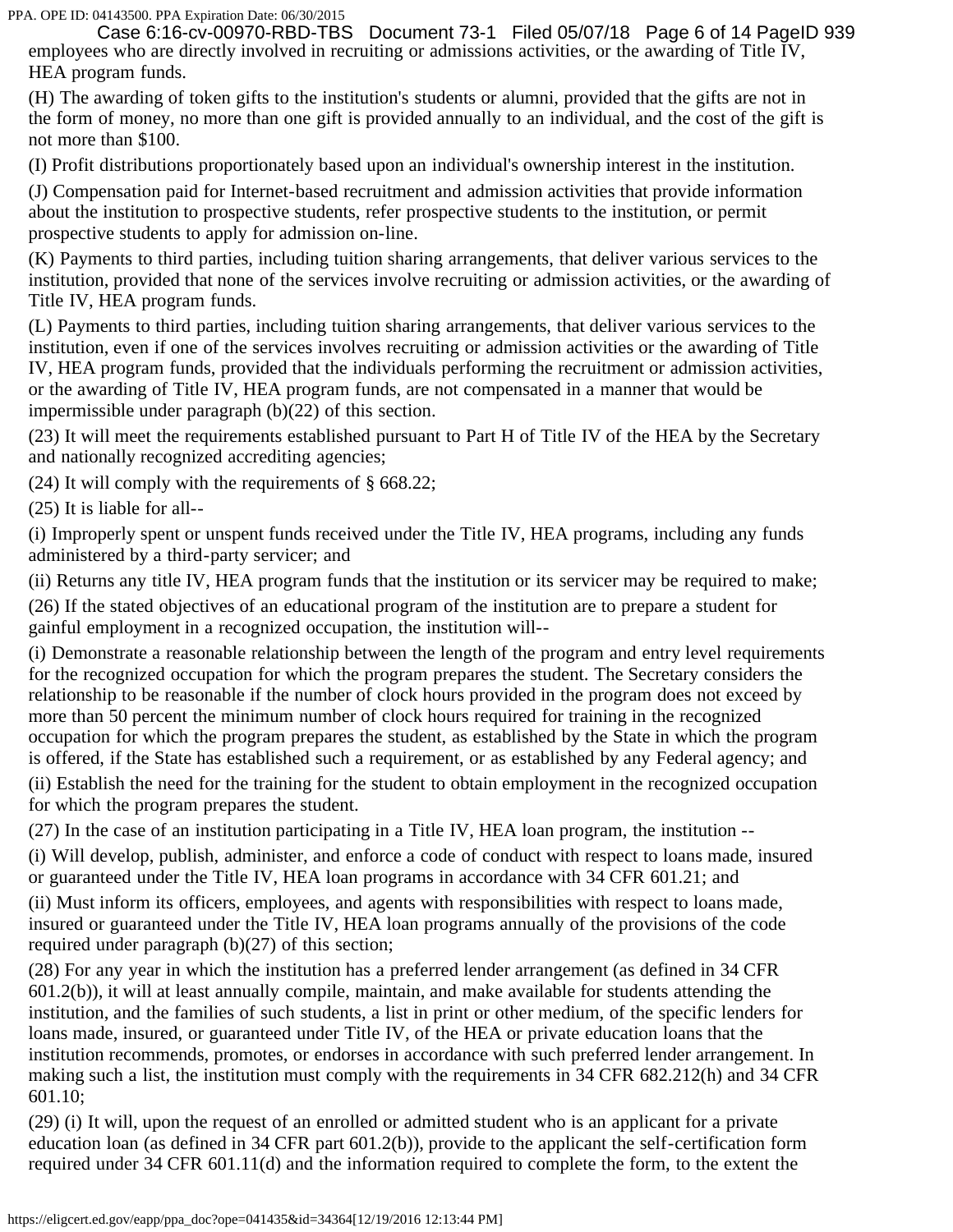institution possesses such information, including -- Case 6:16-cv-00970-RBD-TBS Document 73-1 Filed 05/07/18 Page 7 of 14 PageID 940

(A) The applicant's cost of attendance at the institution, as determined by the institution under part F of Title IV, of the HEA;

(B) The applicant's estimated financial assistance, including amounts of financial assistance used to replace the expected family contribution as determined by the institution in accordance with Title IV, for students who have completed the Free Application for Federal Student Aid; and

(C) The difference between the amounts under paragraphs  $(b)(29)(i)(A)$  and  $(29)(i)(B)$  of this section, as applicable.

(ii) It will, upon the request of the applicant, discuss with the applicant the availability of Federal, State, and institutional student financial aid;

(30) The institution --

(i) Has developed and implemented written plans to effectively combat the unauthorized distribution of copyrighted material by users of the institution's network, without unduly interfering with educational and research use of the network, that include --

(A) The use of one or more technology-based deterrents;

(B) Mechanisms for educating and informing its community about appropriate versus inappropriate use of copyrighted material, including that described in § 668.43(a)(10);

(C) Procedures for handling unauthorized distribution of copyrighted material, including disciplinary procedures; and

(D) Procedures for periodically reviewing the effectiveness of the plans to combat the unauthorized distribution of copyrighted materials by users of the institution's network using relevant assessment criteria. No particular technology measures are favored or required for inclusion in an institution's plans, and each institution retains the authority to determine what its particular plans for compliance with paragraph (b)(30) of this section will be, including those that prohibit content monitoring; and

(ii) Will, in consultation with the chief technology officer or other designated officer of the institution--

(A) Periodically review the legal alternatives for downloading or otherwise acquiring copyrighted material;

(B) Make available the results of the review in paragraph  $(b)(30)(ii)(A)$  of this section to its students through a Web site or other means; and

(C) To the extent practicable, offer legal alternatives for downloading or otherwise acquiring copyrighted material, as determined by the institution; and

(31) The institution will submit a teach-out plan to its accrediting agency in compliance with 34 CFR 602.24(c), and the standards of the institution's accrediting agency upon the occurrence of any of the following events:

(i) The Secretary initiates the limitation, suspension, or termination of the participation of an institution in any Title IV, HEA program under 34 CFR 600.41 or subpart G of this part or initiates an emergency action under § 668.83.

(ii) The institution's accrediting agency acts to withdraw, terminate, or suspend the accreditation or preaccreditation of the institution.

(iii) The institution's State licensing or authorizing agency revokes the institution's license or legal authorization to provide an educational program.

(iv) The institution intends to close a location that provides 100 percent of at least one program.

(v) The institution otherwise intends to cease operations.

(c) In order to participate in any Title IV, HEA program (other than the LEAP and NEISP programs), the institution must certify that it--

(1) Has in operation a drug abuse prevention program that the institution has determined to be accessible to any officer, employee, or student at the institution; and

(2)(i) Has established a campus security policy in accordance with section 485(f) of the HEA; and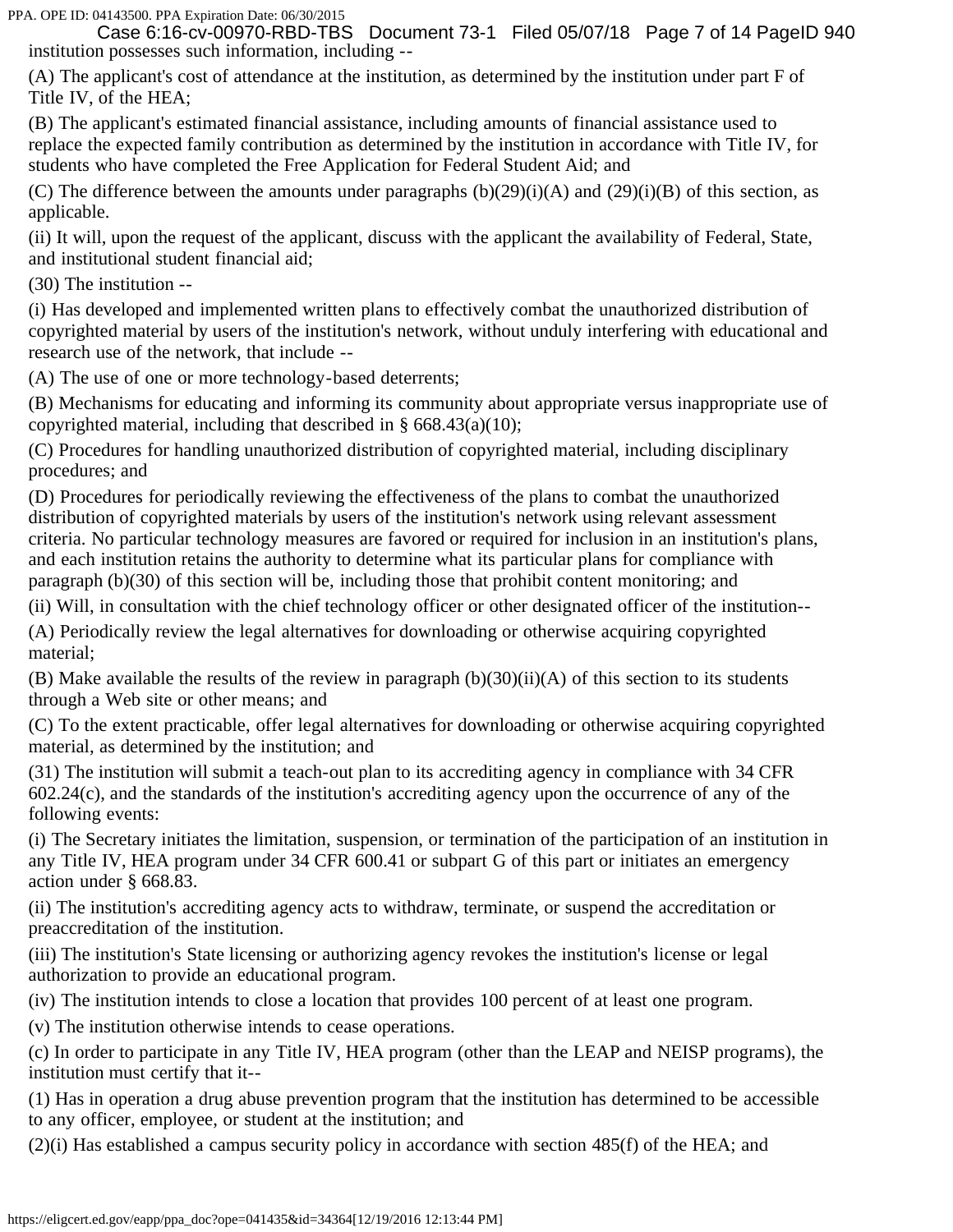(ii) Has complied with the disclosure requirements of  $\S$  668.47 as required by section 485(f) of the HEA. Case 6:16-cv-00970-RBD-TBS Document 73-1 Filed 05/07/18 Page 8 of 14 PageID 941

(d)(1) The institution, if located in a State to which section 4(b) of the National Voter Registration Act (42 U.S.C. 1973gg-2(b)) does not apply, will make a good faith effort to distribute a mail voter registration form, requested and received from the State, to each student enrolled in a degree or certificate program and physically in attendance at the institution, and to make those forms widely available to students at the institution.

(2) The institution must request the forms from the State 120 days prior to the deadline for registering to vote within the State. If an institution has not received a sufficient quantity of forms to fulfill this section from the State within 60 days prior to the deadline for registering to vote in the State, the institution is not liable for not meeting the requirements of this section during that election year.

(3) This paragraph applies to elections as defined in Section 301(1) of the Federal Election Campaign Act of 1971 (2 U.S.C. 431(1)), and includes the election for Governor or other chief executive within such State.

(e)(1) A program participation agreement becomes effective on the date that the Secretary signs the agreement.

(2) A new program participation agreement supersedes any prior program participation agreement between the Secretary and the institution.

(f)(1) Except as provided in paragraphs (g) and (h) of this section, the Secretary terminates a program participation agreement through the proceedings in subpart G of this part.

(2) An institution may terminate a program participation agreement.

(3) If the Secretary or the institution terminates a program participation agreement under paragraph (f) of this section, the Secretary establishes the termination date.

(g) An institution's program participation agreement automatically expires on the date that--

(l) The institution changes ownership that results in a change in control as determined by the Secretary under 34 CFR part 600; or

(2) The institution's participation ends under the provisions of  $\S 668.26(a)(1)$ , (2), (4), or (7).

(h) An institution's program participation agreement no longer applies to or covers a location of the institution as of the date on which that location ceases to be a part of the participating institution.

## **WILLIAM D. FORD FEDERAL DIRECT LOAN PROGRAM**

If an institution participates in the William D. Ford Federal Direct Loan (Direct Loan) Program, the institution and its representatives shall comply with the statute, guidelines, and regulations governing the Title IV, Part D, William D. Ford Federal Direct Loan Program as required by 20 U.S.C. §§ 1087a *et seq.* (Part C) and 34 C.F.R. Part 685.

The institution will:

1. Provide for the establishment and maintenance of a Direct Loan Program at the Institution that will:

Identify eligible students who seek student financial assistance in accordance with Section 484 of the Higher Education Act of 1965, as amended (the HEA).

Estimate the need of students as required under Title IV, Part F of the HEA.

Provide a certification statement of eligibility for students to receive loans that will not exceed the annual or aggregate limits, except the Institution may exercise its authority, under exceptional circumstances identified by the Secretary, to refuse to certify a statement that permits a student to receive a loan, or certify a loan amount that is less than the student's determination of need, if the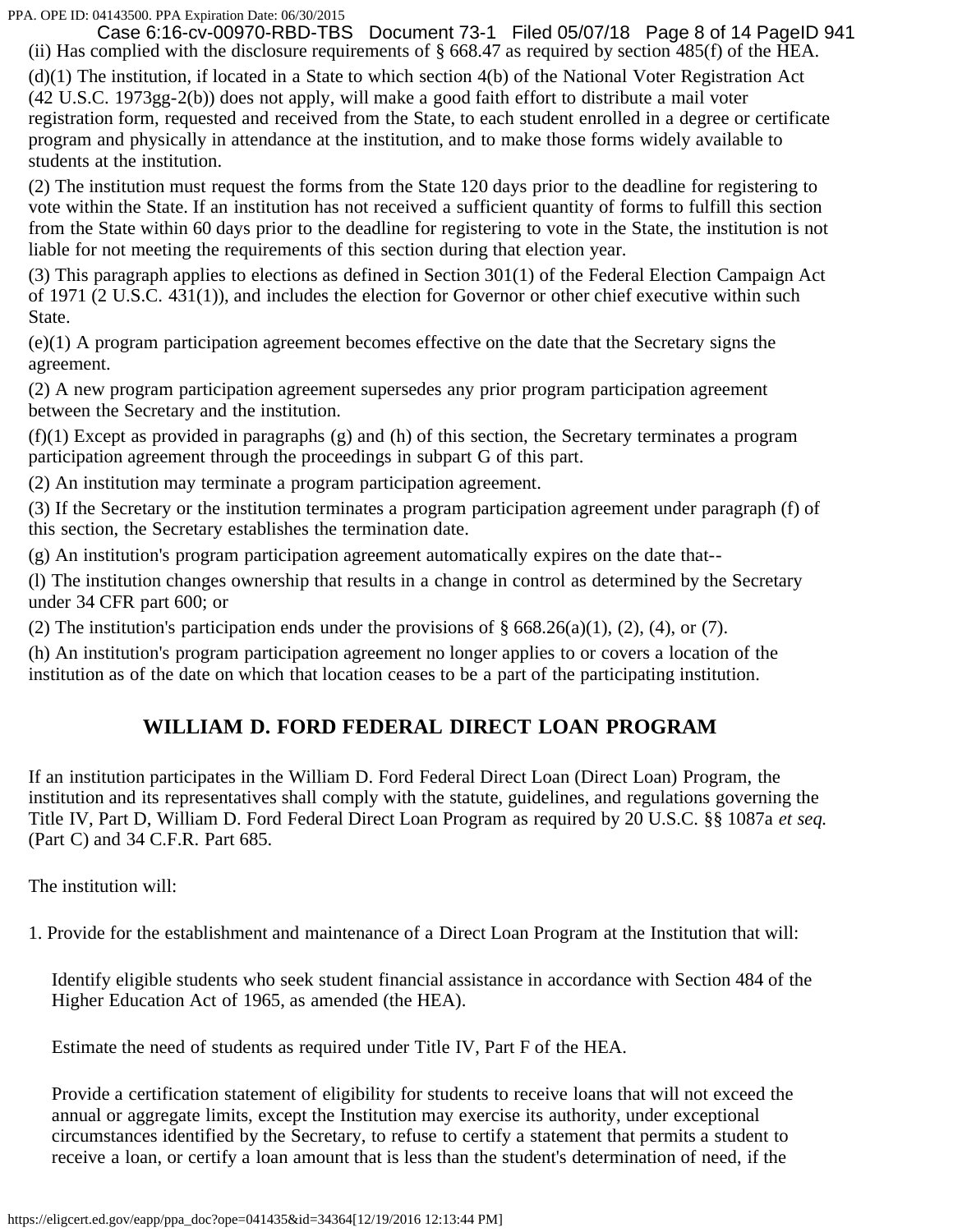reason for such action is documented and provided in written form to a student. Case 6:16-cv-00970-RBD-TBS Document 73-1 Filed 05/07/18 Page 9 of 14 PageID 942

Establish a schedule for disbursement of loan proceeds to meet the requirements of Section 428G of the HEA.

Provide timely and accurate information to the Secretary concerning 1) the status of borrowers while students are in attendance, any new information pertaining to the status of student borrowers of which the Institution becomes aware after the student leaves the Institution, and 2) the utilization of Federal funds under Title IV, Part D of the HEA at such times and in such manner as prescribed by the Secretary.

- 2. Comply with requirements established by the Secretary relating to student loan information with respect to the Direct Loan Program.
- 3. Provide that students at the Institution and their parents (with respect to such students) will be eligible to participate in the programs under Title IV, Part B of the HEA, Federal Family Education Loan programs, at the discretion of the Secretary for the period during which such Institution participates in the Direct Loan Program, except that a student or parent may not receive loans under both Title IV, Part B and Part D of the HEA for the same period of enrollment.
- 4. Provide for the implementation of a quality assurance system, as established by the Secretary and developed in consultation with Institutions of higher education, to ensure that the Institution is complying with program requirements and meeting program objectives.
- 5. Provide that the Institution will not charge any fees of any kind, regardless of how they are described, to student or parent borrowers for loan application, or origination activities (if applicable), or the provision and processing of any information necessary for a student or parent to receive a loan under Title IV, Part D of the HEA.
- 6. Provide that the Institution will originate loans to eligible students and parents in accordance with the requirements of Title IV, Part D of the HEA and use funds advanced to it solely for that purpose (Option 2 only).
- 7. Provide that the note or evidence of obligation of the loan shall be the property of the Secretary (Options 2 and 1 only).
- 8. Comply with other provisions as the Secretary determines are necessary to protect the interest of the United States and to promote the purposes of Title IV, Part D of the HEA.
- 9. Accept responsibility and financial liability stemming from its failure to perform its functions under this Program Participation Agreement.

## **CERTIFICATIONS REQUIRED FROM INSTITUTIONS**

The Institution should refer to the regulations cited below. Signature on this Agreement provides for compliance with the certification requirements under 34 C.F.R. Part 82, "New Restrictions on Lobbying," 34 C.F.R Part 84, "Governmentwide Requirements for Drug-Free Workplace (Financial Assistance)," 34 C.F.R. Part 85, "Governmentwide Debarment and Suspension (Nonprocurement)," and 34 C.F.R. Part 86, "Drug and Alcohol Abuse Prevention." Breach of any of these certifications constitutes a breach of this Agreement.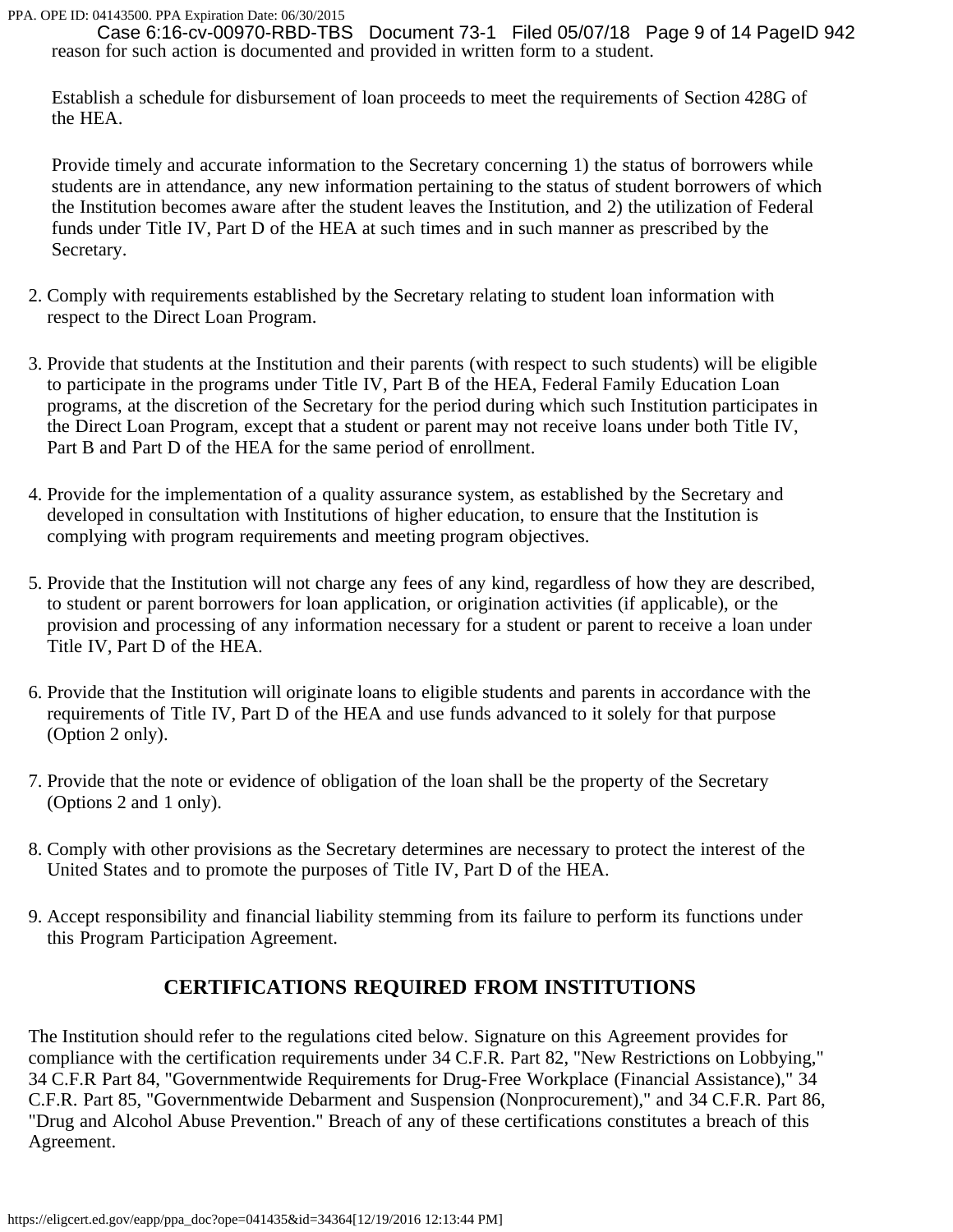## **PART 1 CERTIFICATION REGARDING LOBBYING; DRUG-FREE WORKPLACE; DEBARMENT, SUSPENSION AND OTHER RESPONSIBILITY MATTERS; AND DRUG AND ALCOHOL ABUSE PREVENTION** Case 6:16-cv-00970-RBD-TBS Document 73-1 Filed 05/07/18 Page 10 of 14 PageID 943

## *1. Lobbying*

As required by Section 1352, Title 31 of the U.S. Code, and implemented at 34 C.F.R. Part 82, for persons entering into a Federal contract, grant or cooperative agreement over \$100,000, as defined at 34 C.F.R. Part 82, Sections 82.105, and 82.110, the undersigned certifies, to the best of his or her knowledge and belief, that:

- (1) No Federal appropriated funds have been paid or will be paid, by or on behalf of the undersigned, to any person for influencing or attempting to influence an officer or employee of any agency, a Member of Congress, an officer or employee of Congress, or an employee of a Member of Congress in connection with the awarding of any Federal contract, the making of any Federal grant, the making of any Federal loan, the entering into of any cooperative agreement, and the extension, continuation, renewal, amendment, or modification of any Federal contract, grant, loan or cooperative agreement.
- (2) If any funds other than Federal appropriated funds have been paid or will be paid to any person for influencing or attempting to influence an officer or employee of any agency, a Member of Congress, an officer or employee of Congress, or an employee of a Member of Congress in connection with this Federal contract, grant, loan or cooperative agreement, the undersigned shall complete and submit Standard Form - LLL, "Disclosure Form to Report Lobbying," in accordance with its instructions.
- (3) The Institution shall require that the language of this certification be included in the award documents for all subawards at all tiers (including subcontracts, subgrants and contracts under grants, loans and cooperative agreements) and that all subrecipients shall certify and disclose accordingly.

## *2a. Drug-Free Workplace (Grantees Other Than Individuals)*

As required by the Drug-Free Workplace Act of 1988, and implemented at 34 C.F.R. Part 84, Subpart B, for grantees, as defined at 34 C.F.R. Part 84, Sections 84.200 through 84.230 -

The Institution certifies that it will or will continue to provide a drug-free workplace by:

- (a) Publishing a drug-free workplace statement notifying employees that the unlawful manufacture, distribution, dispensing, possession, or use of a controlled substance is prohibited in the grantee's workplace and specifying the actions that will be taken against employees for violation of such prohibition;
- (b) Establishing an on-going drug-free awareness program to inform employees about-
	- (1) The dangers of drug abuse in the workplace;
	- (2) The Institution's policy of maintaining a drug-free workplace;
	- (3) Any available drug counseling, rehabilitation, and employee assistance programs; and
	- (4) The penalties that may be imposed upon employees for drug abuse violations occurring in the workplace;
- (c) Making it a requirement that each employee to be engaged in the performance of the grant be given a copy of the statement required by paragraph (a);
- (d) Notifying the employee in the statement required by paragraph (a) that, as a condition of employment under the grant, the employee will -
	- (1) Abide by the terms of the statement, and
	- (2) Notify the employer in writing if he or she is convicted for a violation of a criminal drug statute occurring in the workplace no more than five calendar days after such conviction;
- (e) Notifying the agency, in writing, within 10 calendar days after receiving notice under this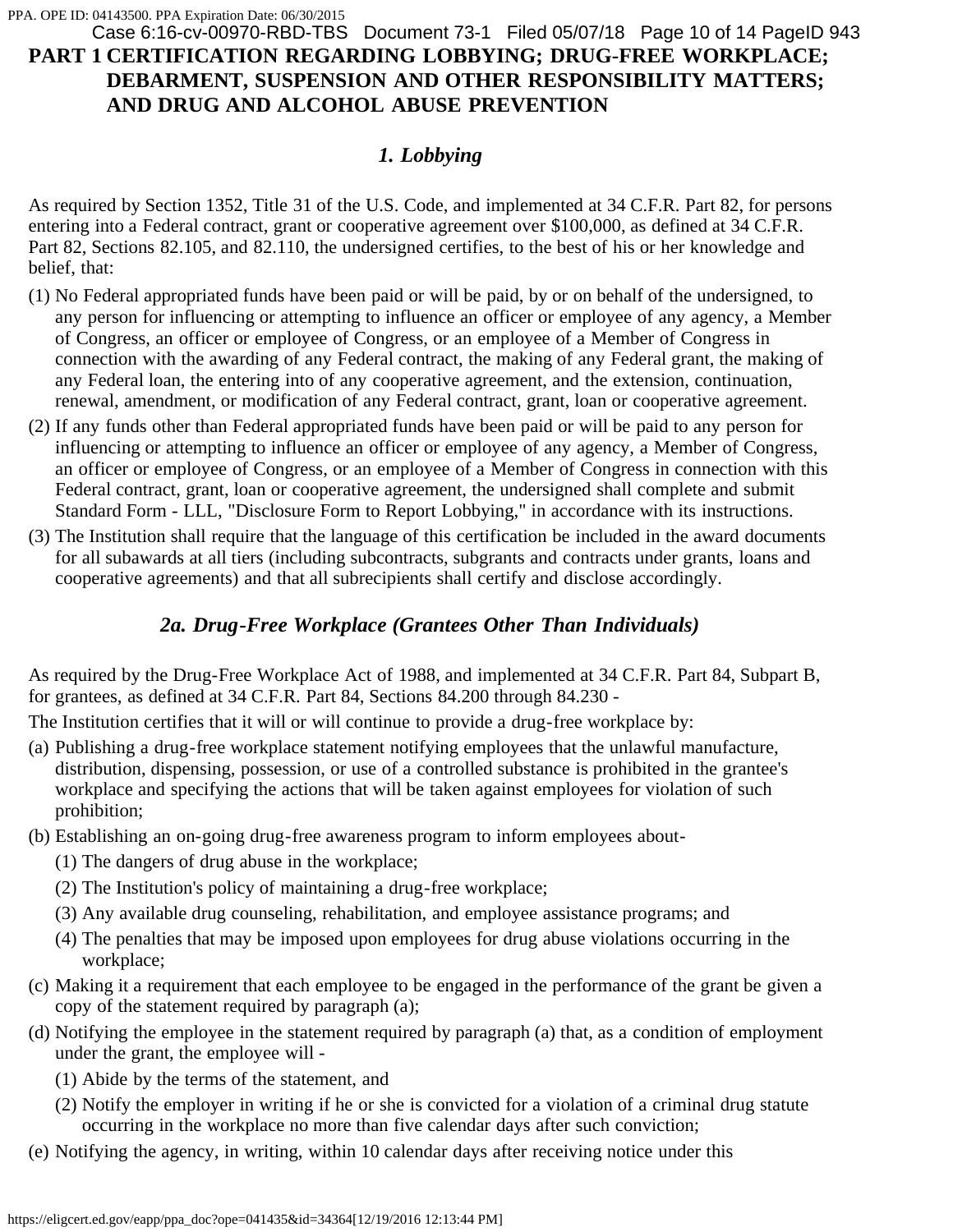subparagraph (d)(2) from an employee or otherwise receiving actual notice of such conviction. Employers of convicted employees must provide notice, including position title, to: Director, Grants and Contracts Service, U.S. Department of Education, 400 Maryland Avenue, S.W., Washington, DC 20202. Notice shall include the identification number(s) of each affected grant; Case 6:16-cv-00970-RBD-TBS Document 73-1 Filed 05/07/18 Page 11 of 14 PageID 944

- (f) Taking one of the following actions, within 30 calendar days of receiving notice under subparagraph  $(d)(2)$ , with respect to any employee who is so convicted -
	- (1) Taking appropriate personnel action against such an employee, up to and including termination, consistent with the requirements of the Rehabilitation Act of 1972, as amended; or
	- (2) Requiring such employee to participate satisfactorily in a drug abuse assistance or rehabilitation program approved for such purposes by a Federal, State, or local health, law enforcement, or other appropriate agency;
- (g) Making a good faith effort to continue to maintain a drug-free workplace through implementation of paragraphs  $(a)$ ,  $(b)$ ,  $(c)$ ,  $(d)$ ,  $(e)$ , and  $(f)$ .

## *2b. Drug-Free Workplace (Grantees Who Are Individuals)*

As required by the Drug-Free Workplace Act of 1988, and implemented at 34 C.F.R. Part 84, Subpart C, for recipients who are individuals, as defined at 34 C.F.R. Part 84, Section 84.300 -

- 1. As a condition of the grant, the Institution certifies that it will not engage in the unlawful manufacture, distribution, dispensing, possession, or use of a controlled substance in conducting any activity related to the award; and
- 2. If any officer or owner of the Institution is convicted of a criminal drug offense resulting from a violation occurring during the conduct of any award activity, the Institution will report the conviction, in writing, within 10 calendar days of the conviction, to: Director, Grants and Contracts Service, U.S. Department of Education, 400 Maryland Avenue, S.W., Washington, DC 20202. Notice shall include the identification number(s) of each affected grant.

## *3. Debarment, Suspension, and Other Responsibility Matters*

As required by Executive Order 12549, Debarment and Suspension, and implemented at 34 C.F.R. Part 85, for prospective participants in primary covered transactions as defined at 34 C.F.R. Part 85, Sections 85.105 and 85.110, the Institution certifies that it and its principals:

- (a) Are not presently debarred, suspended, proposed for debarment, declared ineligible, or voluntarily excluded from covered transactions by any Federal department or agency;
- (b) Have not within a three-year period preceding this application been convicted of or had a civil judgment rendered against them for commission of fraud or a criminal offense in connection with obtaining, attempting to obtain, or performing a public or private agreement or transaction; violation of Federal or State antitrust statutes; commission of embezzlement, theft, forgery, bribery, falsification or destruction of records, making false statements, tax evasion, receiving stolen property, making false claims, or obstruction of justice; or commission of any other offense indicating a lack of business integrity or business honesty that seriously and directly affects their present responsibility.
- (c) Are not presently indicted for or otherwise criminally or civilly charged by a governmental entity (Federal, State, or local) with commission of any of the offenses enumerated in paragraph (b) of this certification; and
- (d) Have not within a three-year period preceding this application had one or more public transactions (Federal, State, or local) terminated for cause or default.

## *4. Drug and Alcohol Abuse Prevention*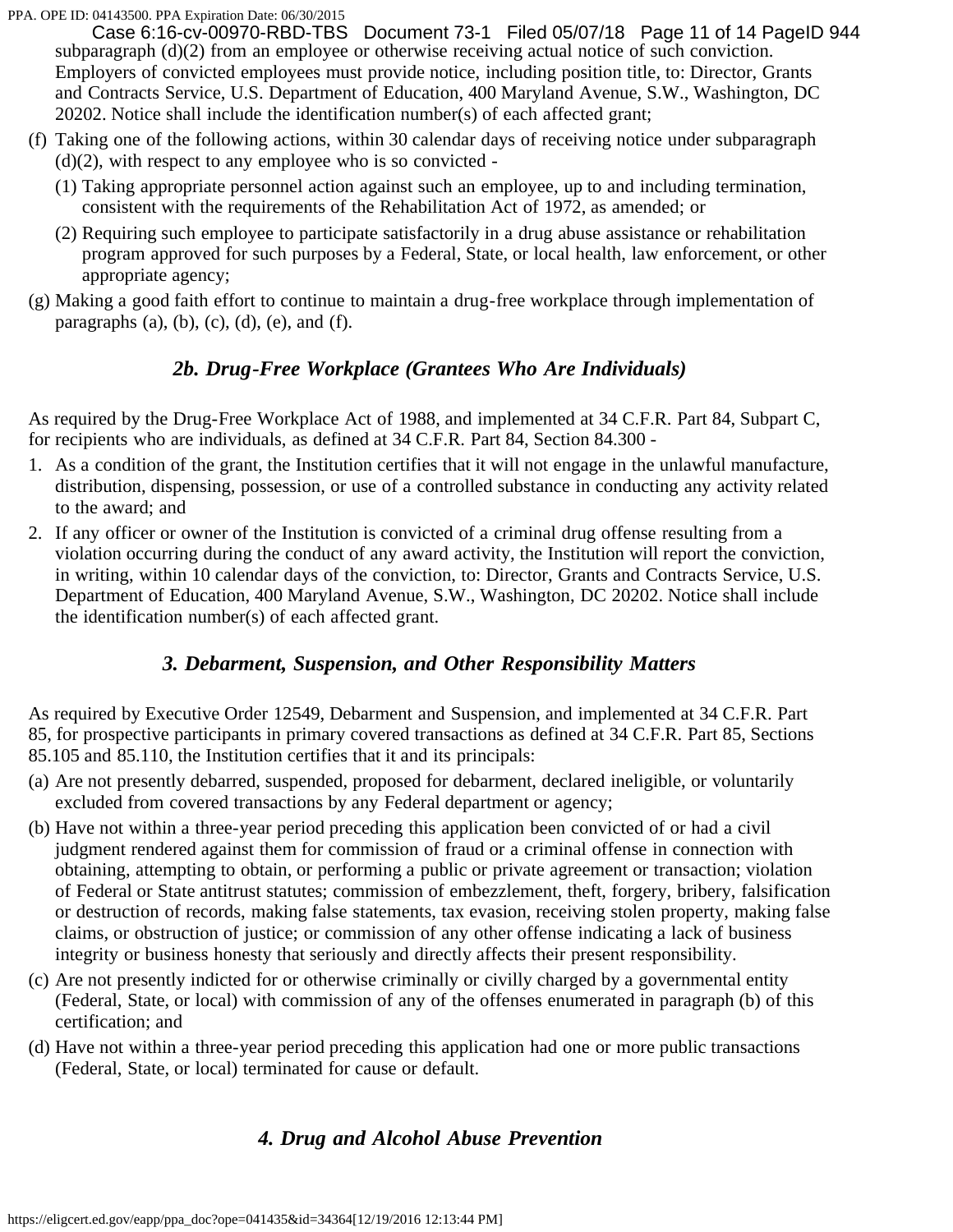As required by the Drug-Free Schools and Communities Act Amendments of 1989, which added section 1213 to the Higher Education Act, and implemented at 34 C.F.R. Part 86, the undersigned Institution certifies that it has adopted and implemented a drug prevention program for its students and employees that, at a minimum, includes--

- 1. The annual distribution in writing to each employee, and to each student who is taking one or more classes for any kind of academic credit except for continuing education units, regardless of the length of the student's program of study, of:
	- Standards of conduct that clearly prohibit, at a minimum, the unlawful possession, use, or distribution of illicit drugs and alcohol by students and employees on its property or as part of any of its activities.
	- A description of the applicable legal sanctions under local, State or Federal law for the unlawful possession or distribution of illicit drugs and alcohol.
	- A description of the health risks associated with the use of illicit drugs and the abuse of alcohol.
	- A description of any drug or alcohol counseling, treatment, or rehabilitation or re-entry programs that are available to employees or students.
	- A clear statement that the Institution will impose disciplinary sanctions on students and employees (consistent with local, State and Federal law), and a description of those sanctions, up to and including expulsion or termination of employment and referral for prosecution, for violation of the standards of conduct. A disciplinary sanction may include the completion of an appropriate rehabilitation program.

2. A biennial review by the Institution of its program to:

- Determine its effectiveness and implement changes to the program if they are needed.
- Ensure that its disciplinary sanctions are consistently enforced.

## **PART 2 CERTIFICATION REGARDING DEBARMENT, SUSPENSION, INELIGIBILITY, AND VOLUNTARY EXCLUSION -- LOWER TIER COVERED TRANSACTIONS**

**The Institution is to obtain the signatures of Lower Tier Contractors on reproduced copies of the certification below, and retain the signed certification(s) in the Institution's files.**

## **CERTIFICATION BY LOWER TIER CONTRACTOR (Before Completing Certification, Read Instructions for This Part 3, below)**

- (1) The prospective lower tier participant certifies by submission of this proposal, that neither it nor its principals are presently debarred, suspended, proposed for debarment, declared ineligible, or voluntarily excluded from participation in this transaction by any Federal Department or Agency.
- (2) Where the prospective lower tier participant is unable to certify to any of the statements in this certification, such prospective participant shall attach an explanation to this proposal.

\_\_\_\_\_\_\_\_\_\_\_\_\_\_\_\_\_\_\_\_\_\_\_\_\_\_\_\_\_\_\_\_\_\_\_\_\_\_\_\_\_\_\_\_\_ \_\_\_\_\_\_\_\_\_\_\_\_\_\_\_\_\_\_\_\_\_\_\_\_\_\_\_\_

\_\_\_\_\_\_\_\_\_\_\_\_\_\_\_\_\_\_\_\_\_\_\_\_\_\_\_\_\_\_\_\_\_\_\_\_\_\_\_\_\_\_\_\_\_ \_\_\_\_\_\_\_\_\_\_\_\_\_\_\_\_\_\_\_\_\_\_\_\_\_\_\_\_

Name of Lower Tier Organization PR/Award Number or Project Name

Name of Authorized Representative Title of Authorized

Representative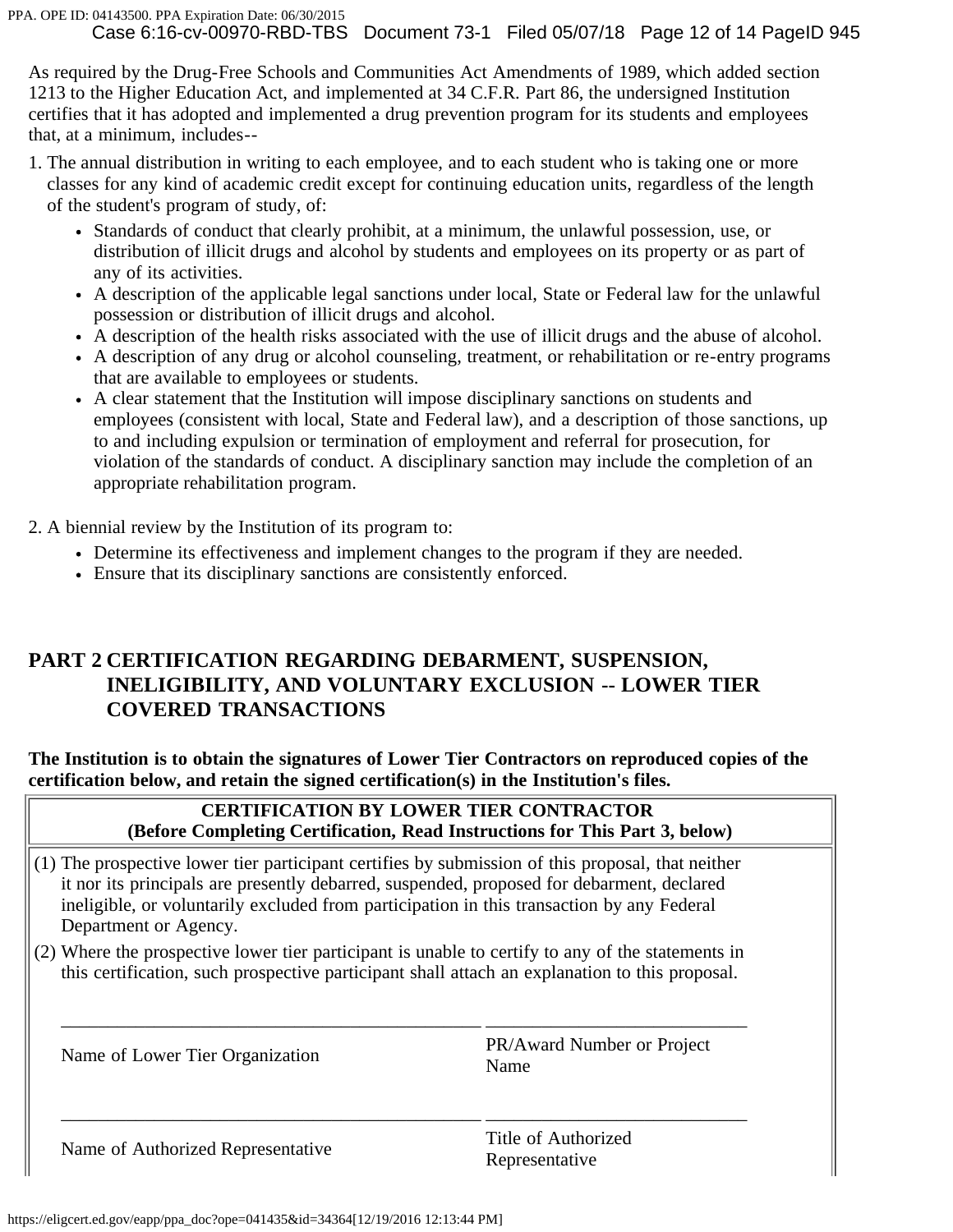Signature of Authorized Representative Date

\_\_\_\_\_\_\_\_\_\_\_\_\_\_\_\_\_\_\_\_\_\_\_\_\_\_\_\_\_\_\_\_\_\_\_\_\_\_\_\_\_\_\_\_\_ \_\_\_\_\_\_\_\_\_\_\_\_\_\_\_\_\_\_\_\_\_\_\_\_\_\_\_\_

- 1. By signing and submitting this proposal, the prospective lower tier participant is providing the certification set out below.
- 2. The certification in this clause is a material representation of fact upon which reliance was placed when this transaction was entered into. If it is later determined that the prospective lower tier participant knowingly rendered an erroneous certification, in addition to other remedies available to the Federal Government, the department or agency with which this transaction originated may pursue available remedies, including suspension and/or debarment.
- 3. The prospective lower tier participant shall provide immediate written notice to the person to which this proposal is submitted if at any time the prospective lower tier participant learns that its certification was erroneous when submitted or has become erroneous by reason of changed circumstances.
- 4. The terms "covered transaction," "debarred," "suspended," "ineligible," "lower tier covered transaction," "participant," "person," "primary covered transaction," "principal," "proposal," "voluntarily excluded," as used in this clause, have the meanings set out in the Definitions and Coverage sections of rules implementing Executive Order 12549. You may contact the person to whom this proposal is submitted for assistance in obtaining a copy of those regulations.
- 5. The prospective lower tier participant agrees by submitting this proposal that, should the proposed covered transaction be entered into, it shall not knowingly enter into any lower tier covered transaction with a person who is debarred, suspended, declared ineligible, or voluntarily excluded from participation in this covered transaction, unless authorized by the department or agency with which this transaction originated.
- 6. The prospective lower tier participant further agrees by submitting this proposal that it will include the clause titled "Certification Regarding Debarment, Suspension, Ineligibility, and Voluntary Exclusion-- Lower Tier Covered Transactions," without modification, in all lower tier covered transactions and in all solicitations for lower tier covered transactions.
- 7. A participant in a covered transaction may rely upon a certification of a prospective participant in a lower tier covered transaction that is not debarred, suspended, ineligible, or voluntarily excluded from the covered transaction, unless it knows that the certification is erroneous. A participant may decide the method and frequency by which it determines the eligibility of its principals. Each participant may, but is not required to, check the Nonprocurement List.
- 8. Nothing contained in the foregoing shall be construed to require establishment of a system of records in order to render in good faith the certification required by this clause. The knowledge and information of a participant is not required to exceed that which is normally possessed by a prudent person in the ordinary course of business dealings.
- 9. Except for transactions authorized under paragraph 5 of these instructions, if a participant in a covered transaction knowingly enters into a lower tier covered transaction with a person who is suspended, debarred, ineligible, or voluntarily excluded from participation in this transaction, in addition to other remedies available to the Federal Government, the department or agency with which this transaction originated may pursue available remedies, including suspension and/or debarment.
- **NOTE:** A completed copy of the "Certification Regarding Debarment, Suspension, Ineligibility and Voluntary Exclusion--Lower Tier Covered Transactions" form must be retained by the Institution. The original blank certification must be returned with the PPA.

## **IN WITNESS WHEREOF**